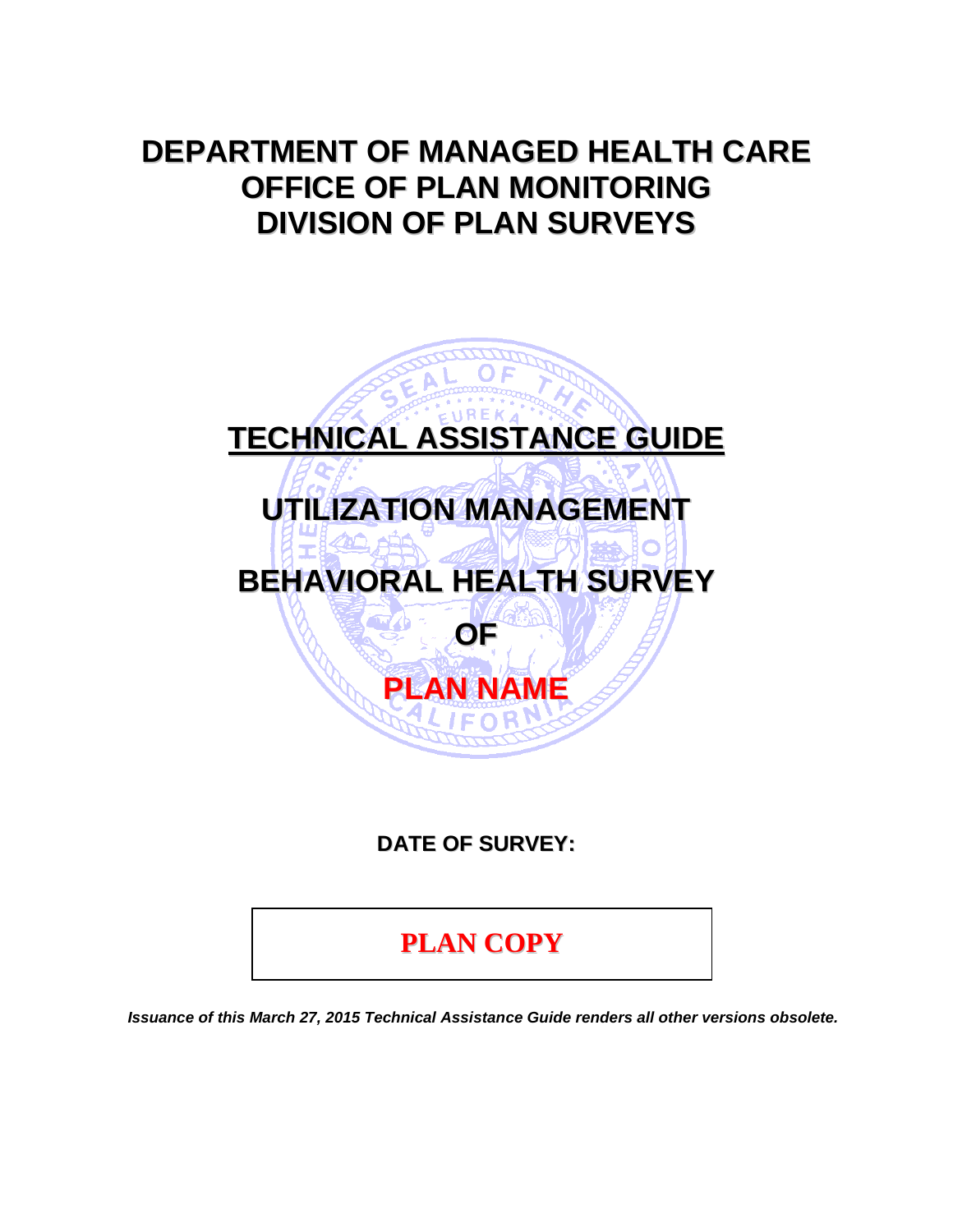# **UTILIZATION MANAGEMENT REQUIREMENTS\***

# **TABLE OF CONTENTS**

| Requirement UM-002: UM Decision Making and Time Frames  5                      |
|--------------------------------------------------------------------------------|
|                                                                                |
| Requirement UM-004: Communication Requirements for UM Decisions  14            |
| Requirement UM-005: Disclosure of UM Process to Authorize or Deny Services 19  |
|                                                                                |
| Requirement UM-007: Terminal Illness Requirements and Compliance 28            |
| *Not applicable to Behavioral Health Plan Surveys                              |
|                                                                                |
| *Not applicable to Behavioral Health Plan Surveys                              |
| Requirement UM-009: Mental Health Parity Coverage & Claims Administration . 29 |
|                                                                                |
|                                                                                |
| *Only relevant to Carve-Out Mental Health Plans                                |
|                                                                                |
| *The following Utilization Management Requirements from the Full Service       |
| <b>TAGs are not applicable to Behavioral Health Plan Surveys:</b>              |

- **Requirement UM-007: Terminal Illness Requirements and Compliance**
- **Requirement UM-008: UM Delegation Oversight**

**\*The following Utilization Management Requirements from the Full Service TAGs are not applicable to EAPs:**

- **Requirement UM-001 through UM-005**
- **Requirement UM- 009 through UM-011**

**\*The following Utilization Management Key Element is applicable to carve-out mental health plans only** 

**Requirement UM-009 Key Element 2**

**\*UM-011 is relevant ONLY to Carve-Out Mental Health Plans**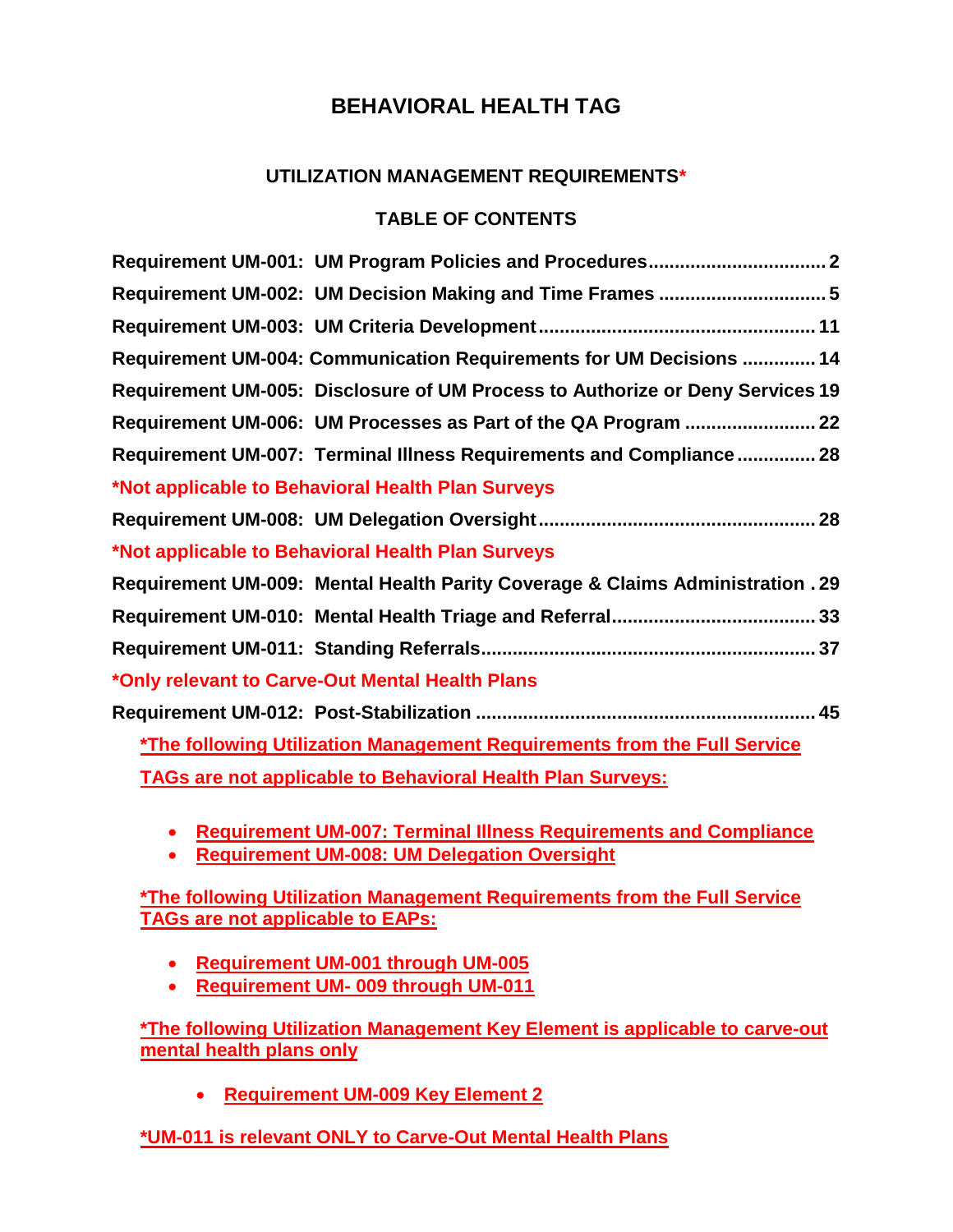## <span id="page-2-0"></span>**Requirement UM-001: UM Program Policies and Procedures**

### **STATUTORY/REGULATORY CITATION(S)**

### **CA Health and Safety Code section 1367.01(b)**

A health care service plan that is subject to this section shall have written policies and procedures establishing the process by which the plan prospectively, retrospectively, or concurrently reviews and approves, modifies, delays, or denies, based in whole or in part on medical necessity, requests by providers of health care services for plan enrollees. These policies and procedures shall ensure that decisions based on the medical necessity of proposed health care services are consistent with criteria or guidelines that are supported by clinical principles and processes. These criteria and guidelines shall be developed pursuant to section 1363.5. These policies and procedures, and a description of the process by which the plan reviews and approves, modifies, delays or denies requests by providers prior to, retrospectively, or concurrent with the provision of health care services to enrollees, shall be filed with the director for review and approval, and shall be disclosed by the plan to providers and enrollees upon request, and by the plan to the public upon request.

### **CA Health and Safety Code section 1367.01(c)**

A health care service plan subject to this section, except a plan that meets the requirements of Section 1351.2, shall employ or designate a medical director who holds an unrestricted license to practice medicine in this state issued pursuant to Section 2050 of the Business and Professions Code or pursuant to the Osteopathic Act, or, if the plan is a specialized health care service plan, a clinical director with California licensure in a clinical area appropriate to the type of care provided by the specialized health care service plan. The medical director or clinical director shall ensure that the process by which the plan reviews and approves, modifies, or denies, based in whole or in part on medical necessity, requests by providers prior to, retrospectively, or concurrent with the provision of health care services to enrollees, complies with the requirements of this section.

### **CA Health and Safety Code section 1367.01(i)**

A health care service plan subject to this section shall maintain telephone access for providers to request authorization for health care services.

## **\*UM-001 not applicable to EAPs**

## **INDIVIDUAL(S)/POSITION(S) TO BE INTERVIEWED**

### **Staff responsible for the activities described above, for example:**

- Medical Director and/or senior Physician responsible for utilization management
- Utilization Management Director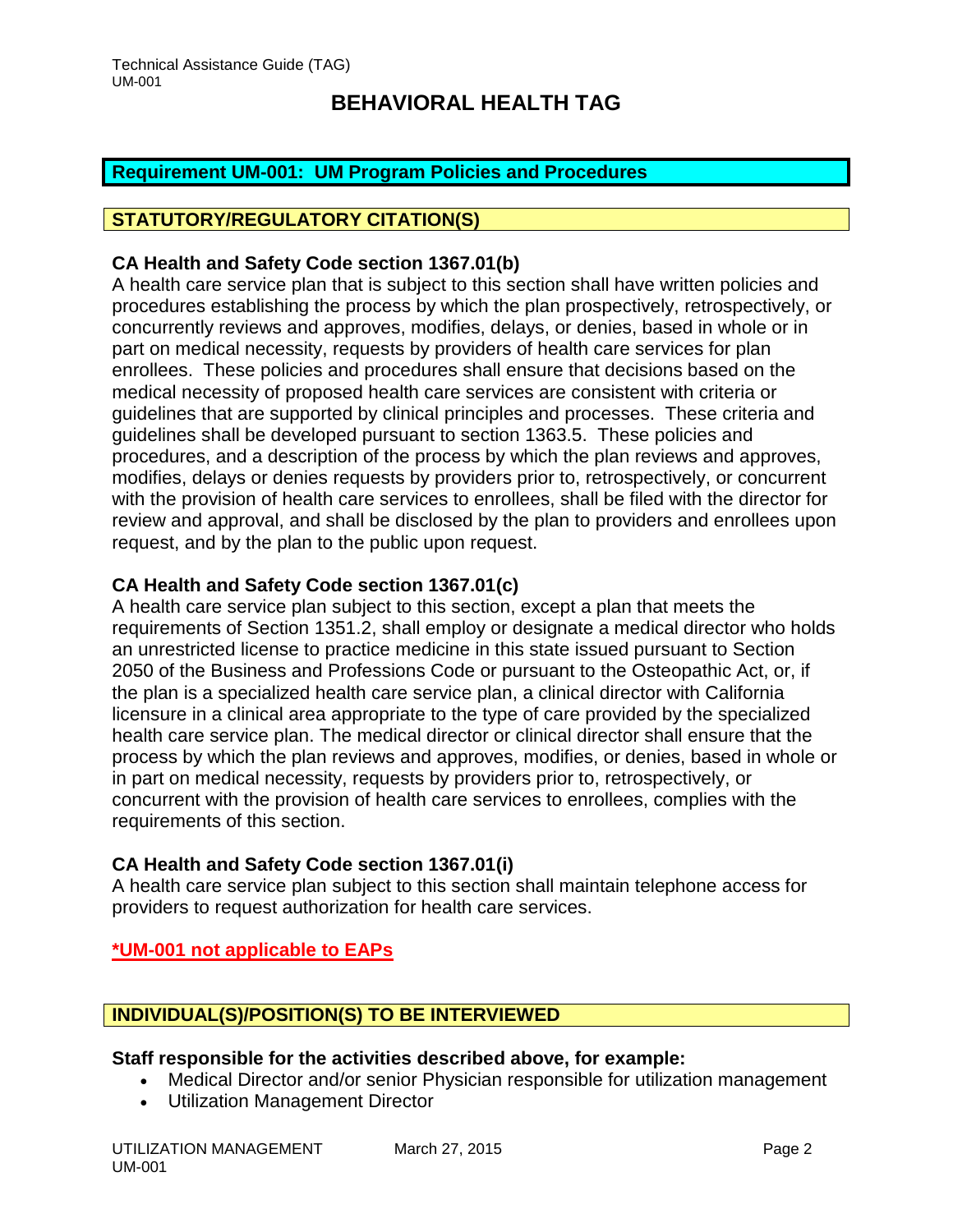## **DOCUMENT(S) TO BE REVIEWED**

- UM policies and procedures, including org charts and committee descriptions ( A UM Program description may be substituted or in addition to policies and procedures)
- Job Description of the Medical Director responsible for ensuring the UM process complies with section 1367.01
- Copy of license/s of the Medical Director/s
- UM Committee minutes
- Review licensing filing of the Plan's UM Program and confirm submission of appropriate policies and procedures.

### *UM-001 - Key Element 1:*

**1. The Plan has utilization management policies and procedures. CA Health and Safety Code section 1367.01(b)**

|     | <b>Assessment Questions</b>                                                                                                                                                                                                                                | Yes | <b>No</b> | N/A |
|-----|------------------------------------------------------------------------------------------------------------------------------------------------------------------------------------------------------------------------------------------------------------|-----|-----------|-----|
| 1.1 | Do policies and procedures describe the process by which the<br>Plan reviews and approves, modifies, delays, or denies, based<br>in whole or in part on medical necessity, requests by providers<br>of behavioral health care services for Plan enrollees? |     |           |     |
|     | 1.2 Do policies and procedures include utilization review<br>processes such as prospective review, concurrent review and<br>retrospective review?                                                                                                          |     |           |     |

## *UM-001 - Key Element 2:*

**2. A designated Medical Director is responsible for the oversight of the UM process and holds an unrestricted license to practice medicine in California. CA Health and Safety Code section 1367.01(c)**

|     | <b>Assessment Questions</b>                                            | <b>Yes</b> | <b>No</b> | N/A |
|-----|------------------------------------------------------------------------|------------|-----------|-----|
| 2.1 | Is a Physician designated to provide clinical direction to the         |            |           |     |
|     | UM Program and ensure compliance with the requirements of              |            |           |     |
|     | 1367.01?                                                               |            |           |     |
|     | 2.2 Does the designated individual hold a current unrestricted         |            |           |     |
|     | license to practice medicine in California?                            |            |           |     |
|     | 2.3 Is there evidence that the individual is substantially involved in |            |           |     |
|     | UM Program operations through significant time devoted to              |            |           |     |
|     | UM activities, clinical oversight and guidance to UM staff?            |            |           |     |
|     | 2.4 Is there evidence that the individual is substantially involved in |            |           |     |
|     | UM Program operations through active <i>involvement in UM</i>          |            |           |     |
|     | <b>Committee and subcommittees?</b>                                    |            |           |     |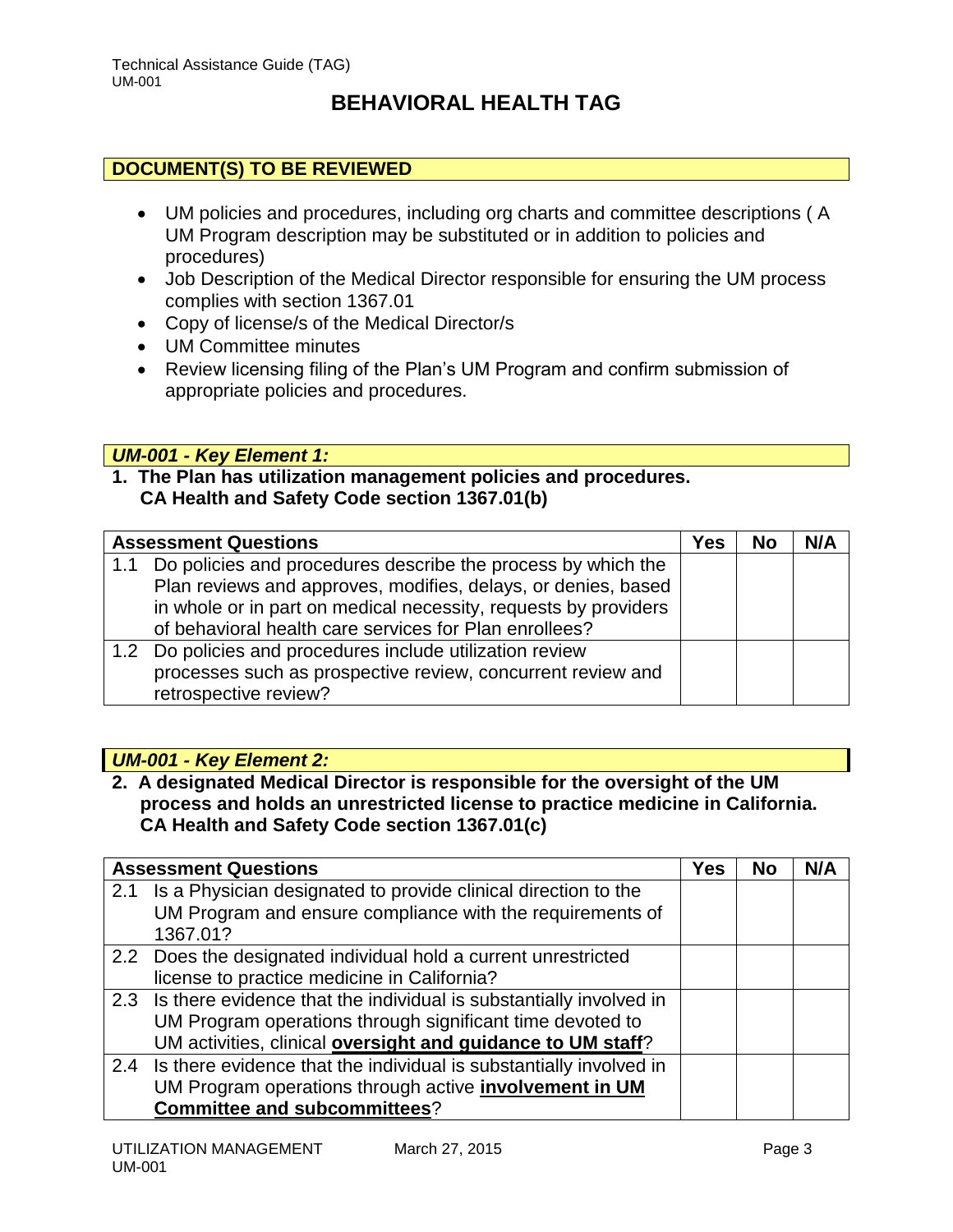# *UM-001 - Key Element 3:*

### **3. The Plan ensures telephone access for providers to request authorizations for behavioral health care services. CA Health and Safety Code section 1367.01(i)**

|     | <b>Assessment Questions</b>                                                                                                                                   | Yes | <b>No</b> | N/A |
|-----|---------------------------------------------------------------------------------------------------------------------------------------------------------------|-----|-----------|-----|
| 3.1 | Does the Plan have policies and procedures that describe and<br>ensure telephone access for requesting authorizations for<br>behavioral health care services? |     |           |     |
| 3.2 | Does the Plan maintain telephone access for providers to<br>request authorizations for behavioral health care services?                                       |     |           |     |

# **End of Requirement UM-001: UM Program Policies and Procedures**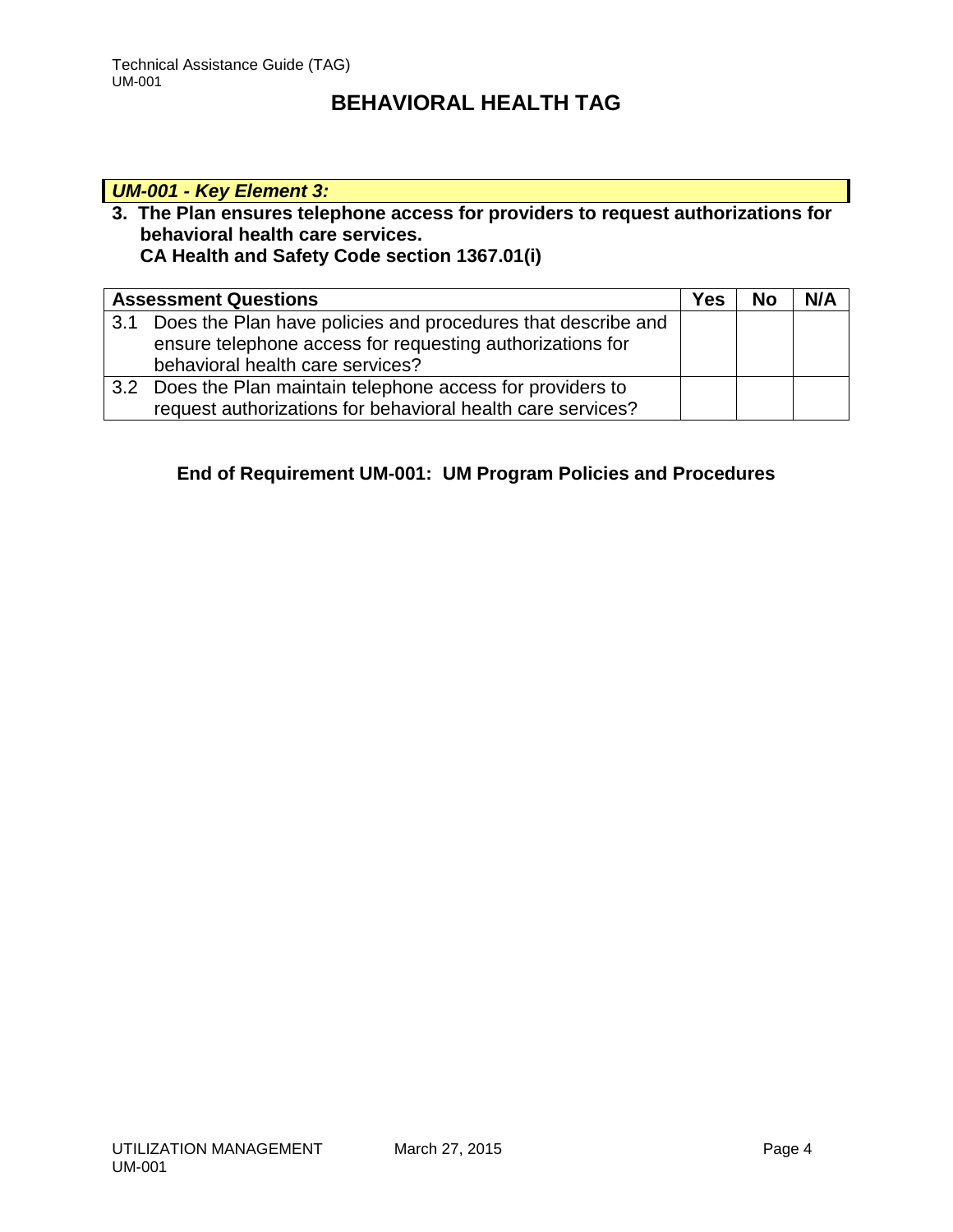## <span id="page-5-0"></span>**Requirement UM-002: UM Decision Making and Time Frames**

## **STATUTORY/REGULATORY CITATION(S)**

## **CA Health and Safety Code sections 1367.01(b), (e), and (g)**

(b) A health care service plan that is subject to this section shall have written policies and procedures establishing the process by which the plan prospectively, retrospectively, or concurrently reviews and approves, modifies, delays, or denies, based in whole or in part on medical necessity, requests by providers of health care services for plan enrollees. These policies and procedures shall ensure that decisions based on the medical necessity of proposed health care services are consistent with criteria or guidelines that are supported by clinical principles and processes. These criteria and guidelines shall be developed pursuant to Section 1363.5. These policies and procedures, and a description of the process by which the plan reviews and approves, modifies, delays, or denies requests by providers prior to, retrospectively, or concurrent with the provision of health care services to enrollees, shall be filed with the director for review and approval, and shall be disclosed by the plan to providers and enrollees upon request, and by the plan to the public upon request.

(e) No individual, other than a licensed physician or a licensed health care professional who is competent to evaluate the specific clinical issues involved in the health care services requested by the provider, may deny or modify requests for authorization of health care services for an enrollee for reasons of medical necessity. The decision of the physician or other health care professional shall be communicated to the provider and the enrollee pursuant to subdivision (h).

(g) If the health care service plan requests medical information from providers in order to determine whether to approve, modify, or deny requests for authorization, the plan shall request only the information reasonably necessary to make the determination.

## **CA Health and Safety Code section 1367.01(b)**

(b) A health care service plan that is subject to this section shall have written policies and procedures establishing the process by which the plan prospectively, retrospectively, or concurrently reviews and approves, modifies, delays, or denies, based in whole or in part on medical necessity, requests by providers of health care services for plan enrollees. These policies and procedures shall ensure that decisions based on the medical necessity of proposed health care services are consistent with criteria or guidelines that are supported by clinical principles and processes. These criteria and guidelines shall be developed pursuant to Section 1363.5. These policies and procedures, and a description of the process by which the plan reviews and approves, modifies, delays, or denies requests by providers prior to, retrospectively, or concurrent with the provision of health care services to enrollees, shall be filed with the director for review and approval, and shall be disclosed by the plan to providers and enrollees upon request, and by the plan to the public upon request.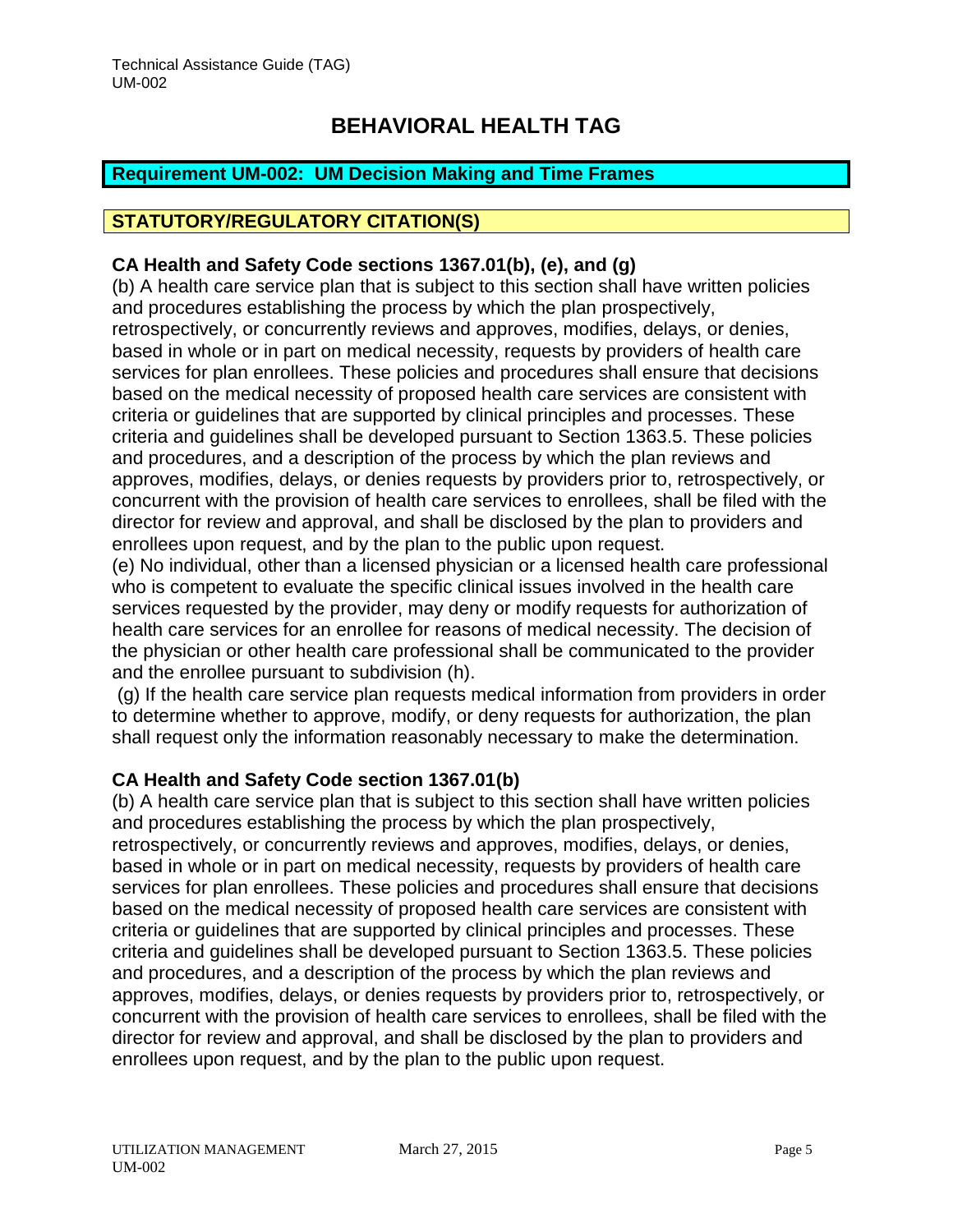## **CA Health and Safety Code sections 1367.01(h)(1) and (2)**

(h) In determining whether to approve, modify, or deny requests by providers prior to, retrospectively, or concurrent with the provision of health care services to enrollees, based in whole or in part on medical necessity, every health care service plan subject to this section shall meet the following requirements:

(1) Decisions to approve, modify, or deny, based on medical necessity, requests by providers prior to, or concurrent with the provision of health care services to enrollees that do not meet the requirements for the 72-hour review required by paragraph (2), shall be made in a timely fashion appropriate for the nature of the enrollee's condition, not to exceed five business days from the plan's receipt of the information reasonably necessary and requested by the plan to make the determination. In cases where the review is retrospective, the decision shall be communicated to the individual who received services, or to the individual's designee, within 30 days of the receipt of information that is reasonably necessary to make this determination, and shall be communicated to the provider in a manner that is consistent with current law. For purposes of this section, retrospective reviews shall be for care rendered on or after January 1, 2000.

(2) When the enrollee's condition is such that the enrollee faces an imminent and serious threat to his or her health including, but not limited to, the potential loss of life, limb, or other major bodily function, or the normal timeframe for the decision-making process, as described in paragraph (1), would be detrimental to the enrollee's life or health or could jeopardize the enrollee's ability to regain maximum function, decisions to approve, modify, or deny requests by providers prior to, or concurrent with, the provision of health care services to enrollees, shall be made in a timely fashion appropriate for the nature of the enrollee's condition, not to exceed 72 hours after the plan's receipt of the information reasonably necessary and requested by the plan to make the determination. Nothing in this section shall be construed to alter the requirements of subdivision (b) of Section 1371.4. Notwithstanding Section 1371.4, the requirements of this division shall be applicable to all health plans and other entities conducting utilization review or utilization management.

## **CA Health and Safety Code section 1367.01(h)(3)**

(h) In determining whether to approve, modify, or deny requests by providers prior to, retrospectively, or concurrent with the provision of health care services to enrollees, based in whole or in part on medical necessity, a health care service plan subject to this section shall meet the following requirements:

(3) Decisions to approve, modify, or deny requests by providers for authorization prior to, or concurrent with, the provision of health care services to enrollees shall be communicated to the requesting provider within 24 hours of the decision. Except for concurrent review decisions pertaining to care that is underway, which shall be communicated to the enrollee's treating provider within 24 hours, decisions resulting in denial, delay, or modification of all or part of the requested health care service shall be communicated to the enrollee in writing within two business days of the decision. In the case of concurrent review, care shall not be discontinued until the enrollee's treating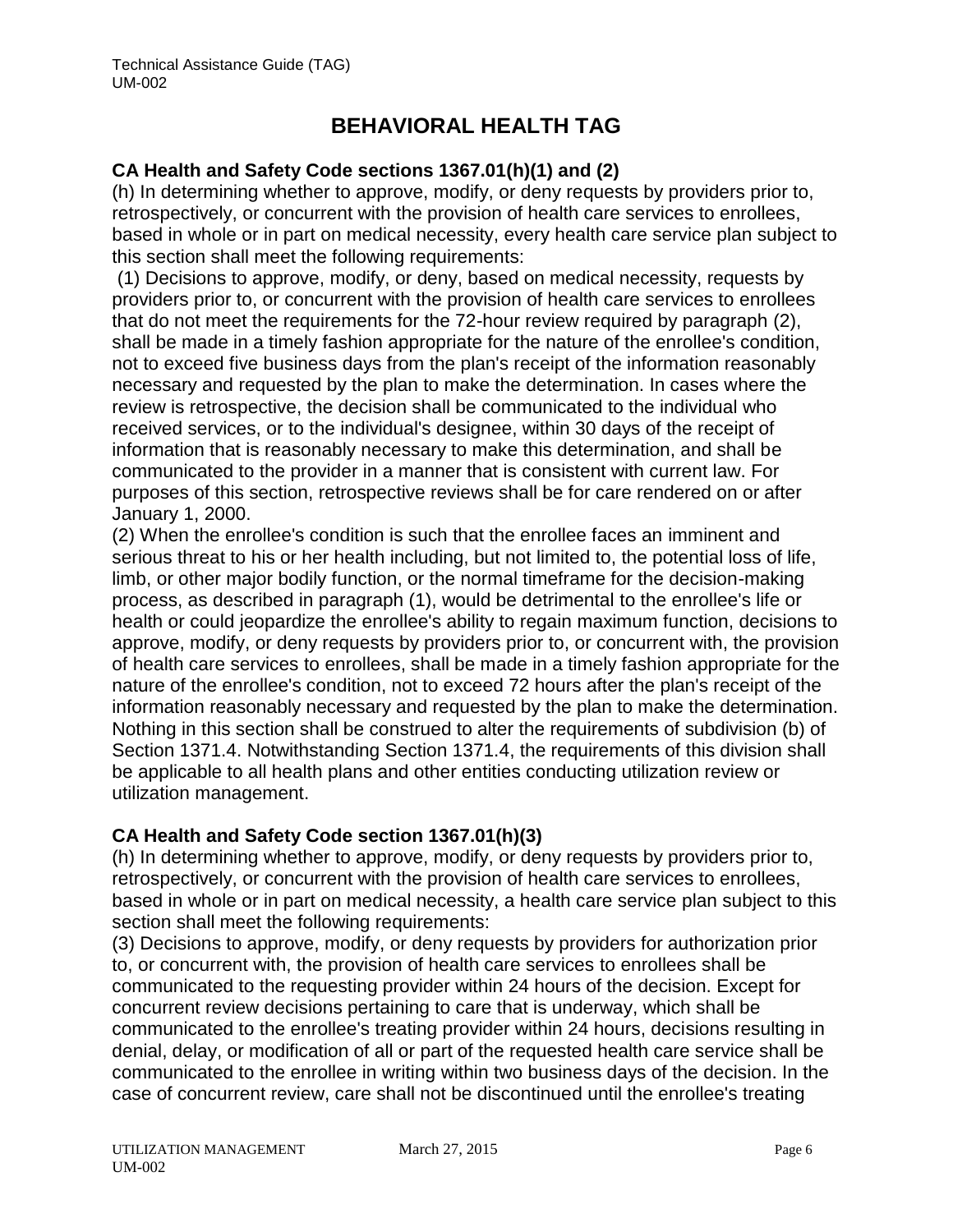provider has been notified of the plan's decision and a care plan has been agreed upon by the treating provider that is appropriate for the medical needs of that patient.

### **28 CCR 1300.71.4.(b) and (d)**

(b) In the case when an enrollee is stabilized but the health care provider believes that the enrollee requires additional medically necessary health care services and may not be discharged safely, the following applies:

(1) A health care service plan shall approve or disapprove a health care provider's request for authorization to provide necessary post-stabilization medical care within one half hour of the request.

(2) If a health care service plan fails to approve or disapprove a health care provider's request for authorization to provide necessary post-stabilization medical care within one half-hour of the request, the necessary post-stabilization medical care shall be deemed authorized. Notwithstanding the foregoing sentence, the health care service plan shall have the authority to disapprove payment for (A) the delivery of such necessary poststabilization medical care or (B) the continuation of the delivery of such care; provided, that the health care service plan notifies the provider prior to the commencement of the delivery of such care or during the continuation of the delivery of such care (in which case, the plan shall not be obligated to pay for the continuation of such care from and after the time it provides such notice to the provider, subject to the remaining provisions of this paragraph) and in both cases the disruption of such care (taking into account the time necessary to effect the enrollee's transfer or discharge) does not have an adverse impact upon the efficacy of such care or the enrollee's medical condition.

(3) Notwithstanding the provisions of Subsection (b) of this rule, a health care service plan shall pay for all medically necessary health care services provided to an enrollee which are necessary to maintain the enrollee's stabilized condition up to the time that the health care service plan effectuates the enrollee's transfer or the enrollee is discharged.

(d) All requests for authorizations, and all responses to such requests for authorizations, of post-stabilization medically necessary health care services shall be fully documented. All provision of medically necessary health care services shall be fully documented. Documentation shall include, but not be limited to, the date and time of the request, the name of the health care provider making the request, and the name of the plan representative responding to the request.

## **\*UM-002 not applicable to EAPs**

# **INDIVIDUAL(S)/POSITION(S) TO BE INTERVIEWED**

### **Staff responsible for the activities described above, for example:**

- UM Director / Managers
- Medical Director and/or senior Physician responsible for UM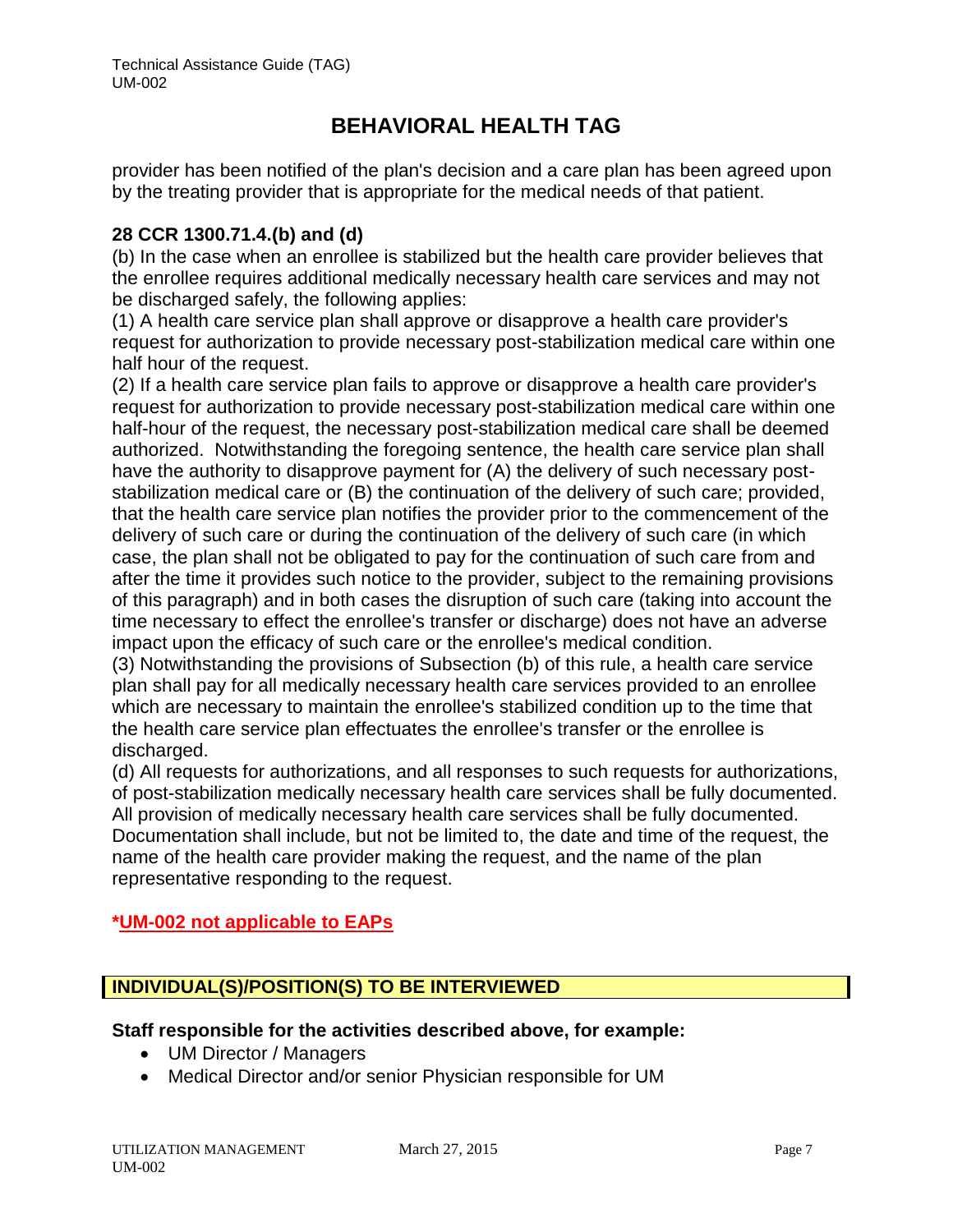## **DOCUMENT(S) TO BE REVIEWED**

- UM policies and procedures, including UM decision timeframe requirements.
- Organization charts, committee descriptions and key staff job descriptions of staff involved in UM review.
- Sample UM denial template letters.
- Sample of UM denial files to be reviewed onsite.

### *UM-002 - Key Element 1:*

**1. The Plan has written policies and procedures for review and approval, modification, delay or denial of services (medical necessity denials) and ensures they are consistently applied. CA Health and Safety Code sections 1367.01(b), (e), and (g)**

|     | <b>Assessment Questions</b>                                                                                                                                                                                                                                                                                                                     | Yes | <b>No</b> | N/A |
|-----|-------------------------------------------------------------------------------------------------------------------------------------------------------------------------------------------------------------------------------------------------------------------------------------------------------------------------------------------------|-----|-----------|-----|
| 1.1 | Does the Plan have policies and procedures to ensure that<br>only licensed Physicians (psychiatrists) or a licensed health<br>care professional (competent to evaluate clinical issues<br>related to requested health care services) make decisions to<br>deny or modify requested mental health services on the basis<br>of medical necessity? |     |           |     |
|     | 1.2 Do the Plan's denial files validate that only licensed Physicians<br>(psychiatrists) or a licensed health care professional<br>(competent to evaluate clinical issues related to requested<br>mental health care services) make decisions to deny or modify<br>requested services on the basis of medical necessity?                        |     |           |     |

### *UM-002 - Key Element 2:*

**2. The Plan has established and implemented written policies and procedures regarding the timeliness of UM decisions and ensures they are consistently applied.** 

**CA Health and Safety Code section 1367.01(b); CA Health and Safety Code sections 1367.01(h)(1) and (2); 28 CCR 1300.71.4(b) and (d)**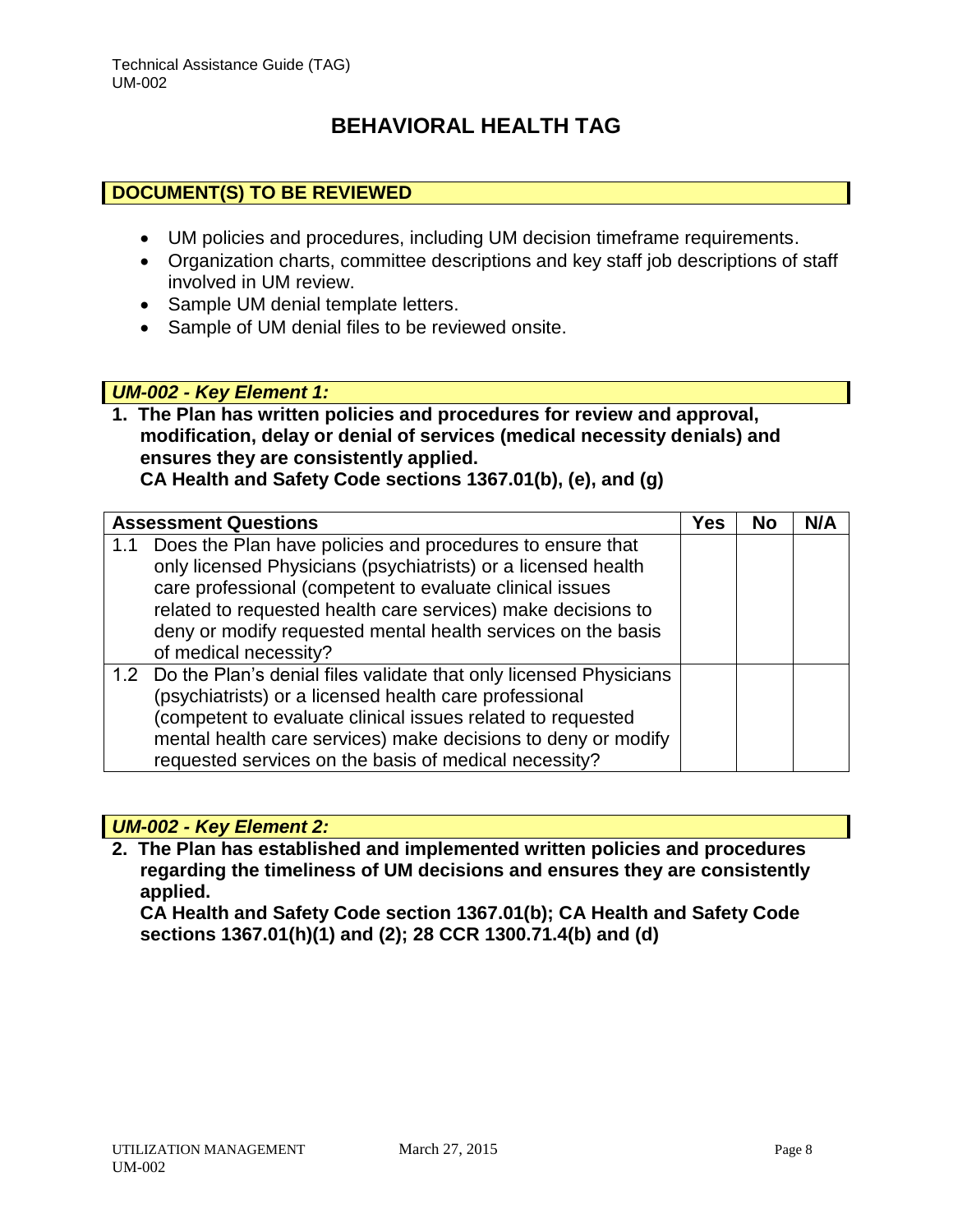|     | <b>Assessment Questions</b>                                                                     | <b>Yes</b> | <b>No</b> | N/A |
|-----|-------------------------------------------------------------------------------------------------|------------|-----------|-----|
| 2.1 | Does the Plan make decisions to approve, modify, or deny                                        |            |           |     |
|     | requests by providers in a timely fashion, not to exceed five                                   |            |           |     |
|     | <b>business days</b> after the Plan's receipt of the information                                |            |           |     |
|     | reasonably necessary to make the determination? (This                                           |            |           |     |
|     | applies to requests prior to, or concurrent with, the provision of                              |            |           |     |
|     | health care services to enrollees.)                                                             |            |           |     |
| 2.2 | For urgent referrals and requests for other health care                                         |            |           |     |
|     | services, does the Plan make the decision to approve, modify,                                   |            |           |     |
|     | or deny requests by providers in a timely fashion, not to                                       |            |           |     |
|     | exceed 72 hours after the Plan's receipt of the information                                     |            |           |     |
|     | reasonably necessary and requested by the Plan to make the                                      |            |           |     |
|     | determination? (This applies to requests prior to, or                                           |            |           |     |
|     | concurrent with, the provision of health care services to                                       |            |           |     |
|     | enrollees.)                                                                                     |            |           |     |
| 2.3 | Does the Plan communicate utilization review decisions to                                       |            |           |     |
|     | approve, deny, delay, or modify health care services to                                         |            |           |     |
|     | requesting <b>providers</b> initially by telephone, facsimile or                                |            |           |     |
|     | electronic mail and then in writing within 24 hours of making                                   |            |           |     |
| 2.4 | the decision?                                                                                   |            |           |     |
|     | Does the Plan communicate UM decisions to approve, deny,                                        |            |           |     |
|     | delay, or modify health care services to <b>enrollees</b> in writing<br>within 2 business days? |            |           |     |
| 2.5 |                                                                                                 |            |           |     |
|     | Does the Plan request information from the provider that is                                     |            |           |     |
|     | reasonably necessary to make a medical necessity decision in                                    |            |           |     |
|     | a timely fashion? (Appropriate for the nature of the enrollee's<br>condition.)                  |            |           |     |
| 2.6 | Upon receipt of the requested information, does the Plan                                        |            |           |     |
|     | make decisions to approve, modify, or deny the request within                                   |            |           |     |
|     | the required timeframe?                                                                         |            |           |     |
| 2.7 | For retrospective reviews, does the Plan make the decision to                                   |            |           |     |
|     | approve or deny the previous provision of health care services                                  |            |           |     |
|     | to enrollees, and communicate that decision within 30 days                                      |            |           |     |
|     | after the Plan's receipt of the information reasonably                                          |            |           |     |
|     | necessary and requested by the Plan to make the                                                 |            |           |     |
|     | determination?                                                                                  |            |           |     |
|     |                                                                                                 |            |           |     |

# *UM-002 - Key Element 3:*

**3***.* **Care shall not be discontinued until a care plan has been agreed upon by the treating provider that is appropriate for the medical needs of that patient. California Health and Safety Code section 1367.01(h)(3)**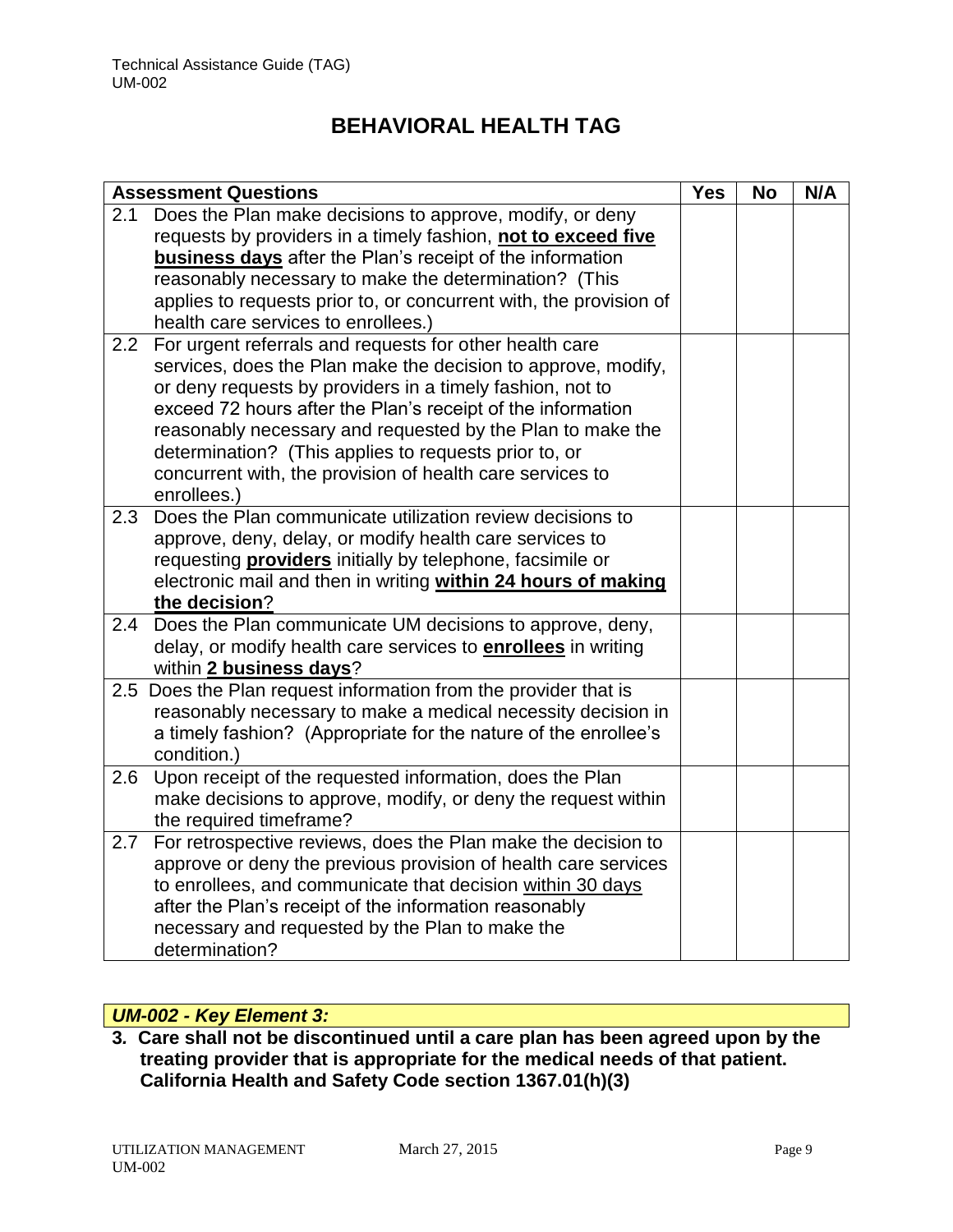| <b>Assessment Questions</b> |                                                                                                                                                         | Yes | No | N/A |
|-----------------------------|---------------------------------------------------------------------------------------------------------------------------------------------------------|-----|----|-----|
|                             | 3.1 Does the Plan's policy and practice demonstrate that treating<br>providers can readily access the Plan Physician that made the<br>adverse decision? |     |    |     |
|                             | 3.2 Does the Plan document receipt of agreement by the treating<br>provider?                                                                            |     |    |     |
|                             | 3.3 What is the turn around time for Plan provider to respond to<br>treating provider? How does the Plan monitor it?                                    |     |    |     |

# **End of Requirement UM-002: UM Decision Making and Time Frames**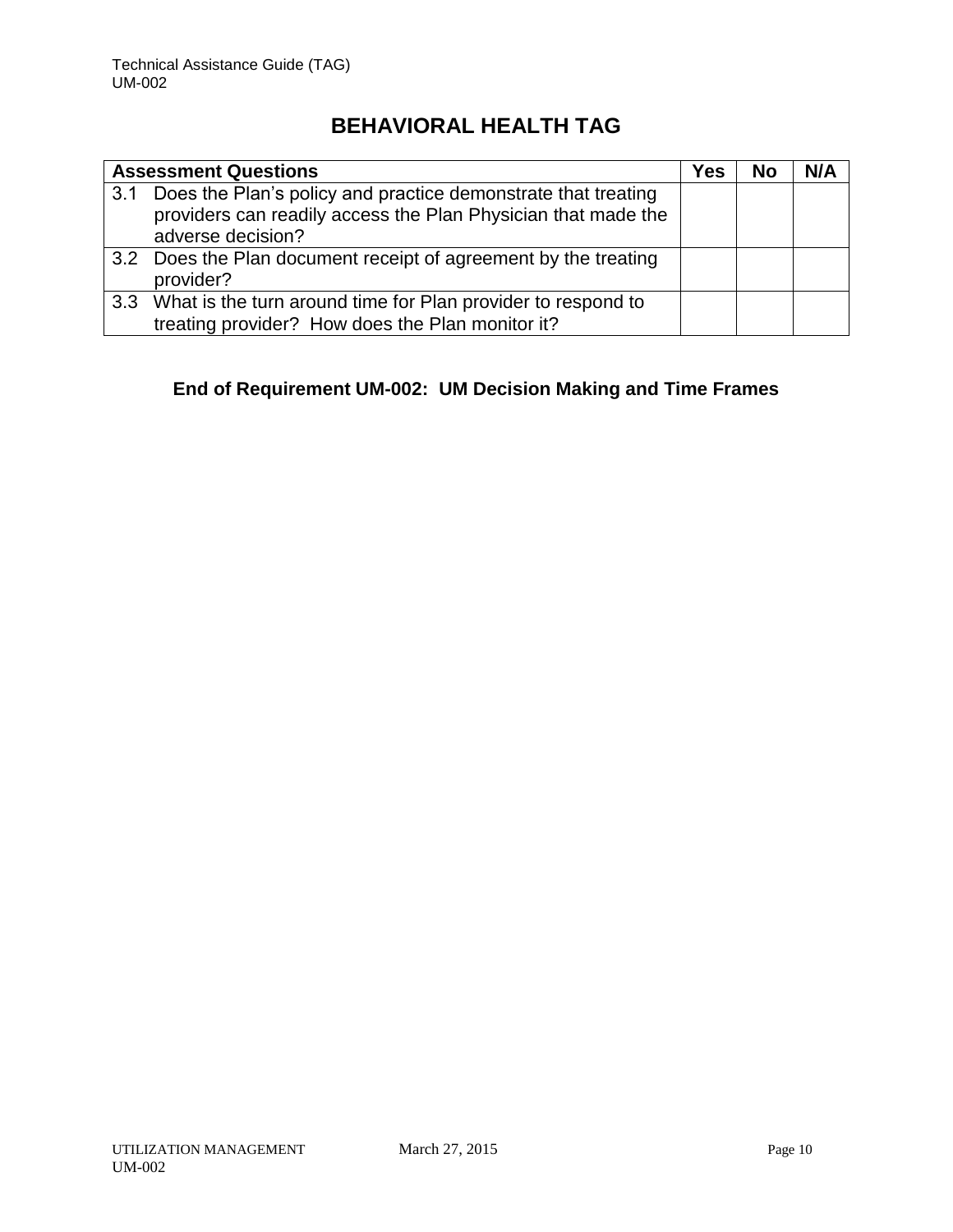## <span id="page-11-0"></span>**Requirement UM-003: UM Criteria Development**

# **STATUTORY/REGULATORY CITATION(S)**

## **CA Health and Safety Code sections 1363.5(a) and (b)**

(a) A plan shall disclose or provide for the disclosure to the director and to network providers the process the plan, its contracting provider groups, or any entity with which the plan contracts for services that include utilization review or utilization management functions, uses to authorize, modify, or deny health care services under the benefits provided by the plan, including coverage for sub acute care, transitional inpatient care, or care provided in skilled nursing facilities. A plan shall also disclose those processes to enrollees or persons designated by an enrollee, or to any other person or organization, upon request. The disclosure to the director shall include the policies, procedures, and the description of the process that are filed with the director pursuant to subdivision (b) of Section 1367.01.

(b)The criteria or guidelines used by plans, or any entities with which plans contract for services that include utilization review or utilization management functions, to determine whether to authorize, modify or deny health care services shall:

- (1) Be developed with involvement from actively practicing health care providers
- (2) Be consistent with sound clinical principles and processes
- (3) Be evaluated, and updated if necessary, at least annually

## **CA Health and Safety Code sections 1367.01(b) and (f)**

(b) A health care service plan that is subject to this section shall have written policies and procedures establishing the process by which the plan prospectively, retrospectively, or concurrently reviews and approves, modifies, delays, or denies, based in whole or in part on medical necessity, requests by providers of health care services for plan enrollees. These policies and procedures shall ensure that decisions based on the medical necessity of proposed health care services are consistent with criteria or guidelines that are supported by clinical principles and processes. These criteria and guidelines shall be developed pursuant to Section 1363.5. These policies and procedures, and a description of the process by which the plan reviews and approves, modifies, delays, or denies requests by providers prior to, retrospectively, or concurrent with the provision of health care services to enrollees, shall be filed with the director for review and approval, and shall be disclosed by the plan to providers and enrollees upon request, and by the plan to the public upon request.

(f) The criteria or guidelines used by the health care service plan to determine whether to approve, modify, or deny requests by providers prior to, retrospectively, or concurrent with, the provision of health care services to enrollees shall be consistent with clinical principles and processes.

# **CA Health and Safety Code sections 1374.72(a) and (d)**

(a) Every health care service plan contract issued, amended, or renewed on or after July 1, 2000, that provides hospital, medical, or surgical coverage shall provide coverage for the diagnosis and medically necessary treatment of severe mental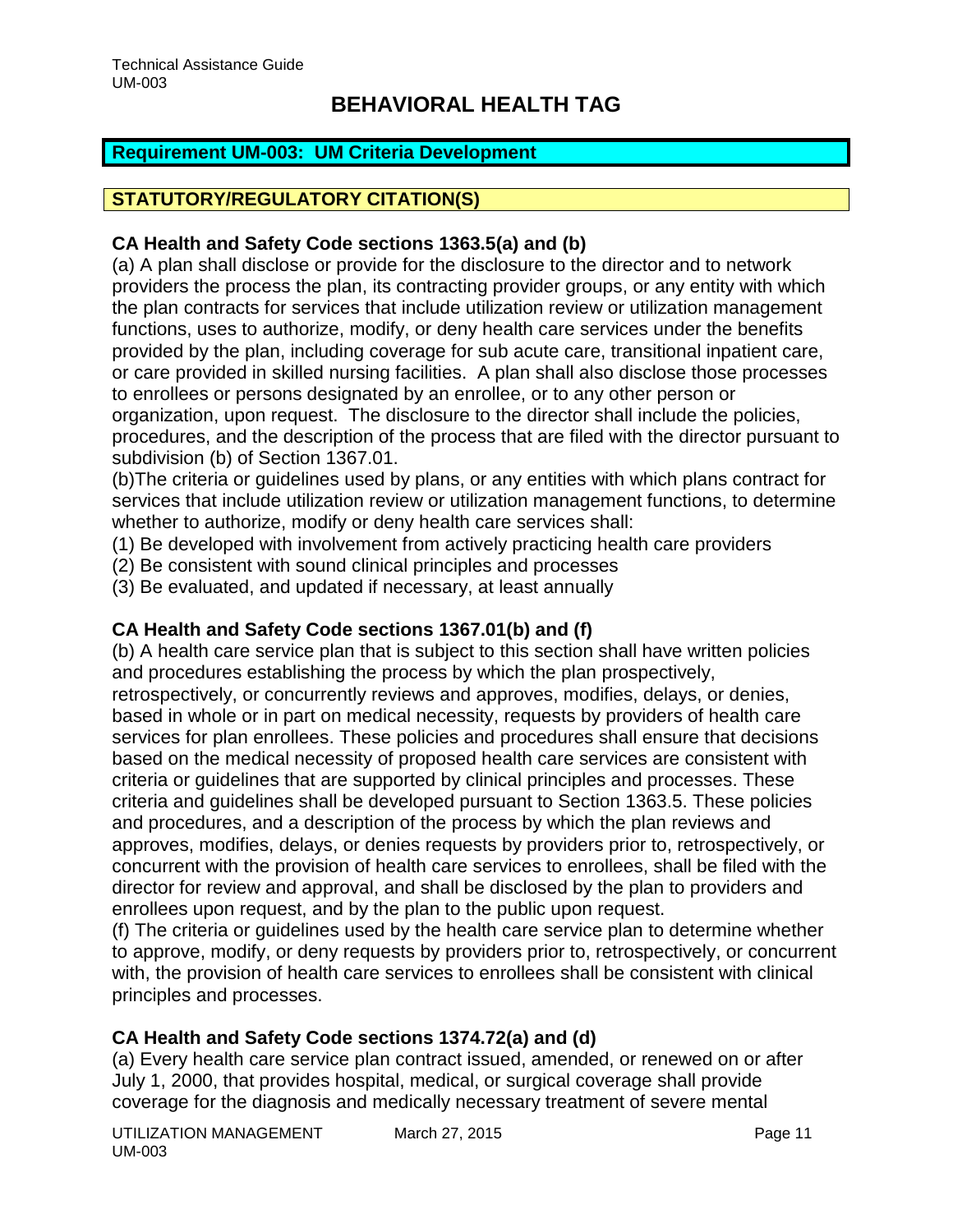illnesses of a person of any age, and of serious emotional disturbances of a child, as specified in subdivisions (d) and (e), under the same terms and conditions applied to other medical conditions as specified in subdivision (c).

- (d) For the purposes of this section, "severe mental illnesses" shall include:
	- (1) Schizophrenia.
	- (2) Schizoaffective disorder.
	- (3) Bipolar disorder (manic-depressive illness).
	- (4) Major depressive disorders.
	- (5) Panic disorder.
	- (6) Obsessive-compulsive disorder.
	- (7) Pervasive developmental disorder or autism.
	- (8) Anorexia nervosa.
	- (9) Bulimia nervosa.

# **\*UM-003 not applicable to EAPs**

# **INDIVIDUAL(S)/POSITION(S) TO BE INTERVIEWED**

## **Staff responsible for the activities described above, for example:**

- UM Director
- Medical Director or designee
- Senior mental health clinical officer

# **DOCUMENT(S) TO BE REVIEWED**

- UM policies and procedures and/or Program document outlining development and approval of UM criteria
- UM review criteria, including the criteria for parity diagnoses (for the diagnosis and treatment of serious mental illnesses, autistic disorders, other pervasivedevelopmental disorders and serious emotional disturbances of a child).
- Policies and procedures for verifying parity diagnosis including pervasivedevelopmental disorders and serious emotional disturbances of a child.
- Policies and procedures related to individuals that are seriously mentally ill and do not adhere to Plan policies and procedures and/or treatment plans.
- UM Committee minutes
- Signature page for UM Program/Plan/policies and procedures

# *UM-003 - Key Element 1:*

**1. The Plan develops UM criteria consistent with acceptable standards and evaluates them annually.**

**CA Health and Safety Code sections 1363.5(a) and (b); CA Health and Safety Code sections 1367.01(b) and (f); CA Health and Safety Code sections 1374.72(a) and (d)**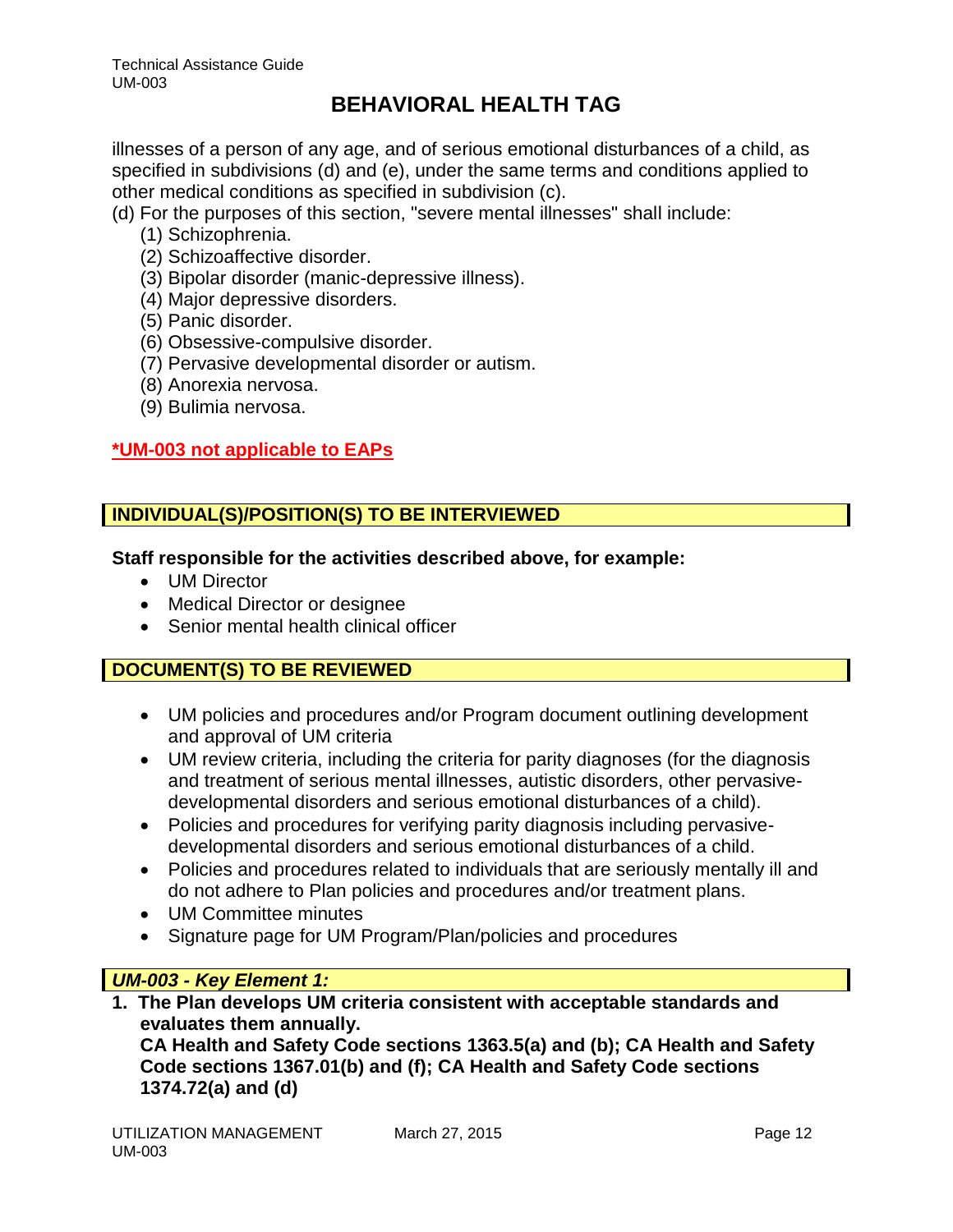|     | <b>Assessment Questions</b>                                                       | <b>Yes</b> | <b>No</b> | N/A |
|-----|-----------------------------------------------------------------------------------|------------|-----------|-----|
| 1.1 | Does the Plan utilize criteria/guidelines when determining the                    |            |           |     |
|     | medical necessity of requested health care services?                              |            |           |     |
| 1.2 | Does the Plan have written UM criteria that are consistent with                   |            |           |     |
|     | accepted standards of practice for one or more of the                             |            |           |     |
|     | following mental health parity conditions?                                        |            |           |     |
|     | Schizophrenia                                                                     |            |           |     |
|     | Schizoaffective disorder                                                          |            |           |     |
|     | Bipolar disorder (manic depressive illness)<br>$\bullet$                          |            |           |     |
|     | <b>Major Depressive disorders</b>                                                 |            |           |     |
|     | Panic disorder<br>$\bullet$                                                       |            |           |     |
|     | Obsessive-compulsive disorder<br>$\bullet$                                        |            |           |     |
|     | Pervasive developmental disorder or autism                                        |            |           |     |
|     | Anorexia Nervosa                                                                  |            |           |     |
|     | <b>Bulimia Nervosa</b>                                                            |            |           |     |
|     | Severe Emotional Disturbances of Children                                         |            |           |     |
|     | 1.3 Are criteria/guidelines developed with involvement from                       |            |           |     |
|     | actively practicing mental health care providers?                                 |            |           |     |
| 1.4 | Does the Plan have a mechanism to ensure that UM                                  |            |           |     |
|     | criteria/guidelines for making medical necessity decisions are                    |            |           |     |
|     | updated annually (or more frequently if needed)?                                  |            |           |     |
| 1.5 | Does the Plan have a mechanism to ensure that UM                                  |            |           |     |
|     | criteria/guidelines for making medical necessity decisions are                    |            |           |     |
|     | disseminated to all UM decision-makers?                                           |            |           |     |
|     | 1.6 Does the Plan distribute clinical practice guidelines to mental               |            |           |     |
|     | health providers as appropriate?                                                  |            |           |     |
| 1.7 | Is there supporting documentation to confirm the                                  |            |           |     |
|     | criteria/guidelines are consistent with accepted standards of                     |            |           |     |
|     | practice? (For example, documented approval via minutes                           |            |           |     |
|     | from Physician discussions; criteria/guidelines have been                         |            |           |     |
|     | adopted by reputable Physician organizations;                                     |            |           |     |
|     |                                                                                   |            |           |     |
|     | criteria/guidelines consistent with national standards from<br>federal agencies.) |            |           |     |

# **End of Requirement UM-003: Criteria Development**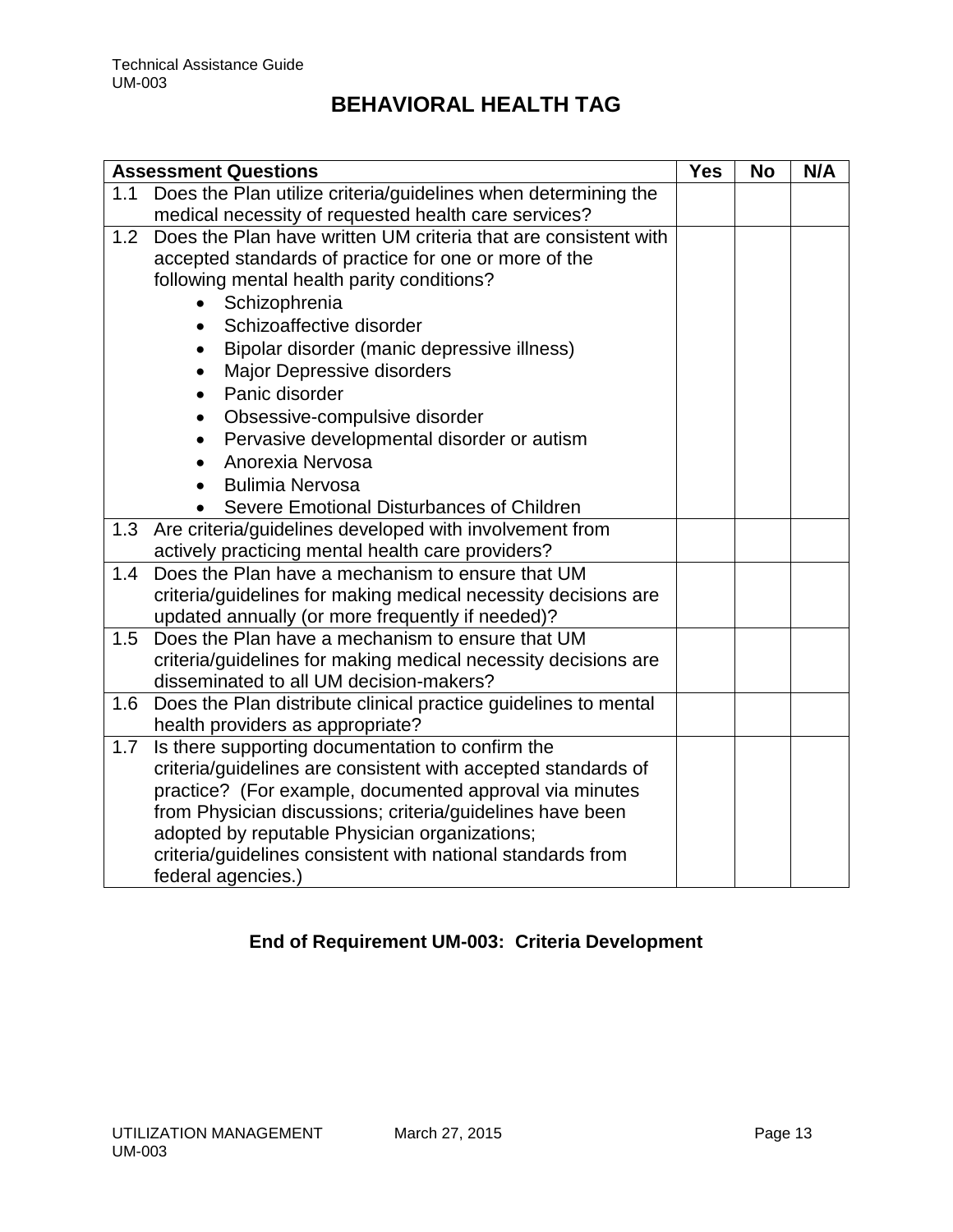### <span id="page-14-0"></span>**Requirement UM-004: Communication Requirements for UM Decisions**

## **STATUTORY/REGULATORY CITATION(S)**

### **CA Health and Safety Code section 1363.5(b)(4)**

(b) The criteria or guidelines used by plans, or any entities with which plans contract for services that include utilization review or utilization management functions, to determine whether to authorize, modify, or deny health care services shall:

(4) If used as the basis of a decision to modify, delay, or deny services in a specified case under review, be disclosed to the provider and the enrollee in that specified case.

### **CA Health and Safety Code section 1367.01(d)**

If health plan personnel, or individuals under contract to the plan to review requests by providers, approve the provider's request, pursuant to subdivision (b), the decision shall be communicated to the provider pursuant to subdivision (h).

### **CA Health and Safety Code section 1367.01(b)**

(b) A health care service plan that is subject to this section shall have written policies and procedures establishing the process by which the plan prospectively, retrospectively, or concurrently reviews and approves, modifies, delays, or denies, based in whole or in part on medical necessity, requests by providers of health care services for plan enrollees. These policies and procedures shall ensure that decisions based on the medical necessity of proposed health care services are consistent with criteria or guidelines that are supported by clinical principles and processes. These criteria and guidelines shall be developed pursuant to Section 1363.5. These policies and procedures, and a description of the process by which the plan reviews and approves, modifies, delays, or denies requests by providers prior to, retrospectively, or concurrent with the provision of health care services to enrollees, shall be filed with the director for review and approval, and shall be disclosed by the plan to providers and enrollees upon request, and by the plan to the public upon request.

### **CA Health and Safety Code section 1367.01(h)(5)**

(h) In determining whether to approve, modify, or deny requests by providers prior to, retrospectively, or concurrent with the provision of health care services to enrollees, based in whole or in part on medical necessity, a health care service plan subject to this section shall meet the following requirements:

(5) If the health care service plan cannot make a decision to approve, modify, or deny the request for authorization within the timeframes specified in paragraph (1) or (2) because the plan is not in receipt of all of the information reasonably necessary and requested, or because the plan requires consultation by an expert reviewer, or because the plan has asked that an additional examination or test be performed upon the enrollee, provided the examination or test is reasonable and consistent with good medical practice, the plan shall, immediately upon the expiration of the timeframe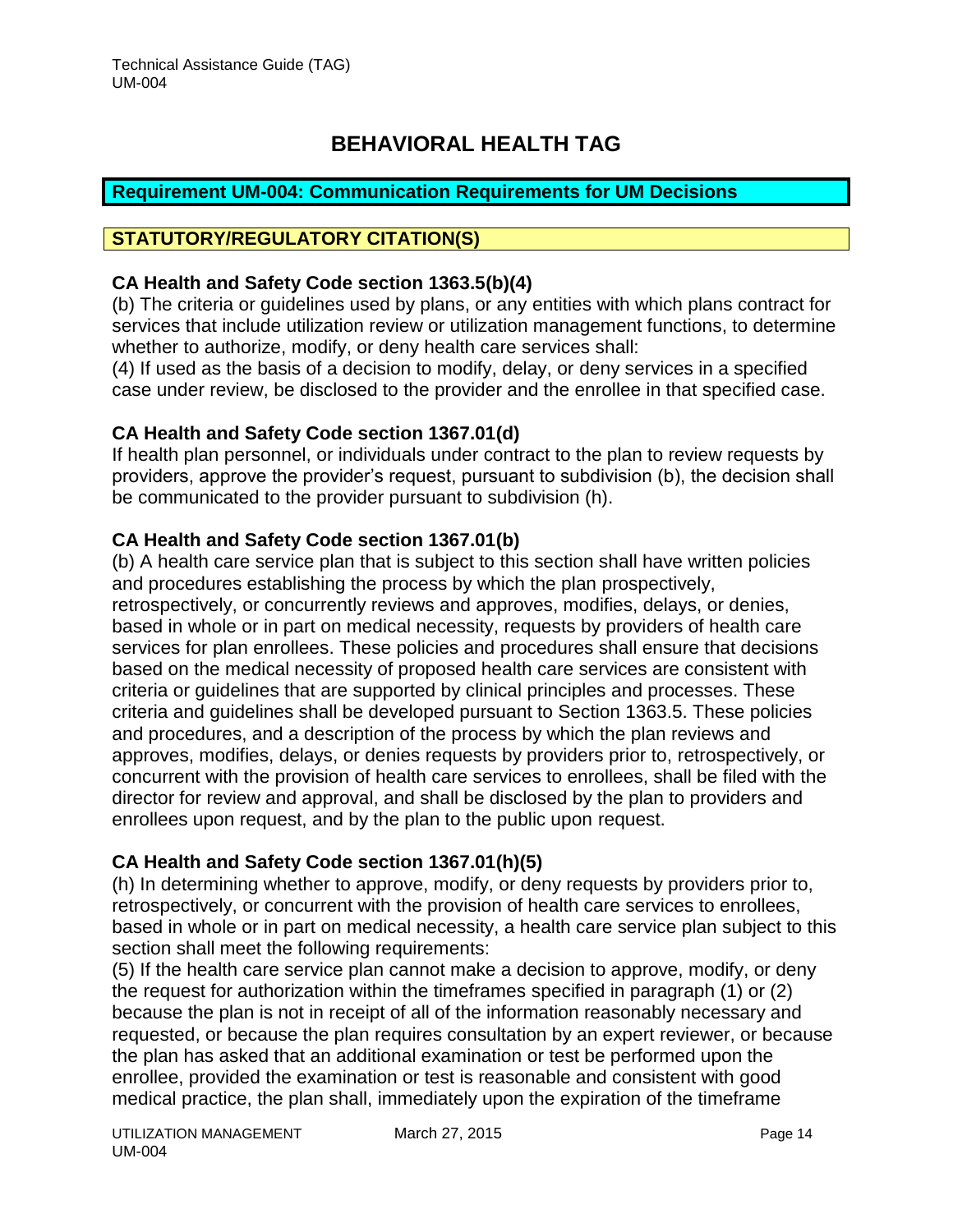specified in paragraph (1) or (2) or as soon as the plan becomes aware that it will not meet the timeframe, whichever occurs first, notify the provider and the enrollee, in writing, that the plan cannot make a decision to approve, modify, or deny the request for authorization within the required timeframe, and specify the information requested but not received, or the expert reviewer to be consulted, or the additional examinations or tests required. The plan shall also notify the provider and enrollee of the anticipated date on which a decision may be rendered. Upon receipt of all information reasonably necessary and requested by the plan, the plan shall approve, modify, or deny the request for authorization within the timeframes specified in paragraph (1) or (2), whichever applies.

## **CA Health and Safety Code sections 1367.01(h)(3) and (4)**

(h) In determining whether to approve, modify, or deny requests by providers prior to, retrospectively, or concurrent with the provision of health care services to enrollees, based in whole or in part on medical necessity, a health care service plan subject to this section shall meet the following requirements:

(3) Decisions to approve, modify, or deny requests by providers for authorization prior to, or concurrent with, the provision of health care services to enrollees shall be communicated to the requesting provider within 24 hours of the decision. Except for concurrent review decisions pertaining to care that is underway, which shall be communicated to the enrollee's treating provider within 24 hours, decisions resulting in denial, delay, or modification of all or part of the requested health care service shall be communicated to the enrollee in writing within two business days of the decision. In the case of concurrent review, care shall not be discontinued until the enrollee's treating provider has been notified of the plan's decision and a care plan has been agreed upon by the treating provider that is appropriate for the medical needs of that patient. (4) Communications regarding decisions to approve requests by providers prior to, retrospectively, or concurrent with the provision of health care services to enrollees shall specify the specific health care service approved. Responses regarding decisions to deny, delay, or modify health care services requested by providers prior to, retrospectively, or concurrent with the provision of health care services to enrollees shall be communicated to the enrollee in writing, and to providers initially by telephone or facsimile, except with regard to decisions rendered retrospectively, and then in writing, and shall include a clear and concise explanation of the reasons for the plan's decision, a description of the criteria or guidelines used, and the clinical reasons for the decisions regarding medical necessity. Any written communication to a physician or other health care provider of a denial, delay, or modification of a request shall include the name and telephone number of the health care professional responsible for the denial, delay, or modification. The telephone number provided shall be a direct number or an extension, to allow the physician or health care provider easily to contact the professional responsible for the denial, delay, or modification. Responses shall also include information as to how the enrollee may file a grievance with the plan pursuant to Section 1368, and in the case of Medi-Cal enrollees, shall explain how to request an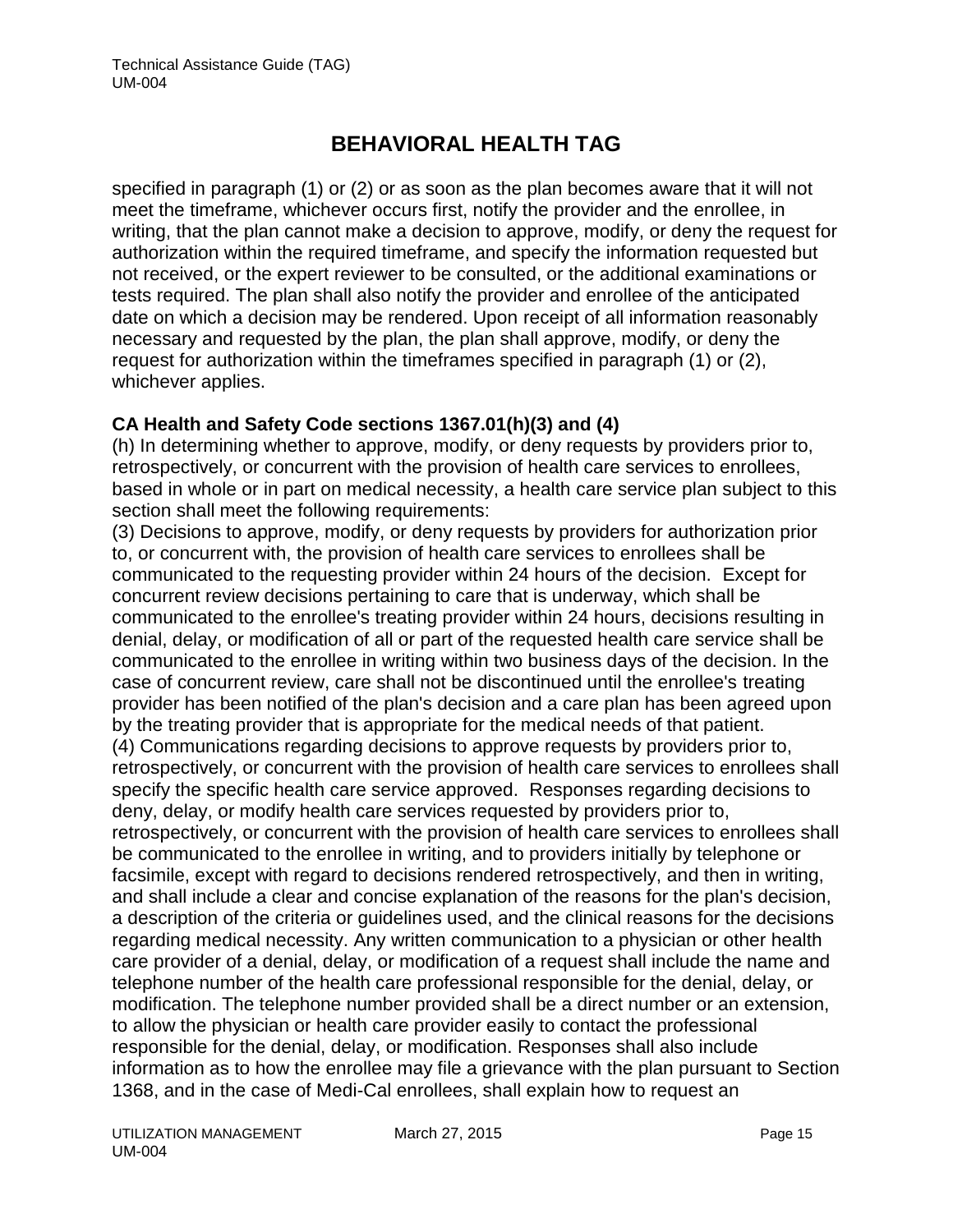administrative hearing and aid paid pending under Sections 51014.1 and 51014.2 of Title 22 of the California Code of Regulations.

## **CA Health and Safety Code section 1374.30(i)**

(i) No later than January 1, 2001, every health care service plan shall prominently display in every plan member handbook or relevant informational brochure, in every plan contract, on enrollee evidence of coverage forms, on copies of plan procedures for resolving grievances, on letters of denials issued by either the plan or its contracting organization, on the grievance forms required under Section 1368, and on all written responses to grievances, information concerning the right of an enrollee to request an independent medical review in cases where the enrollee believes that health care services have been improperly denied, modified, or delayed by the plan, or by one of its contracting providers.

## **\*UM-004 not applicable to EAPs**

# **INDIVIDUAL(S)/POSITION(S) TO BE INTERVIEWED**

## **Staff responsible for the activities described above, for example:**

- UM Director
- Medical Director and/or senior Physician responsible for UM decisions

# **DOCUMENT(S) TO BE REVIEWED**

- UM policies and procedures, including UM decision communication requirements.
- Sample UM denial template letters, UM approval template letters, and UM extension letters (when the Plan cannot make a decision within the required timeframe).
- Sample denial files to be reviewed onsite.

## *UM-004 - Key Element 1:*

**1. The Plan has established and implemented guidelines for UM-related communications to providers and enrollees (including content, form, and timeframes).** 

**CA Health and Safety Code section 1363.5(b)(4); CA Health and Safety Code section 1367.01(d); CA Health and Safety Code sections 1367.01(h)(3) and (4); CA Health and Safety Code section 1374.30(i)**

| <b>Assessment Questions</b> |                                                                                                                                               | <b>Yes</b> | <b>No</b> | N/A |
|-----------------------------|-----------------------------------------------------------------------------------------------------------------------------------------------|------------|-----------|-----|
|                             | 1.1 For retrospective UM decisions, does the Plan communicate<br>denials or modifications of health care services to providers in<br>writing? |            |           |     |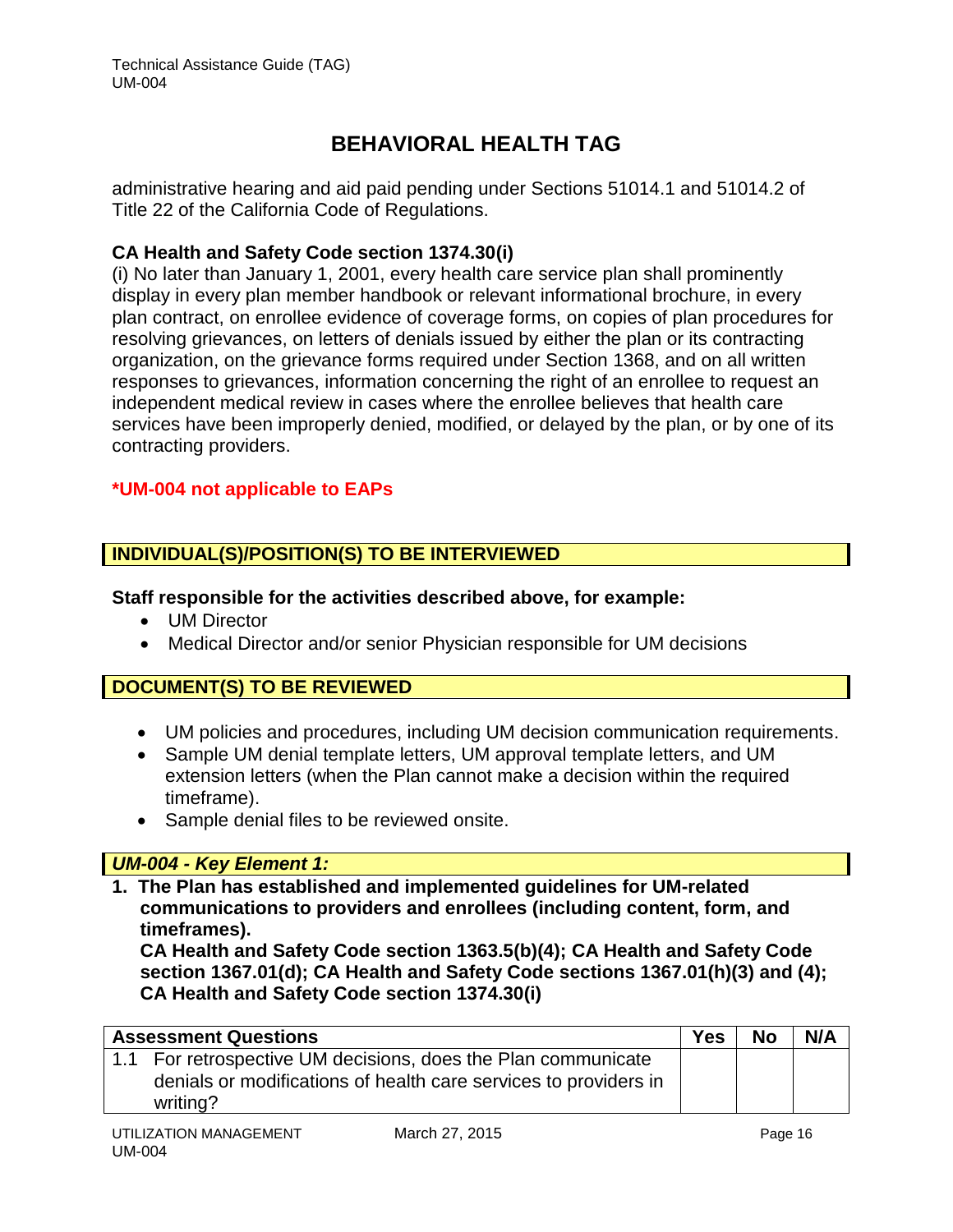|     | <b>Assessment Questions</b>                                                                                                 | <b>Yes</b> | <b>No</b> | N/A |
|-----|-----------------------------------------------------------------------------------------------------------------------------|------------|-----------|-----|
| 1.2 | Do communications regarding decisions to approve requests                                                                   |            |           |     |
|     | by providers specify the specific health care service                                                                       |            |           |     |
|     | approved?                                                                                                                   |            |           |     |
| 1.3 | Do the Plan's denial letters provide a clear and concise                                                                    |            |           |     |
|     | explanation of the reasons for the Plan's decision to deny,                                                                 |            |           |     |
|     | delay, or modify health care services?                                                                                      |            |           |     |
| 1.4 | Do the Plan's denial letters specify a description of the                                                                   |            |           |     |
|     | criteria or guidelines used for the Plan's decision to deny,                                                                |            |           |     |
|     | delay, or modify health care services?                                                                                      |            |           |     |
| 1.5 | Do the Plan's denial letters specify the <b>clinical reasons</b> for                                                        |            |           |     |
|     | the Plan's decision to deny, delay, or modify health care                                                                   |            |           |     |
|     | services?                                                                                                                   |            |           |     |
| 1.6 | Do written communications to a Physician or other mental                                                                    |            |           |     |
|     | health care provider of a denial, delay, or modification of a                                                               |            |           |     |
|     | request include the following information the name of the<br>health care professional responsible for the denial, delay, or |            |           |     |
|     | modification?                                                                                                               |            |           |     |
| 1.7 | Do written communications to a Physician or other mental                                                                    |            |           |     |
|     | health care provider of a denial, delay, or modification of a                                                               |            |           |     |
|     | request include the following information the direct telephone                                                              |            |           |     |
|     | number or an extension of the healthcare professional                                                                       |            |           |     |
|     | responsible for the denial, delay, or modification to allow the                                                             |            |           |     |
|     | requesting Physician or health care provider to easily contact                                                              |            |           |     |
|     | them?                                                                                                                       |            |           |     |
| 1.8 | Do written communications to an enrollee of a denial, delay or                                                              |            |           |     |
|     | modification of a request include information as to how he /                                                                |            |           |     |
|     | she may file a grievance with the Plan?                                                                                     |            |           |     |
| 1.9 | Do written communications to an enrollee of a denial, delay or                                                              |            |           |     |
|     | modification of a request include information as to how he /                                                                |            |           |     |
|     | she may request an independent medical review in cases                                                                      |            |           |     |
|     | where the enrollee believes that health care services have                                                                  |            |           |     |
|     | been improperly denied, modified, or delayed by the Plan, or                                                                |            |           |     |
|     | by one of its contracting providers?                                                                                        |            |           |     |

# *UM-004 - Key Element 2:*

**2. The Plan has established and implemented guidelines for communicating to the enrollee and Physician if a UM decision will not be made within 5 business days.** 

**CA Health and Safety Code section 1367.01(b); CA Health and Safety Code section 1367.01(h)(5)**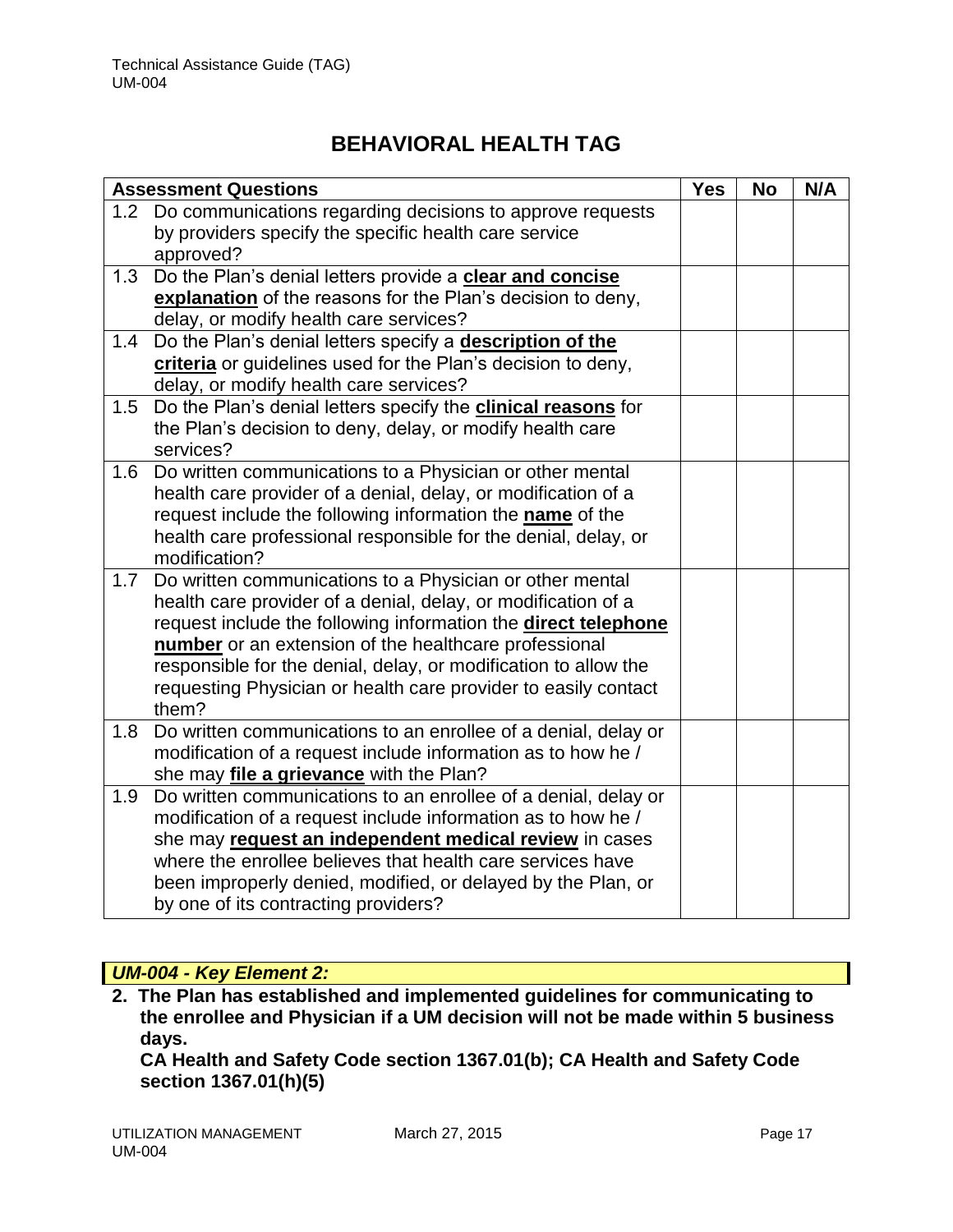|     | <b>Assessment Questions</b>                                                                                                                                           | Yes | <b>No</b> | N/A |
|-----|-----------------------------------------------------------------------------------------------------------------------------------------------------------------------|-----|-----------|-----|
| 2.1 | Does the Plan have guidelines for communicating with the<br>enrollee and provider if UM decisions do not meet the required                                            |     |           |     |
|     | timeframes?                                                                                                                                                           |     |           |     |
|     | 2.2 If the Plan is unable to make a UM decision within the required<br>timeframe, does the Plan notify the provider and enrollee of<br>the anticipated decision date? |     |           |     |

# **End of Requirement UM-004: Communications Requirements for UM Decisions**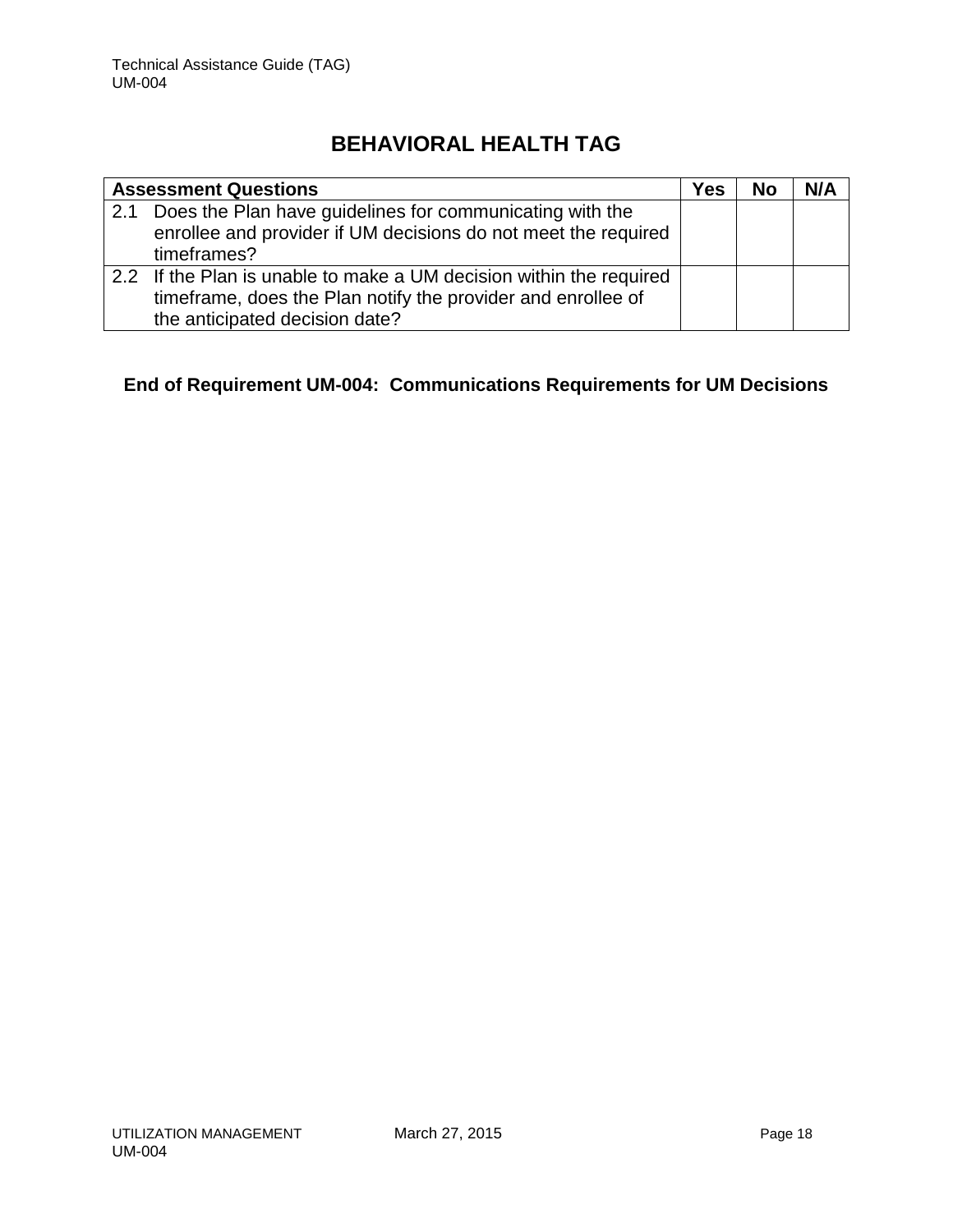## <span id="page-19-0"></span>**Requirement UM-005: Disclosure of UM Process to Authorize or Deny Services**

## **STATUTORY/REGULATORY CITATION(S)**

### **CA Health and Safety Code section 1363.5(a)**

(a) A plan shall disclose or provide for the disclosure to the director and to network providers the process the plan, its contracting provider groups, or any entity with which the plan contracts for services that include utilization review or utilization management functions, uses to authorize, modify, or deny health care services under the benefits provided by the plan, including coverage for sub-acute care, transitional inpatient care, or care provided in skilled nursing facilities. A plan shall also disclose those processes to enrollees or persons designated by an enrollee, or to any other person or organization, upon request. The disclosure to the director shall include the policies, procedures, and the description of the process that are filed with the director pursuant to subdivision (b) of Section 1367.01.

## **CA Health and Safety Code sections 1363.5(b)(4) and (5)**

(b) The criteria or guidelines used by plans, or any entities with which plans contract for services that include utilization review or utilization management functions, to determine whether to authorize, modify, or deny health care services shall:

(4) If used as the basis of a decision to modify, delay, or deny services in a specified case under review, be disclosed to the provider and the enrollee in that specified case. (5) Be available to the public upon request. A plan shall only be required to disclose the criteria or guidelines for the specific procedures or conditions requested. A plan may charge reasonable fees to cover administrative expenses related to disclosing criteria or guidelines pursuant to this paragraph, limited to copying and postage costs. The plan may also make the criteria or guidelines available through electronic communication means.

## **CA Health and Safety Code section 1363.5(c)**

(c) The disclosure required by paragraph (5) of subdivision (b) shall be accompanied by the following notice: "The materials provided to you are guidelines used by this plan to authorize, modify, or deny care for persons with similar illnesses or conditions. Specific care and treatment may vary depending on individual need and the benefits covered under your contract."

## **\*UM-005 not applicable to EAPs**

## **INDIVIDUAL(S)/POSITION(S) TO BE INTERVIEWED**

**Staff responsible for the activities described above, for example:**

• UM Director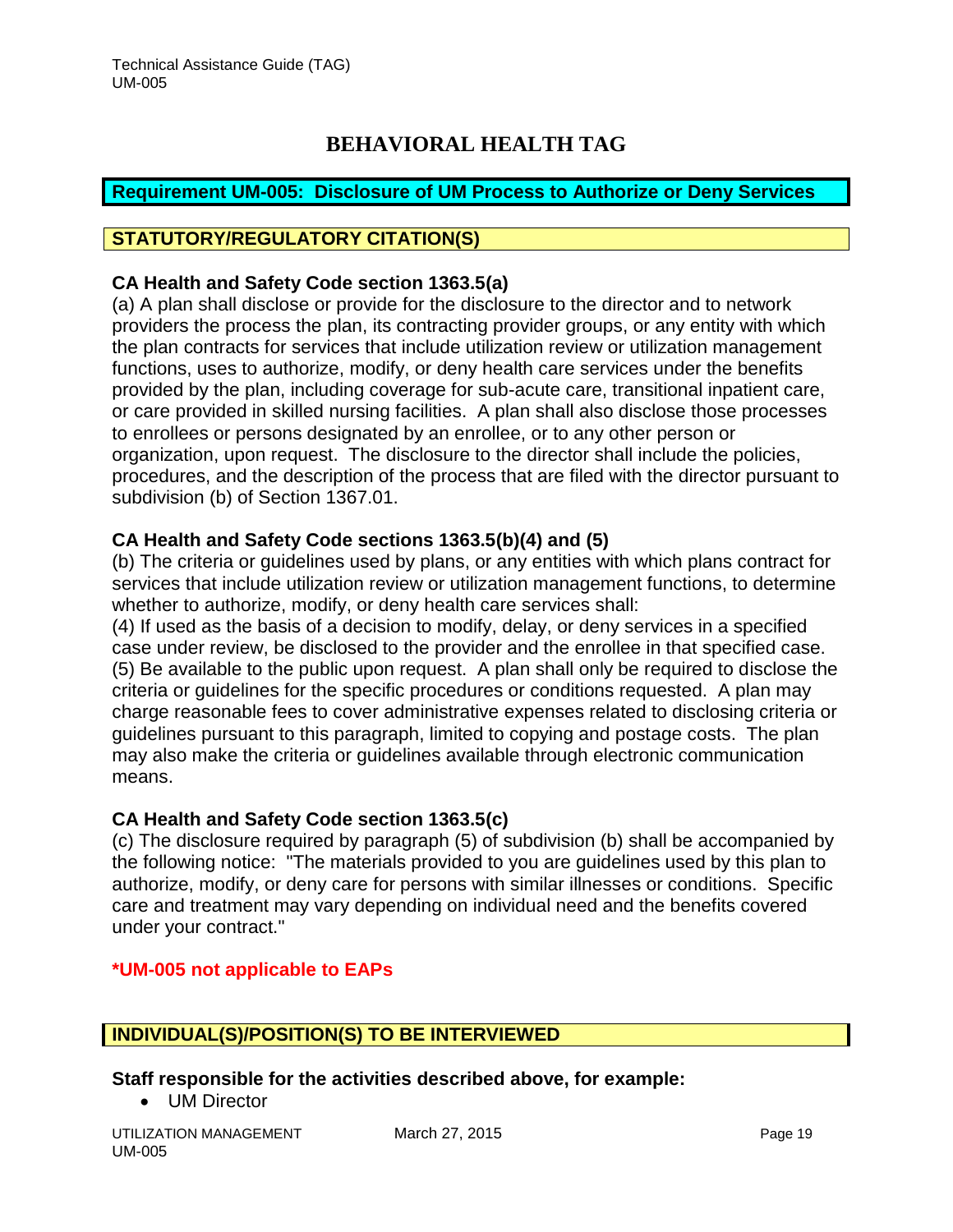- Medical Director or designee
- Member Services staff
- Participating Physician

## **DOCUMENT(S) TO BE REVIEWED**

- Policies and procedures for disclosure of UM processes and criteria to providers, enrollees, and the public.
- Policies and procedures for disclosure to the provider and enrollee of the specific UM criteria used in all decisions based on medical necessity to modify, delay, or deny care
- Template letter(s) with disclosure statement.
- Review of disclosure documents including: Provider materials relating to disclosure; disclosures to provider groups and UM vendors; enrollee materials relating to disclosure; and public materials relating to disclosure
- Review licensing filing of the Plan's UM Program to confirm submission of policies and procedures, and the description of the UM process.

## *UM-005 - Key Element 1:*

**1. The Plan shall disclose to network providers, contractors, and enrollees the process the Plan uses to authorize, modify, or deny health care services under the benefits provided by the Plan.** 

**CA Health and Safety Code section 1363.5(a); CA Health and Safety Code sections 1363.5(b)(4) and (5); CA Health and Safety Code section 1363.5(c)**

| <b>Assessment Questions</b>                                       | <b>Yes</b> | <b>No</b> | N/A |
|-------------------------------------------------------------------|------------|-----------|-----|
| 1.1 Do Plan policies and procedures provide for the disclosure of |            |           |     |
| the process the Plan uses to authorize, modify, or deny health    |            |           |     |
| care services?                                                    |            |           |     |
| 1.2 Does the Plan disclose the UM process information to network  |            |           |     |
| providers?                                                        |            |           |     |
| 1.3 Does the Plan demonstrate that it discloses UM processes to   |            |           |     |
| enrollees or persons designated by an enrollee, or to any         |            |           |     |
| other person or organization, upon request?                       |            |           |     |
| 1.4 Does the Plan demonstrate that it discloses to the enrollee   |            |           |     |
| and provider the UM criteria used as a basis to modify, deny      |            |           |     |
| or delay services in specified cases under review?                |            |           |     |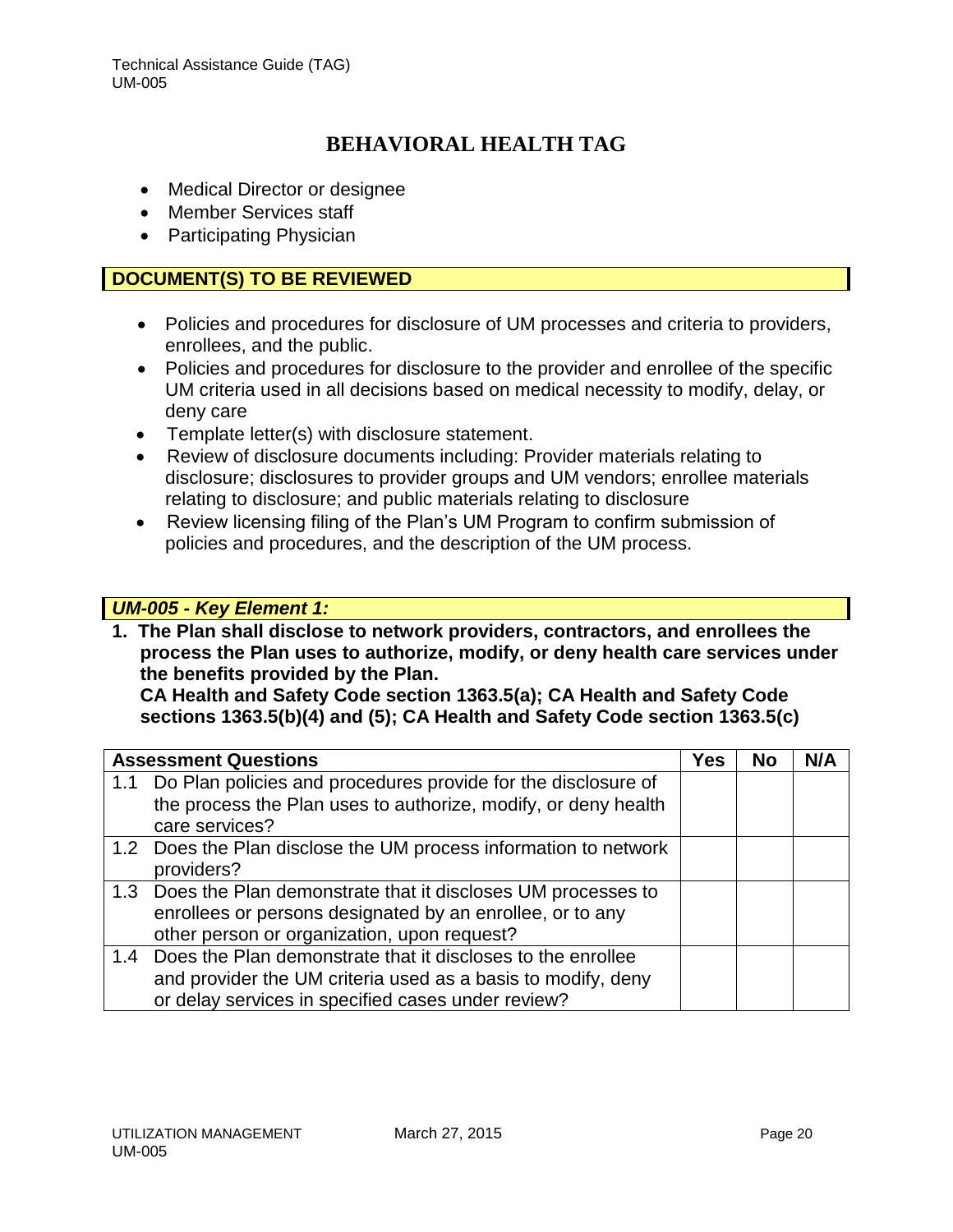| <b>Assessment Questions</b>                                                                                                                                                                                                                                                                                                                                               | Yes | <b>No</b> | N/A |
|---------------------------------------------------------------------------------------------------------------------------------------------------------------------------------------------------------------------------------------------------------------------------------------------------------------------------------------------------------------------------|-----|-----------|-----|
| 1.5 Are UM Criteria available to the public upon request, which<br>may include the availability through electronic communication<br>means?                                                                                                                                                                                                                                |     |           |     |
| 1.6 Is disclosure of UM criteria to the public accompanied by the<br>following notice: "The materials provided to you are guidelines<br>used by this plan to authorize, modify, or deny care for<br>persons with similar illnesses or conditions. Specific care and<br>treatment may vary depending on individual need and the<br>benefits covered under your contract."? |     |           |     |

# **End of Requirement UM-005: Disclosure of UM Process to Authorize or Deny Services**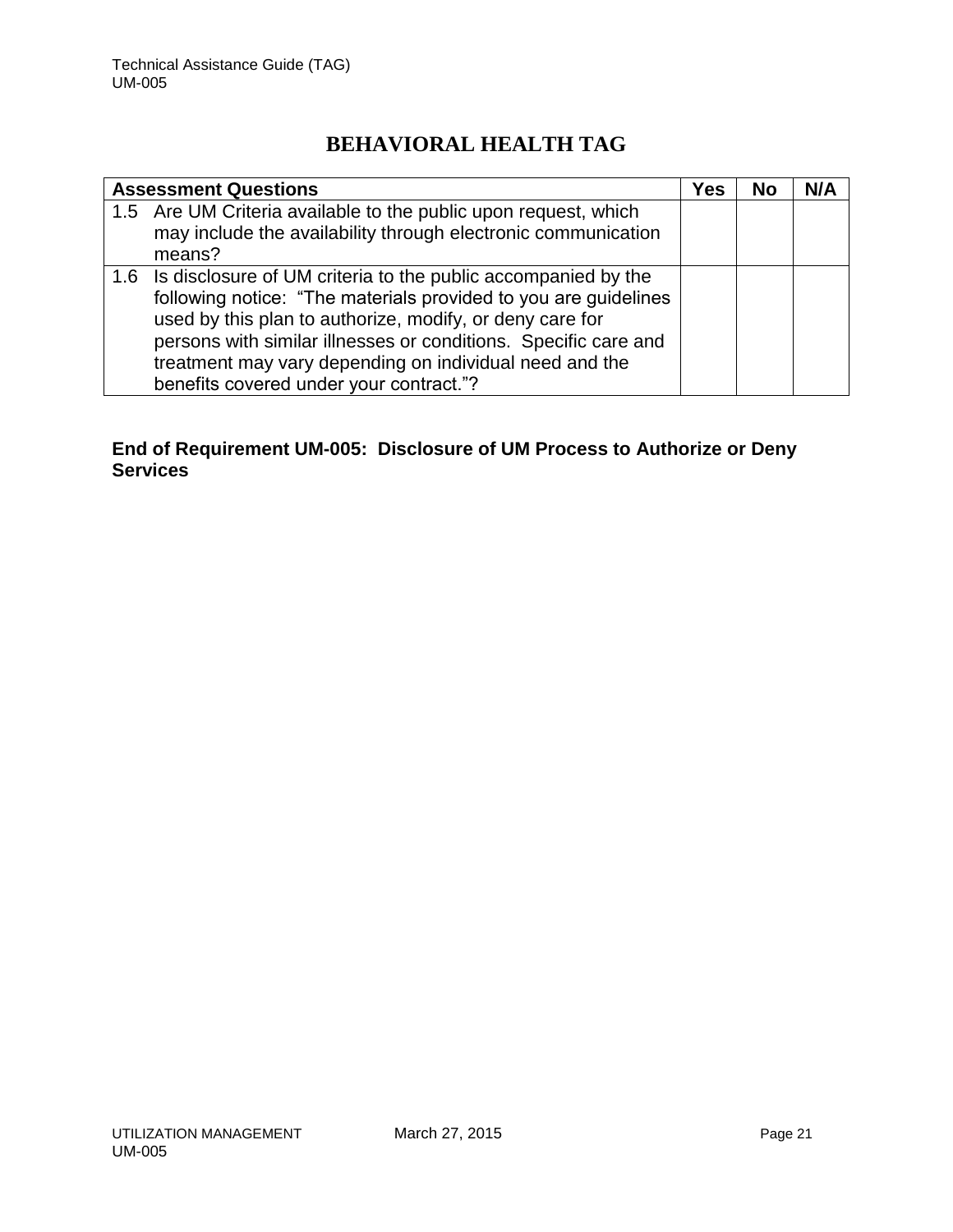## <span id="page-22-0"></span>**Requirement UM-006: UM Processes as Part of the QA Program**

# **STATUTORY/REGULATORY CITATION(S)**

### **CA Health and Safety Code sections 1367.01(e) and (h)**

(e) No individual, other than a licensed physician or a licensed health care professional who is competent to evaluate the specific clinical issues involved in the health care services requested by the provider, may deny or modify requests for authorization of health care services for an enrollee for reasons of medical necessity. The decision of the physician or other health care professional shall be communicated to the provider and the enrollee pursuant to subdivision (h).

(h) In determining whether to approve, modify, or deny requests by providers prior to, retrospectively, or concurrent with the provision of health care services to enrollees, based in whole or in part on medical necessity, a health care service plan subject to this section shall meet the following requirements:

(1) Decisions to approve, modify, or deny, based on medical necessity, requests by providers prior to, or concurrent with the provision of health care services to enrollees that do not meet the requirements for the 72-hour review required by paragraph (2), shall be made in a timely fashion appropriate for the nature of the enrollee's condition, not to exceed five business days from the plan's receipt of the information reasonably necessary and requested by the plan to make the determination. In cases where the review is retrospective, the decision shall be communicated to the individual who received services, or to the individual's designee, within 30 days of the receipt of information that is reasonably necessary to make this determination, and shall be communicated to the provider in a manner that is consistent with current law. For purposes of this section, retrospective reviews shall be for care rendered on or after January 1, 2000.

(2) When the enrollee's condition is such that the enrollee faces an imminent and serious threat to his or her health including, but not limited to, the potential loss of life, limb, or other major bodily function, or the normal timeframe for the decision-making process, as described in paragraph (1), would be detrimental to the enrollee's life or health or could jeopardize the enrollee's ability to regain maximum function, decisions to approve, modify, or deny requests by providers prior to, or concurrent with, the provision of health care services to enrollees, shall be made in a timely fashion appropriate for the nature of the enrollee's condition, not to exceed 72 hours after the plan's receipt of the information reasonably necessary and requested by the plan to make the determination. Nothing in this section shall be construed to alter the requirements of subdivision (b) of Section 1371.4. Notwithstanding Section 1371.4, the requirements of this division shall be applicable to all health plans and other entities conducting utilization review or utilization management.

UTILIZATION MANAGEMENT March 27, 2015 March 2015 UM-006 (3) Decisions to approve, modify, or deny requests by providers for authorization prior to, or concurrent with, the provision of health care services to enrollees shall be communicated to the requesting provider within 24 hours of the decision. Except for concurrent review decisions pertaining to care that is underway, which shall be communicated to the enrollee's treating provider within 24 hours, decisions resulting in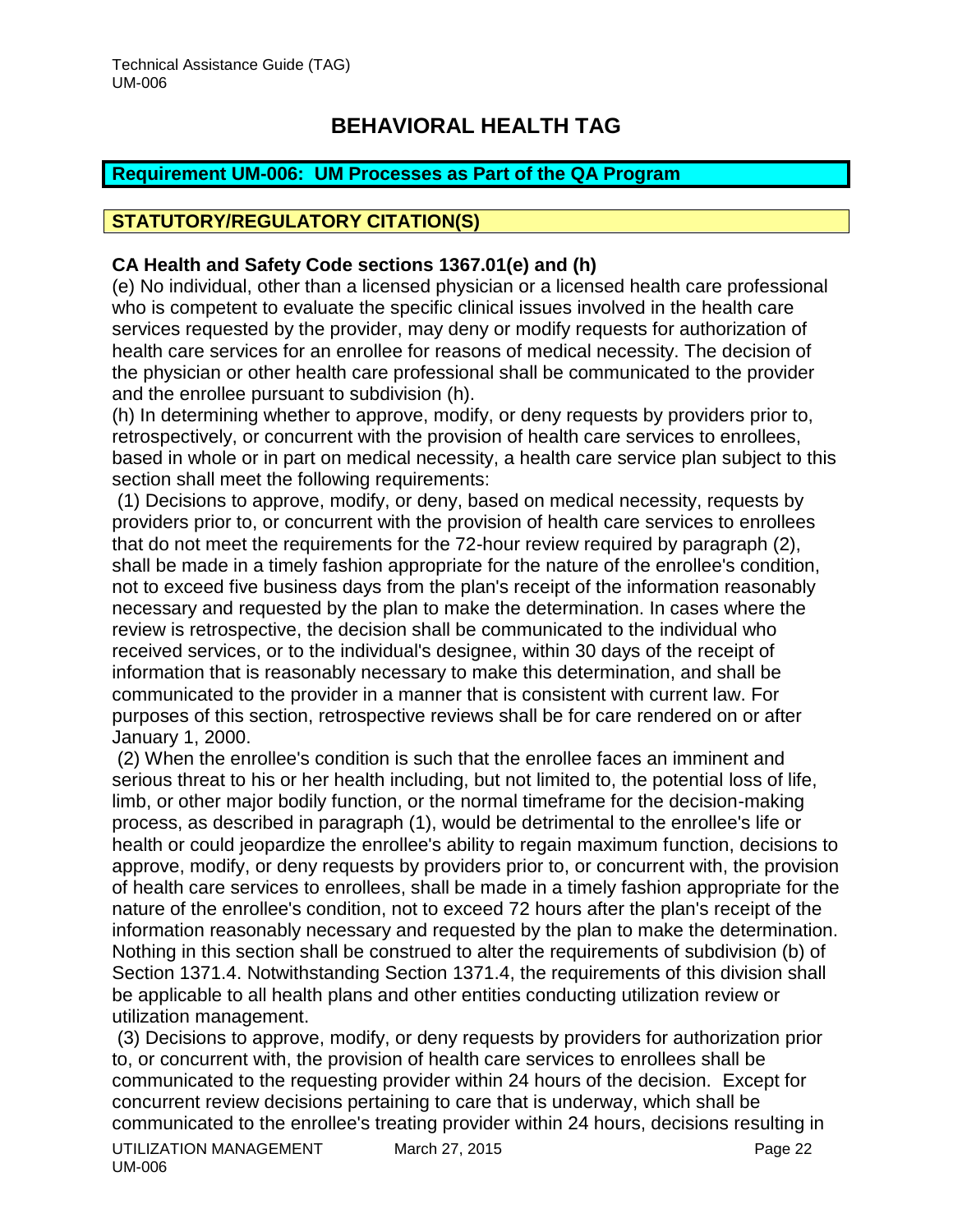denial, delay, or modification of all or part of the requested health care service shall be communicated to the enrollee in writing within two business days of the decision. In the case of concurrent review, care shall not be discontinued until the enrollee's treating provider has been notified of the plan's decision and a care plan has been agreed upon by the treating provider that is appropriate for the medical needs of that patient. (4) Communications regarding decisions to approve requests by providers prior to, retrospectively, or concurrent with the provision of health care services to enrollees shall specify the specific health care service approved. Responses regarding decisions to deny, delay, or modify health care services requested by providers prior to, retrospectively, or concurrent with the provision of health care services to enrollees shall be communicated to the enrollee in writing, and to providers initially by telephone or facsimile, except with regard to decisions rendered retrospectively, and then in writing, and shall include a clear and concise explanation of the reasons for the plan's decision, a description of the criteria or guidelines used, and the clinical reasons for the decisions regarding medical necessity. Any written communication to a physician or other health care provider of a denial, delay, or modification of a request shall include the name and telephone number of the health care professional responsible for the denial, delay, or modification. The telephone number provided shall be a direct number or an extension, to allow the physician or health care provider easily to contact the professional responsible for the denial, delay, or modification. Responses shall also include information as to how the enrollee may file a grievance with the plan pursuant to Section 1368, and in the case of Medi-Cal enrollees, shall explain how to request an administrative hearing and aid paid pending under Sections 51014.1 and 51014.2 of Title 22 of the California Code of Regulations.

(5) If the health care service plan cannot make a decision to approve, modify, or deny the request for authorization within the timeframes specified in paragraph (1) or (2) because the plan is not in receipt of all of the information reasonably necessary and requested, or because the plan requires consultation by an expert reviewer, or because the plan has asked that an additional examination or test be performed upon the enrollee, provided the examination or test is reasonable and consistent with good medical practice, the plan shall, immediately upon the expiration of the timeframe specified in paragraph (1) or (2) or as soon as the plan becomes aware that it will not meet the timeframe, whichever occurs first, notify the provider and the enrollee, in writing, that the plan cannot make a decision to approve, modify, or deny the request for authorization within the required timeframe, and specify the information requested but not received, or the expert reviewer to be consulted, or the additional examinations or tests required. The plan shall also notify the provider and enrollee of the anticipated date on which a decision may be rendered. Upon receipt of all information reasonably necessary and requested by the plan, the plan shall approve, modify, or deny the request for authorization within the timeframes specified in paragraph (1) or (2), whichever applies.

(6) If the director determines that a health care service plan has failed to meet any of the timeframes in this section, or has failed to meet any other requirement of this section, the director may assess, by order, administrative penalties for each failure. A proceeding for the issuance of an order assessing administrative penalties shall be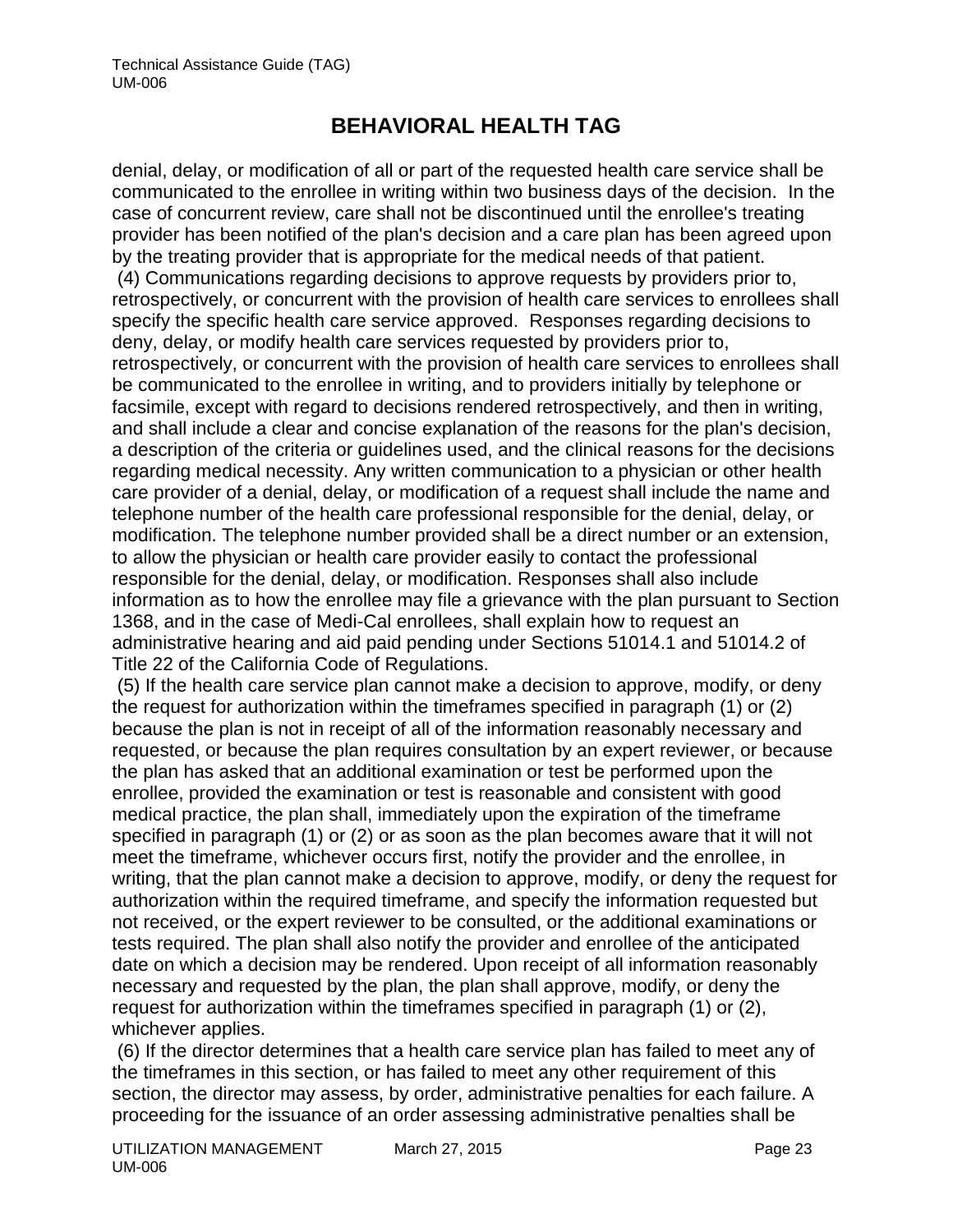subject to appropriate notice to, and an opportunity for a hearing with regard to, the person affected, in accordance with subdivision (a) of Section 1397. The administrative penalties shall not be deemed an exclusive remedy for the director. These penalties shall be paid to the State Managed Care Fund.

## **CA Health and Safety Code section 1367.01(j)**

(j) A health care service plan subject to this section that reviews requests by providers prior to, retrospectively, or concurrent with, the provision of health care services to enrollees shall establish, as part of the quality assurance program required by Section 1370, a process by which the plan's compliance with this section is assessed and evaluated. The process shall include provisions for evaluation of complaints, assessment of trends, implementation of actions to correct identified problems, mechanisms to communicate actions and results to the appropriate health plan employees and contracting providers, and provisions for evaluation of any corrective action plan and measurements of performance.

## **28 CCR 1300.70(a)(1)**

(a) Intent and Regulatory Purpose.

(1) The QA program must be directed by providers and must document that the quality of care provided is being reviewed, that problems are being identified, that effective action is taken to improve care where deficiencies are identified, and that follow-up is planned where indicated.

## **28 CCR 1300.70(a)(3)**

(a) Intent and Regulatory Purpose.

(3) A plan's QA program must address service elements, including accessibility, availability, and continuity of care. A plan's QA program must also monitor whether the provision and utilization of services meets professionally recognized standards of practice.

## **28 CCR 1300.70(b)(1)(A), (B), and (D)**

(b) Quality Assurance Program Structure and Requirements.

(1) Program Structure.

To meet the requirements of the Act which require plans to continuously review the quality of care provided, each plan's quality assurance program shall be designed to ensure that:

(A) a level of care which meets professionally recognized standards of practice is being delivered to all enrollees;

(B) quality of care problems are identified and corrected for all provider entities;

(D) appropriate care which is consistent with professionally recognized standards of practice is not withheld or delayed for any reason, including a potential financial gain and/or incentive to the plan providers, and/or others.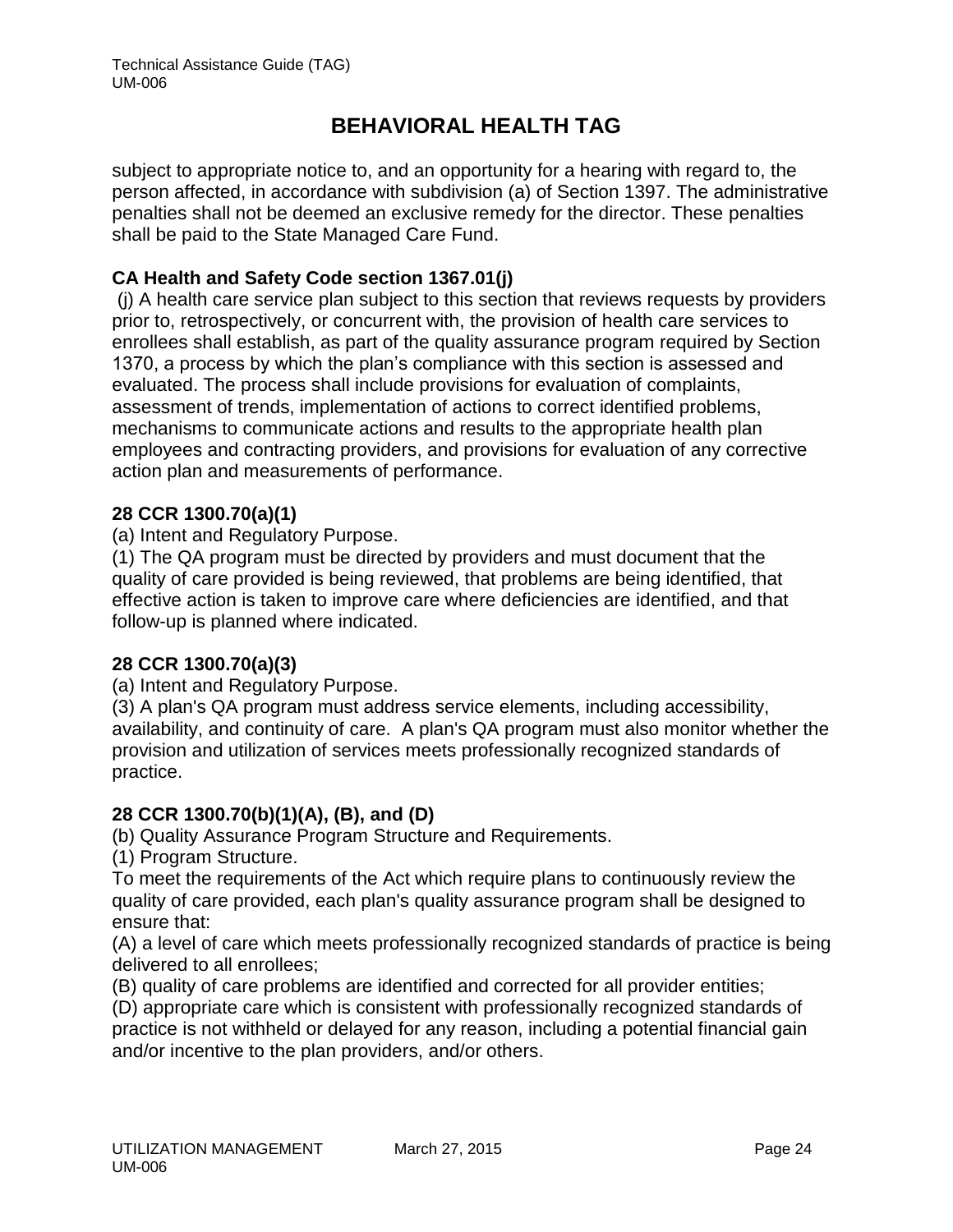### **28 CCR 1300.70(b)(2)(G)(5)**

(b) Quality Assurance Program Structure and Requirements.

(2) Program Requirements.

(G) Medical groups or other provider entities may have active quality assurance programs which the plan may use. In all instances, however, the plan must retain responsibility for reviewing the overall quality of care delivered to plan enrollees.

(5) If QA activities are delegated to a participating provider to ensure that each provider has the capability to perform effective quality assurance activities, the plan must do the following:

Ensure that for each provider the quality assurance/utilization review mechanism will encompass provider referral and specialist care patterns of practice, including an assessment of timely access to specialists, ancillary support services, and appropriate preventive health services based on reasonable standards established by the plan and/or delegated providers.

## **INDIVIDUAL(S)/POSITION(S) TO BE INTERVIEWED**

**Staff responsible for the activities described above, for example:**

- UM Director
- QM Director
- Medical Director

## **DOCUMENT(S) TO BE REVIEWED**

- Policies and procedures for UM
- UM or QM Annual Work Plan
- UM or QM Committee minutes
- Trending reports
- Activity summaries
- Audit Reports
- Enrollee & Provider Satisfaction Surveys (UM-related questions and results)
- Corrective action plans

### *UM-006 - Key Element 1:*

**1. The Plan has established and implemented a QA process to assess and evaluate their compliance with UM requirements. CA Health and Safety Code section 1367.01(j); 28 CCR 1300.70(a)(3); 28 CCR 1300.70(b)(1)(A), (B), and (D)**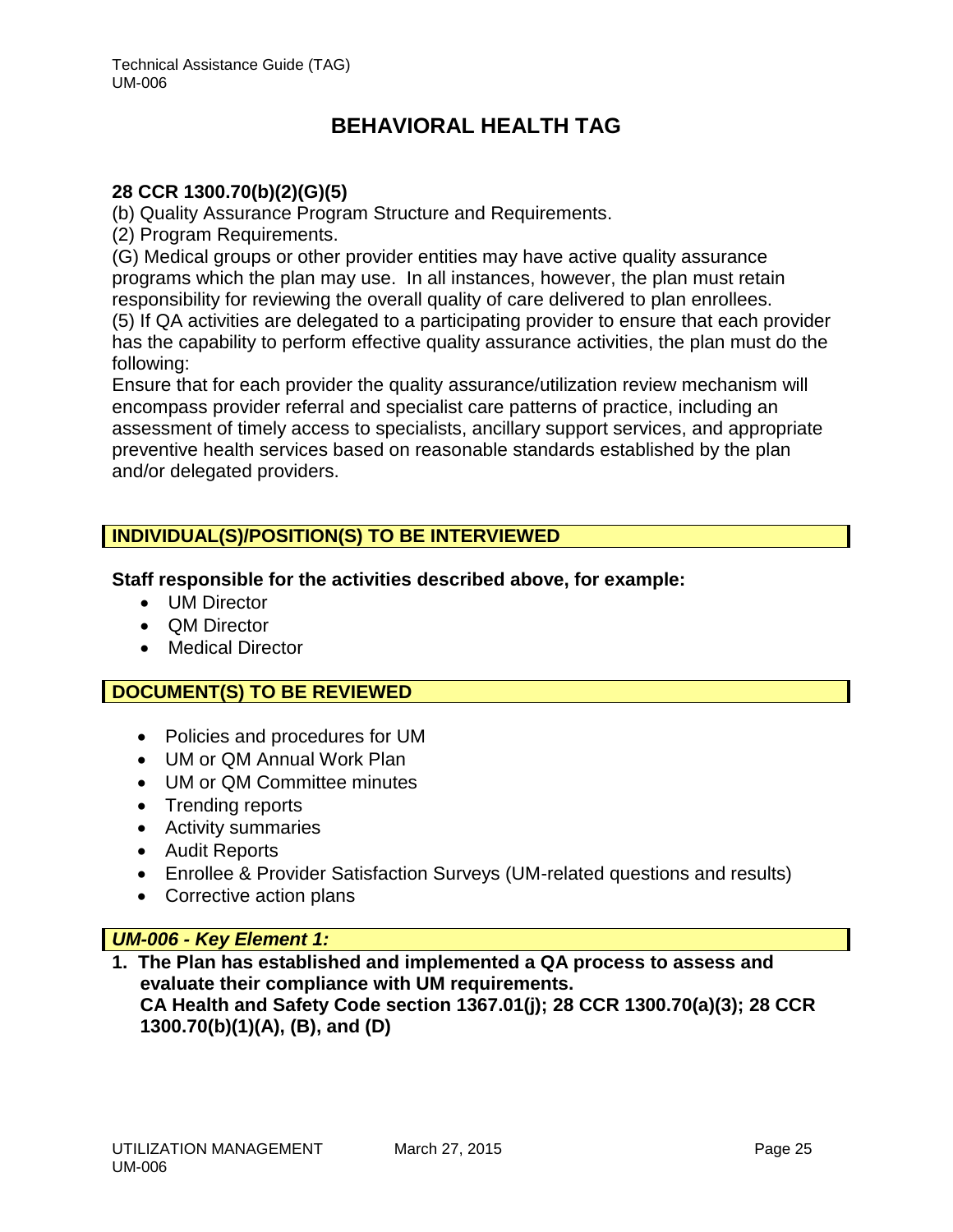| <b>Assessment Questions</b>                                                     | <b>Yes</b> | <b>No</b> | N/A |
|---------------------------------------------------------------------------------|------------|-----------|-----|
| Does the Plan have a process in place to routinely and<br>1.1                   |            |           |     |
| systematically <b>evaluate complaints and assess trends</b> , to                |            |           |     |
| identify potential quality issues in the UM process and                         |            |           |     |
| regularly report this information to appropriate bodies?                        |            |           |     |
| Does the Plan have a process in place to <b>monitor and</b><br>1.2 <sub>2</sub> |            |           |     |
| assess compliance with timeliness of decision-making,                           |            |           |     |
| timeliness of notification, and turnaround times for UM                         |            |           |     |
| functions?                                                                      |            |           |     |
| 1.3<br>Has the Plan established and implemented policies and                    |            |           |     |
| procedures to <b>monitor and assess compliance</b> with the use                 |            |           |     |
| of appropriately licensed providers in making denial                            |            |           |     |
| decisions and the appropriate use and application of criteria in                |            |           |     |
| making medical necessity decisions?                                             |            |           |     |
| Has the Plan established and implemented policies and<br>1.4                    |            |           |     |
| procedures to audit denial letters ensuring the required                        |            |           |     |
| information is included, and communicated to the appropriate                    |            |           |     |
| user, providers and/or enrollees?                                               |            |           |     |
| Does the Plan systematically and routinely analyze its<br>1.5                   |            |           |     |
| evaluation of the UM process to identify any potential quality                  |            |           |     |
| issues in the UM process?                                                       |            |           |     |
| Does the Plan develop, communicate, and implement<br>1.6                        |            |           |     |
| corrective action plans when potential quality issues are                       |            |           |     |
| identified in the UM process?                                                   |            |           |     |
| 1.7<br>Does the Plan evaluate the effectiveness of any corrective               |            |           |     |
| action plan (using performance measures, for example) and                       |            |           |     |
| make further recommendations to improve the UM process?                         |            |           |     |
| Does the Plan systemically and routinely analyze UM data to<br>1.8              |            |           |     |
| monitor for potential over and under utilization?                               |            |           |     |

## *UM-006 - Key Element 2:*

**2. The scope of quality assurance monitoring includes assessment and evaluation of provider referral and specialist care patterns of practice**. **28 CCR 1300.70(a)(1); 28 CCR 1300.70(b)(2)(G)(5)**

|     | <b>Assessment Questions</b>                                                                                                                                                                                                                                                                | Yes | <b>No</b> | N/A |
|-----|--------------------------------------------------------------------------------------------------------------------------------------------------------------------------------------------------------------------------------------------------------------------------------------------|-----|-----------|-----|
| 2.1 | Does the Plan's quality assurance/utilization review<br>mechanism encompass provider referral and specialist care<br>patterns of practice, including an assessment of timely access<br>to specialists based on reasonable standards established by<br>the Plan and/or delegated providers? |     |           |     |
|     | 2.2 Does the Plan have a process in place to routinely monitor<br>and assess access to specialist care?                                                                                                                                                                                    |     |           |     |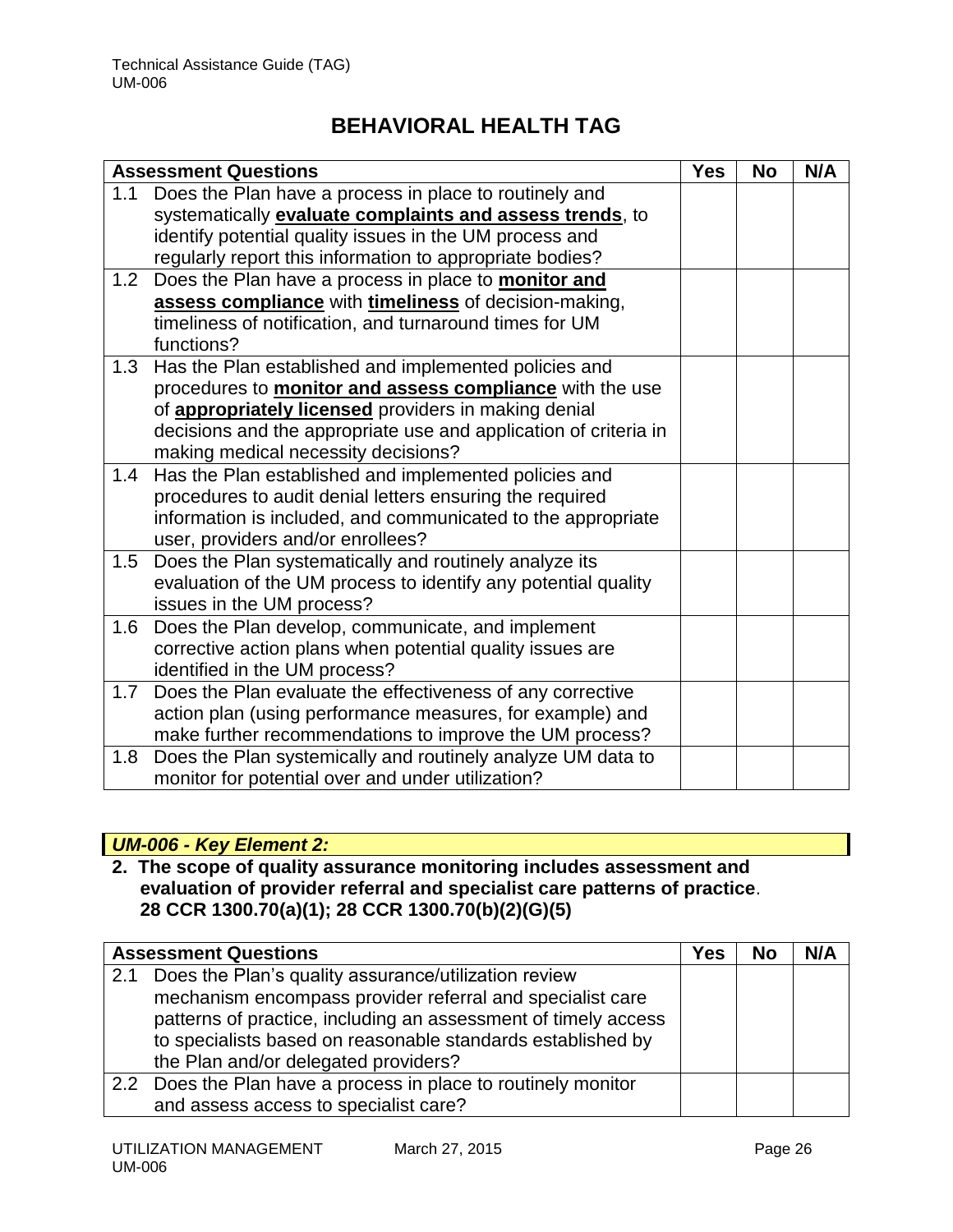| <b>Assessment Questions</b>                                      | Yes | No | N/A |
|------------------------------------------------------------------|-----|----|-----|
| 2.3 Does the Plan analyze its evaluation of access to specialist |     |    |     |
| care?                                                            |     |    |     |
| 2.4 Does the Plan have a process to routinely monitor and assess |     |    |     |
| access to specialist care for any delegated providers?           |     |    |     |
| 2.5 Does the Plan identify, communicate, and implement           |     |    |     |
| corrective actions when potential access issues are identified   |     |    |     |
| in the UM process?                                               |     |    |     |
| 2.6 Does the Plan evaluate the effectiveness of any corrective   |     |    |     |
| actions (using performance measures, for example) and make       |     |    |     |
| further recommendations to improve potential access issues?      |     |    |     |

# **End of Requirement UM-006: UM Processes as Part of the QA Program**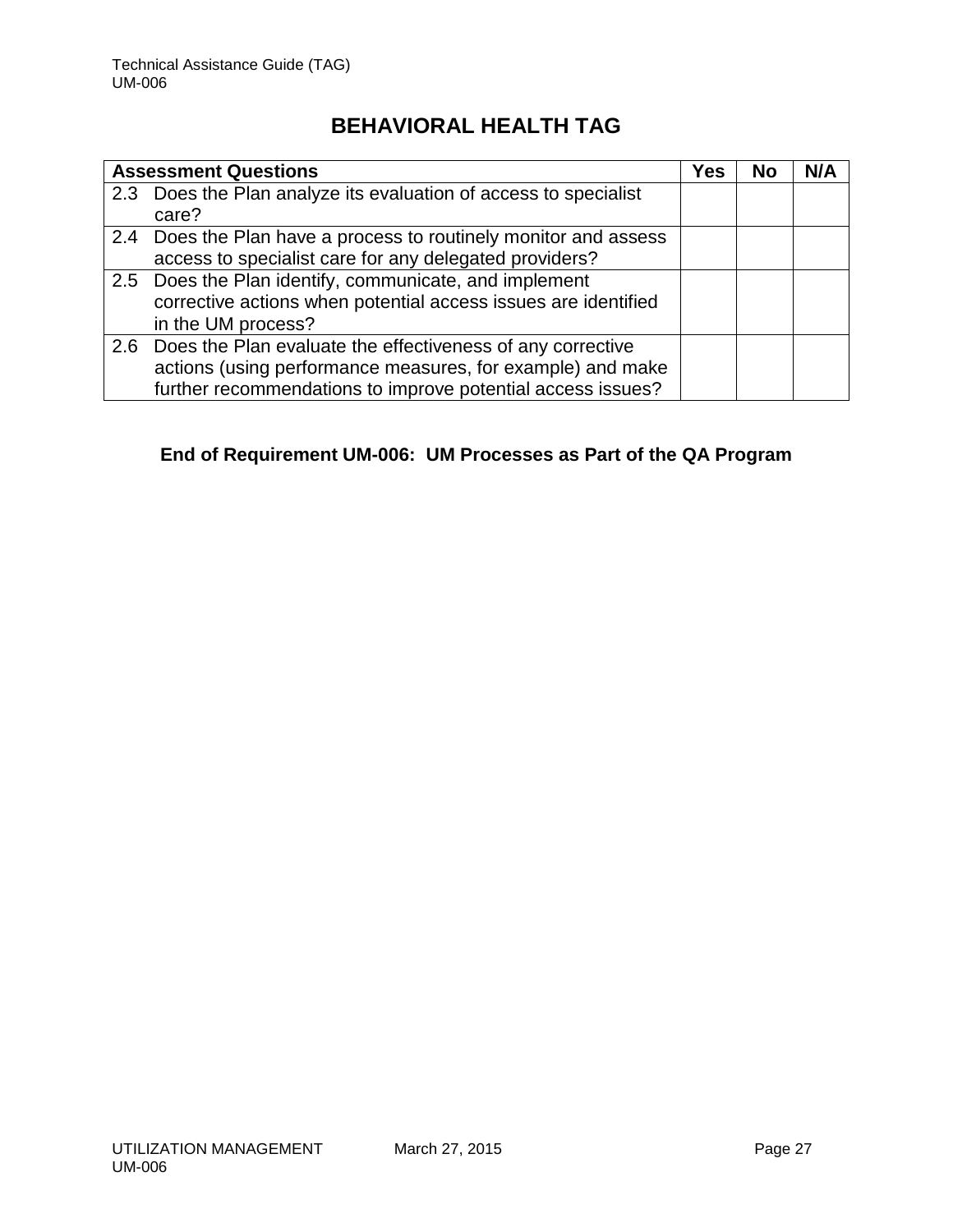<span id="page-28-0"></span>**Requirement UM-007: Terminal Illness Requirements and Compliance**

**\*This requirement does not apply to Behavioral Health plans.** 

**End of Requirement UM-007: Terminal Illness Requirements and Compliance**

<span id="page-28-1"></span>**Requirement UM-008: UM Delegation Oversight**

**\*This requirement does not apply to Behavioral Health plans.** 

**End of Requirement UM-008: UM Delegation Oversight**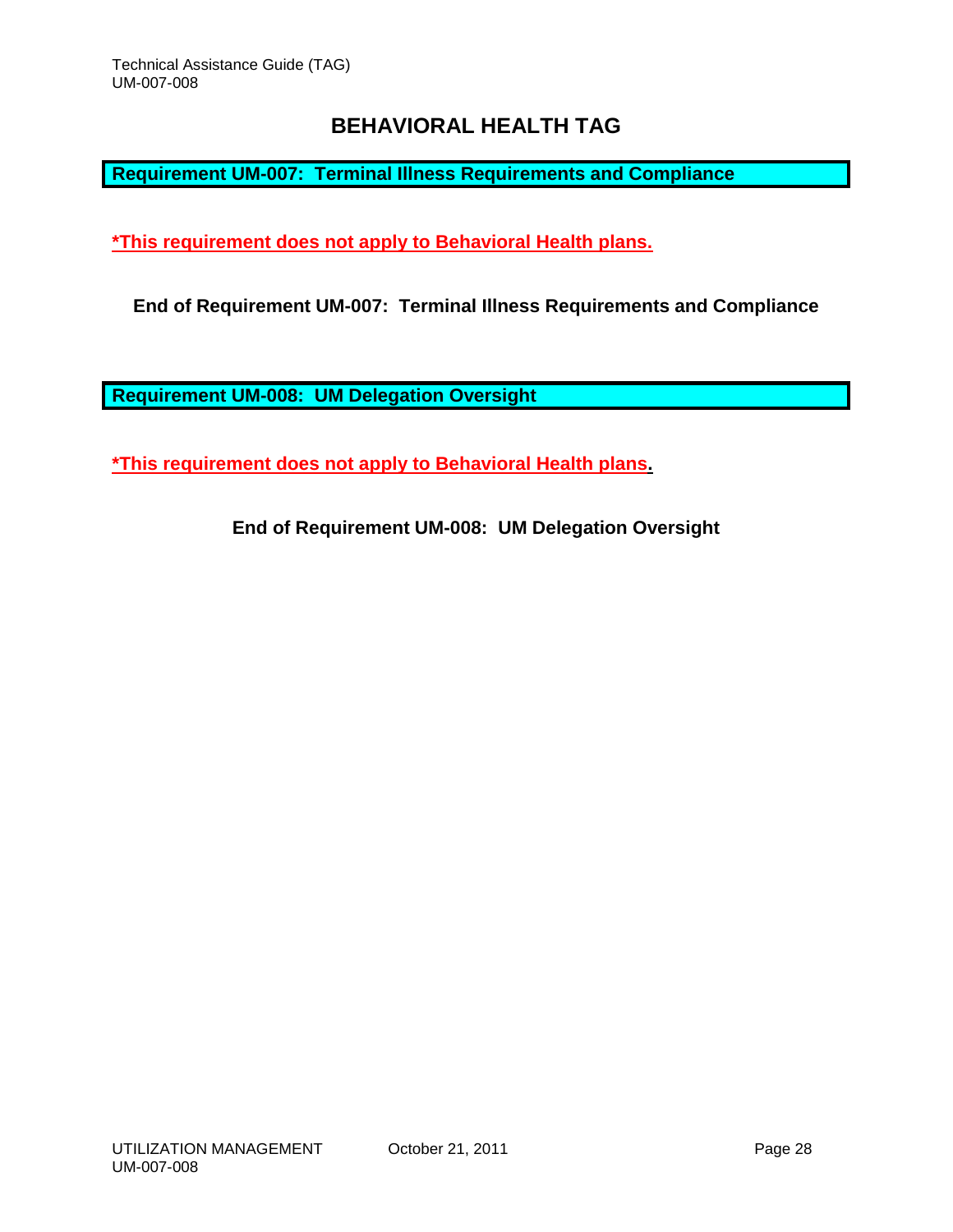## <span id="page-29-0"></span>**Requirement UM-009: Mental Health Parity Coverage & Claims Administration**

# **STATUTORY/REGULATORY CITATION(S)**

## **CA Health and Safety Code sections 1374.72(a), (c), and (e)**

(a) Every health care service plan contract issued, amended, or renewed on or after July 1, 2000, that provides hospital, medical, or surgical coverage shall provide coverage for the diagnosis and medically necessary treatment of severe mental illnesses of a person of any age, and of serious emotional disturbances of a child, as specified in subdivisions (d) and (e), under the same terms and conditions applied to other medical conditions as specified in subdivision (c).

(c) The terms and conditions applied to the benefits required by this section, that shall be applied equally to all benefits under the plan contract, shall include, but not be limited to, the following:

- (1) Maximum lifetime benefits.
- (2) Copayments.
- (3) Individual and family deductibles.

(e) For the purposes of this section, a child suffering from, "serious emotional disturbances of a child" shall be defined as a child who (1) has one or more mental disorders as identified in the most recent edition of the Diagnostic and Statistical Manual of Mental Disorders, other than a primary substance use disorder or developmental disorder, that result in behavior inappropriate to the child's age according to expected developmental norms, and (2) who meets the criteria in paragraph (2) of subdivision (a) of Section 5600.3 of the Welfare and Institutions Code.

## **CA Health and Safety Code sections 1374.72(a) and (c)**

(a) Every health care service plan contract issued, amended, or renewed on or after July 1, 2000, that provides hospital, medical, or surgical coverage shall provide coverage for the diagnosis and medically necessary treatment of severe mental illnesses of a person of any age, and of serious emotional disturbances of a child, as specified in subdivisions (d) and (e), under the same terms and conditions applied to other medical conditions as specified in subdivision (c).

(c) The terms and conditions applied to the benefits required by this section, that shall be applied equally to all benefits under the plan contract, shall include, but not be limited to, the following:

- (1) Maximum lifetime benefits.
- (2) Copayments.
- (3) Individual and family deductibles.

## **CA Health and Safety Code section 1374.72(g)(1)**

(g)(1) For the purpose of compliance with this section, a plan may provide coverage for all or part of the mental health services required by this section through a separate specialized health care service plan or mental health plan, and shall not be required to obtain an additional or specialized license for this purpose.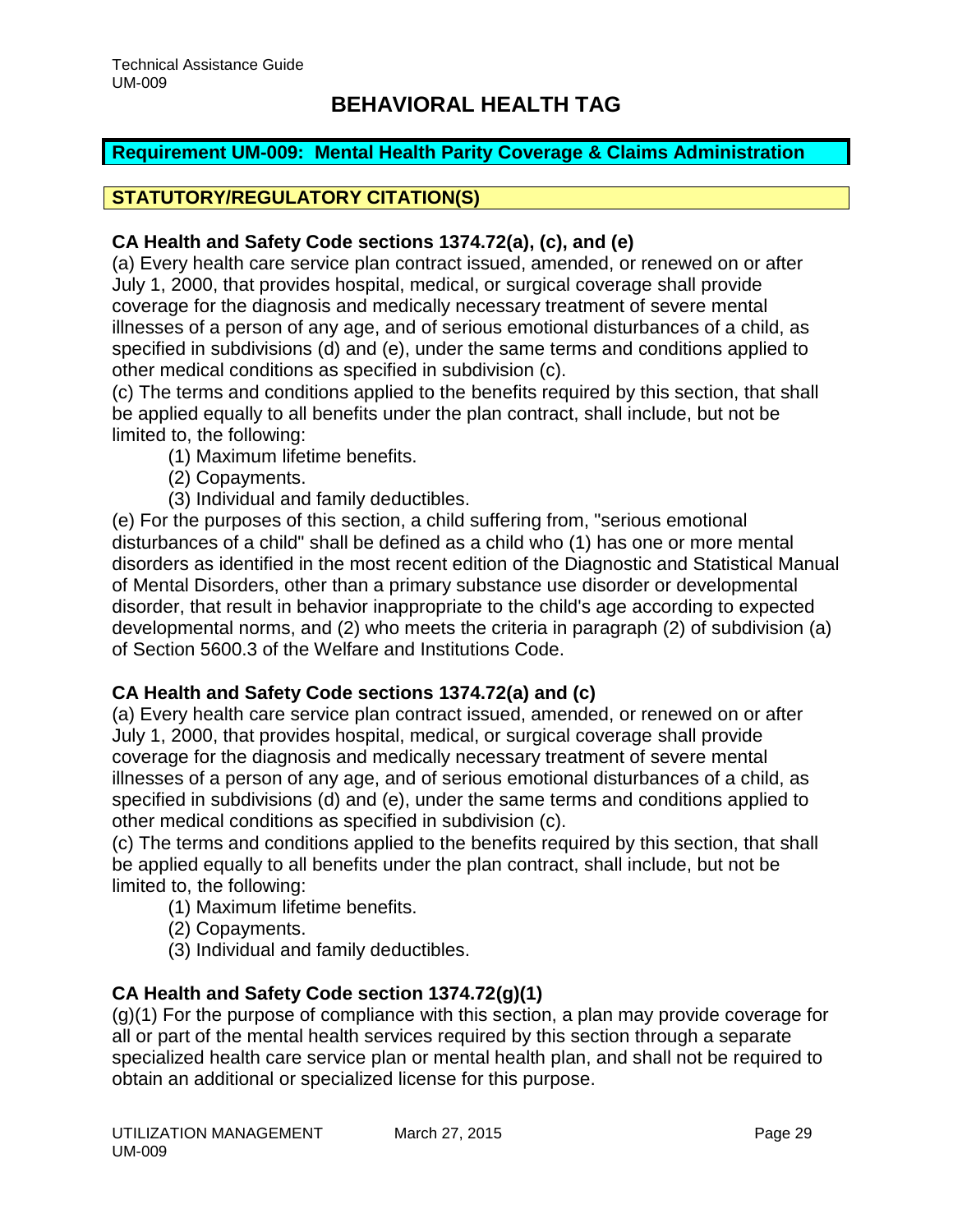## **28 CCR 1300.74.72(f) and (g)**

(f) A plan's referral system shall provide enrollees timely access and ready referral, in a manner consistent with good professional practice, to mental health services for the purpose of diagnosis and medically necessary treatment of conditions set forth in Health and Safety Code section 1374.72 and for related health care services as appropriate upon referral from a primary care physician, mental health provider or pediatrician meeting the requirements of subsection (b) above.

(g) If a plan contracts with a specialized health care service plan for the purpose of providing Health and Safety Code section 1374.72 services, the following requirements shall apply:

(1) the specialized health care service plan shall maintain a telephone number that an enrollee may call during normal business hours to obtain information about benefits, providers, coverage and any other relevant information concerning an enrollee's mental health services;

(2) if the plan issues identification cards to enrollees, the identification cards shall include the telephone number required to be maintained above and a brief statement indicating that enrollees may call the telephone number for assistance about mental health services and coverage;

(3) the plan shall monitor the continuity and coordination of care that enrollees receive, and take action, when necessary, to assure continuity and coordination of care, in a manner consistent with professionally recognized evidence-based standards of practice, across the health care network;

(4) the plan shall monitor, as often as necessary, but not less frequently than once every year, the collaboration between medical and mental health providers including, but not limited to, the following:

(A) exchange of information,

(B) appropriate diagnosis, treatment and referral, and

(C) access to treatment and follow-up for enrollees with co-existing medical and mental health disorders;

(5) the plan shall retain full responsibility for assuring continuity and coordination of care, in accordance with the requirements of this subsection, notwithstanding that, by contract, it has obligated a specialized health care service plan to perform some or all of these activities.

# **\*UM-009 not applicable to EAPs**

# **INDIVIDUAL(S)/POSITION(S) TO BE INTERVIEWED**

## **Staff responsible for the activities described above, for example**:

- Mental health claims director/manager
- Senior mental health clinician responsible for mental health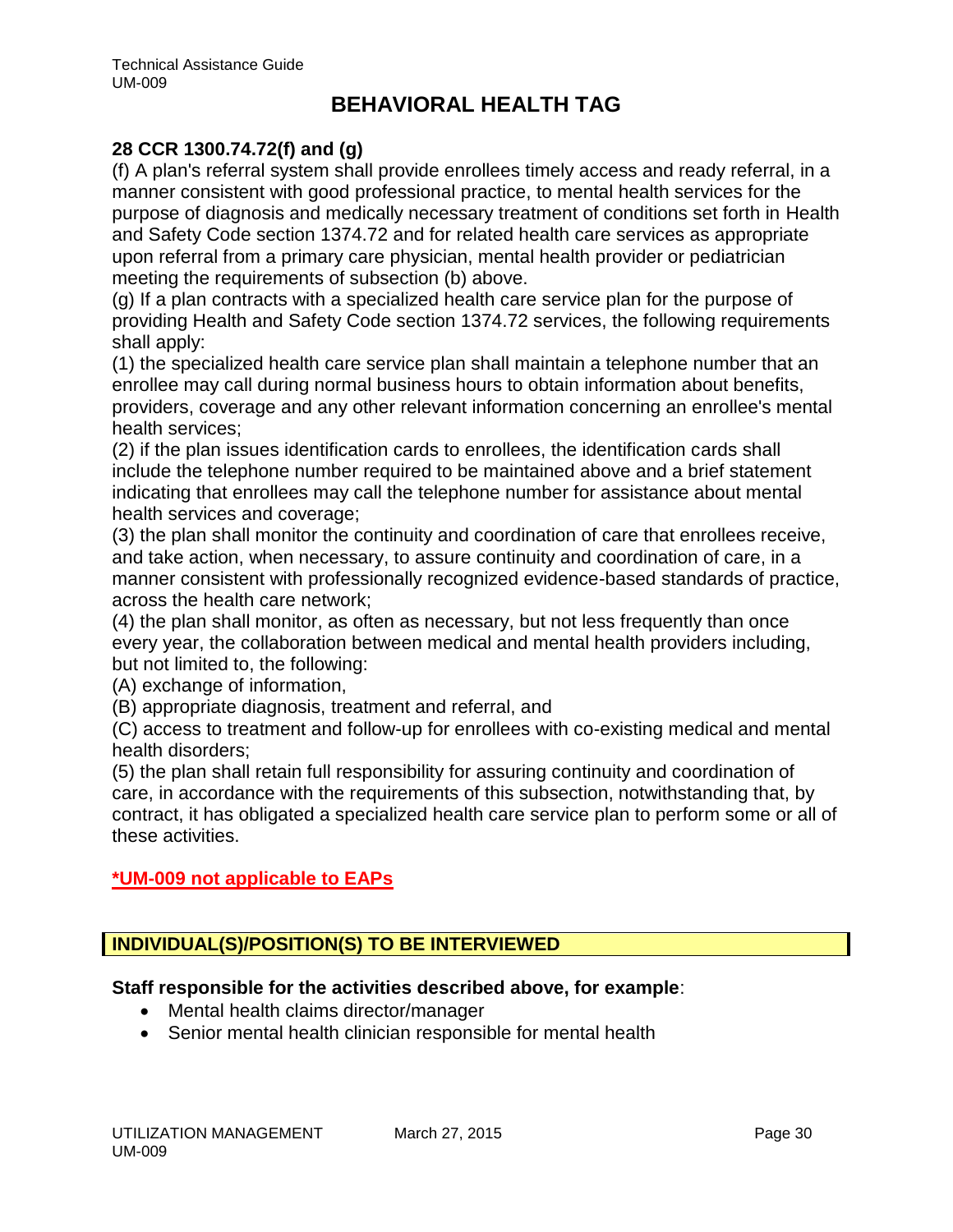## **DOCUMENT(S) TO BE REVIEWED**

- Policies and procedures, protocols documents relating any application of limits compared to medical or surgical services.
- Member materials regarding benefit limits.
- Customer Service staff materials used to quote member benefits.
- Sample of claim denial files to be reviewed onsite.

## *UM-009 - Key Element 1:*

**1. Limits on annual/lifetime maximum benefits, co-payments, individual and family deductibles for mental health services are consistent with, or no more stringent than, any limits placed on medical or surgical services. CA Health and Safety Code sections 1374.72(a), (c), and (e)**

|     | <b>Assessment Questions</b>                                     | <b>Yes</b> | <b>No</b> | N/A |
|-----|-----------------------------------------------------------------|------------|-----------|-----|
| 1.1 | Are coverage limits, co-payments and co-insurance for           |            |           |     |
|     | mental health services consistent with or no more stringent     |            |           |     |
|     | than limits for medical/surgical services?                      |            |           |     |
| 1.2 | When processing claims for mental health parity conditions,     |            |           |     |
|     | does the Plan or its delegate apply the following limits and    |            |           |     |
|     | co-payments consistent with medical diagnosis conditions to     |            |           |     |
|     | maximum lifetime benefits?                                      |            |           |     |
|     | 1.3 When processing claims for mental health parity conditions, |            |           |     |
|     | does the Plan or its delegate apply the following limits and    |            |           |     |
|     | co-payments consistent with medical diagnosis conditions to     |            |           |     |
|     | individual and family deductibles?                              |            |           |     |
| 1.4 | When processing claims for mental health parity conditions,     |            |           |     |
|     | does the Plan or its delegate apply the following limits and    |            |           |     |
|     | co-payments consistent with medical diagnosis conditions to     |            |           |     |
|     | co-payments?                                                    |            |           |     |
|     | 1.5 When processing claims for mental health parity conditions, |            |           |     |
|     | does the Plan or its delegate apply the following limits and    |            |           |     |
|     | co-payments consistent with medical diagnosis conditions to     |            |           |     |
|     | co-insurance?                                                   |            |           |     |
|     | 1.6 When processing claims for mental health parity conditions, |            |           |     |
|     | does the Plan or its delegate apply the following limits and    |            |           |     |
|     | co-payments consistent with medical diagnosis conditions to     |            |           |     |
|     | benefit limits?                                                 |            |           |     |

# **\* Key Element 2 is applicable to carve-out mental health plans only**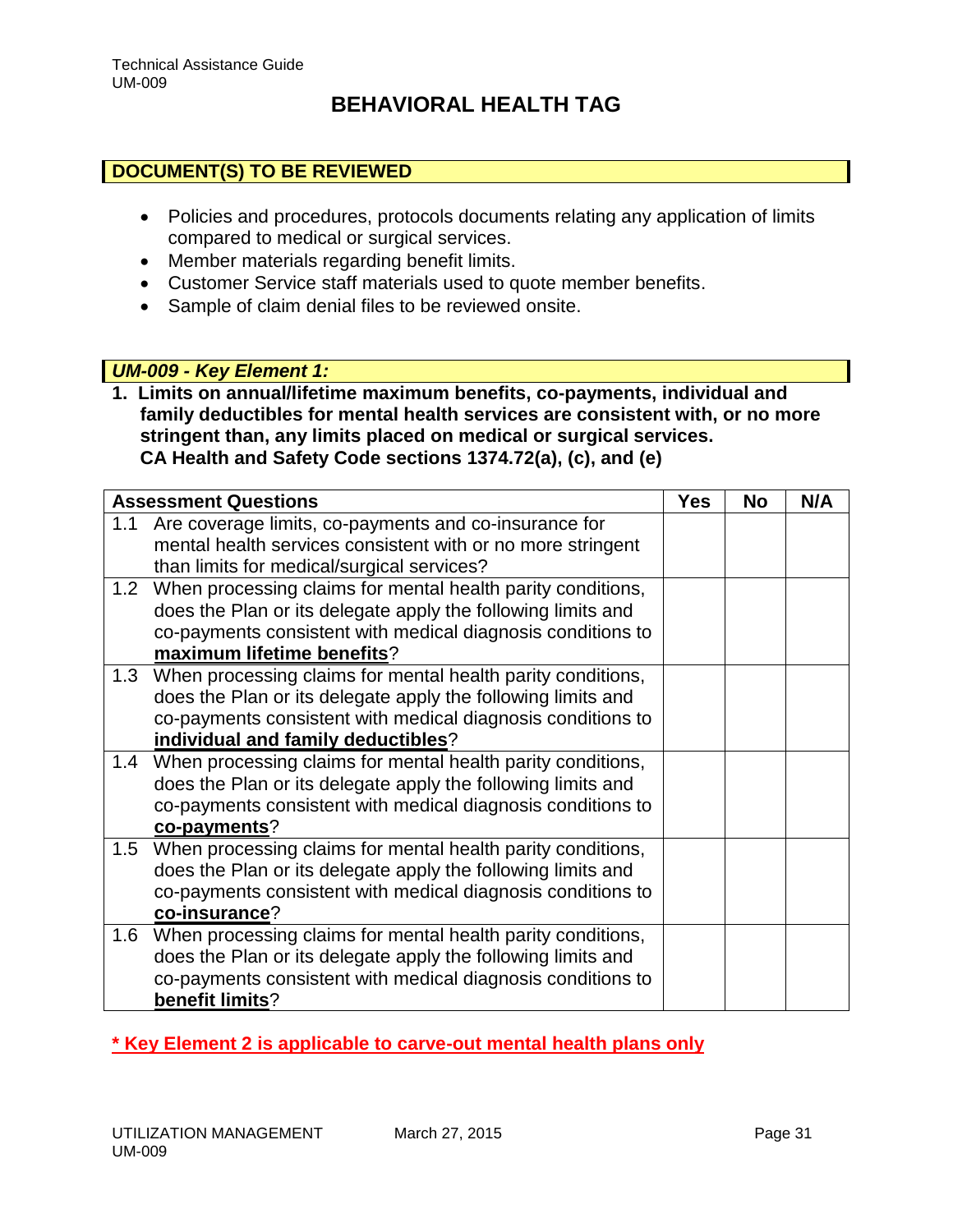## *UM-009 -Key Element 2:*

## **2. The full service plan coordinates with the mental health plan to ensure that mental health parity benefits are being provided to its enrollees. CA Health and Safety Code section 1374.72(g)(1); CA Health and Safety Code sections 1374.72.(a) and (c); 28 CCR 1300.74.72 (f) and (g)**

|     | <b>Assessment Questions</b>                                                                                                                                                                                                                                              | Yes | No | N/A |
|-----|--------------------------------------------------------------------------------------------------------------------------------------------------------------------------------------------------------------------------------------------------------------------------|-----|----|-----|
| 2.1 | Does the agreement between the full service health care plan<br>and the carve-out mental health plan delegate mental health<br>parity responsibilities to the mental health plan?                                                                                        |     |    |     |
| 2.2 | Does the agreement include a description of how the mental<br>health plan and full service health care plan coordinate the<br>development of benefit design? (i.e., development of<br>prescription formulary)                                                            |     |    |     |
| 2.3 | Does the agreement include a description of the collaboration<br>between the mental health care plan and the full service<br>health care plan for the timely exchange of information<br>between medical and mental health providers?                                     |     |    |     |
| 2.4 | Does the agreement include a description of the collaboration<br>between the mental health care plan and the full service<br>health care plan for improving access to treatment and follow-<br>up for enrollees with co-existing medical and mental health<br>disorders? |     |    |     |

# **End of Requirement UM-009: Mental Health Parity & Claims Administration**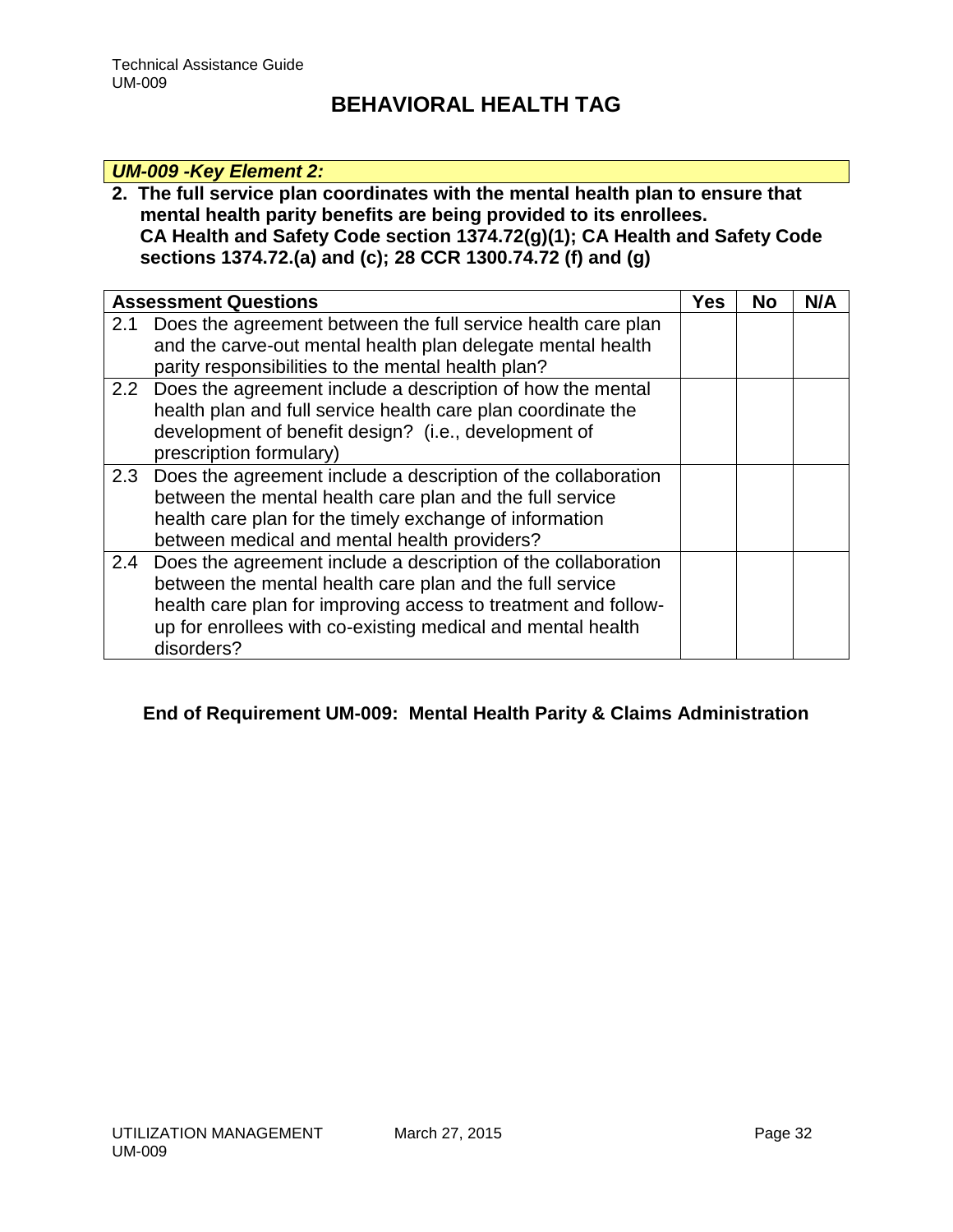## <span id="page-33-0"></span>**Requirement UM-010: Mental Health Triage and Referral**

## **STATUTORY/REGULATORY CITATION(S)**

### **CA Health and Safety Code section 1367(d)**

A health care service plan and, if applicable, a specialized health care service plan shall meet the following requirements:

(d) The plan shall furnish services in a manner providing continuity of care and ready referral of patients to other providers at times as may be appropriate consistent with good professional practice.

### **CA Health and Safety Code section 1363.5(b)**

(b) The criteria or guidelines used by plans, or any entities with which plans contract for services that include utilization review or utilization management functions, to determine whether to authorize, modify or deny health care services shall:

(1) Be developed with involvement from actively practicing health care providers

- (2) Be consistent with sound clinical principles and processes
- (3) Be evaluated, and updated if necessary, at least annually

### **CA Health and Safety Code section 1367.01(e)**

(e) No individual, other than a licensed physician or a licensed health care professional who is competent to evaluate the specific clinical issues involved in the health care services requested by the provider, may deny or modify requests for authorization of health care services for an enrollee for reasons of medical necessity. The decision of the physician or other health care professional shall be communicated to the provider and the enrollee pursuant to subdivision (h).

### **CA Health and Safety Code section 1367.01(i)**

(i) A health care service plan subject to this section shall maintain telephone access for providers to request authorization for health care services.

### **CA Health and Safety Code section 1367.01(j)**

(j) A health care service plan subject to this section that reviews requests by providers prior to, retrospectively, or concurrent with, the provision of health care services to enrollees shall establish, as part of the quality assurance program required by Section 1370, a process by which the plan's compliance with this section is assessed and evaluated. The process shall include provisions for evaluation of complaints, assessment of trends, implementation of actions to correct identified problems, mechanisms to communicate actions and results to the appropriate health plan employees and contracting providers, and provisions for evaluation of any corrective action plan and measurements of performance.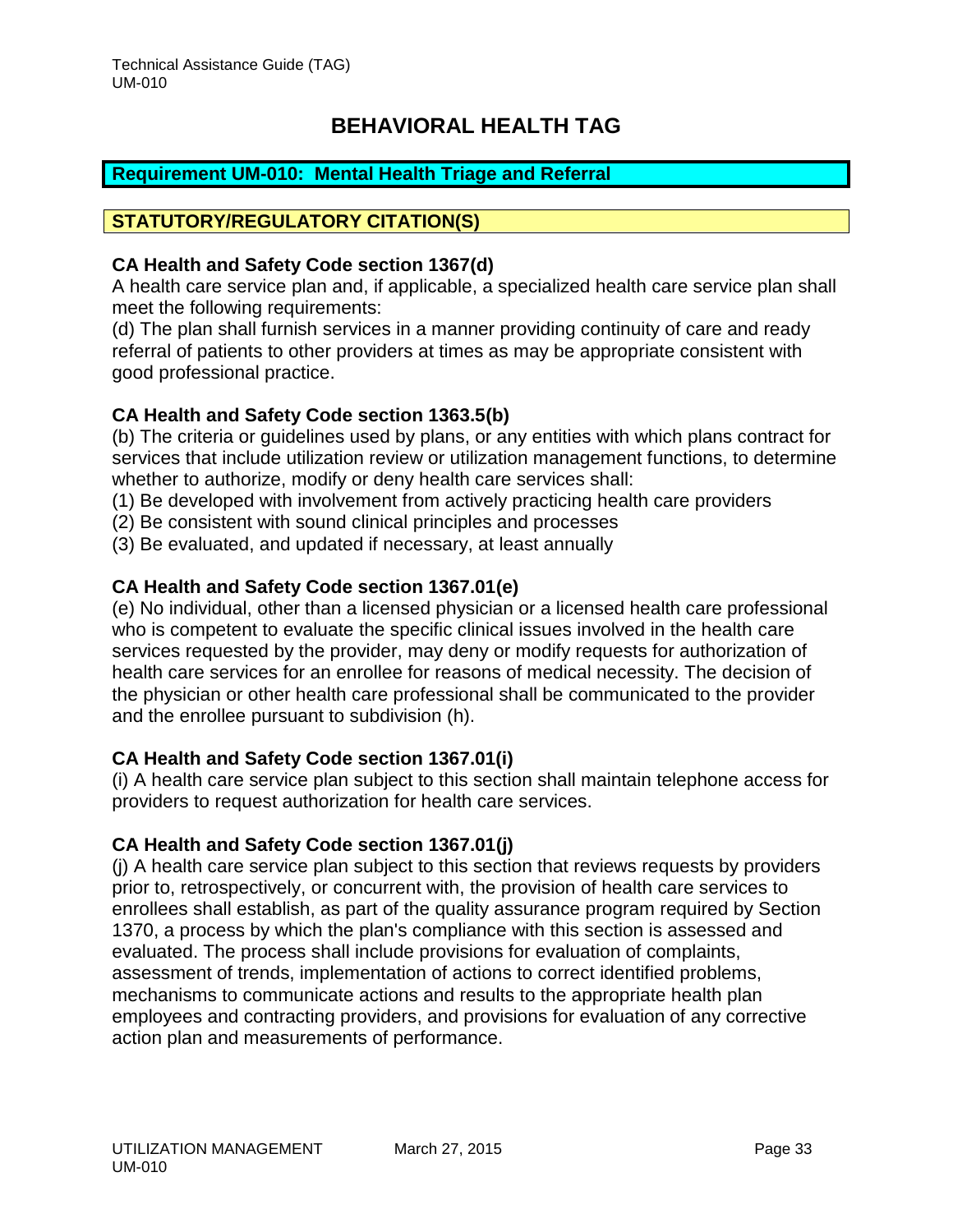### **28 CCR 1300.67(a)(1)**

The basic health care services required to be provided by a health care service plan to its enrollees shall include, where medically necessary, subject to any co-payment, deductible, or limitation of which the Director may approve:

(a) Physician services, which shall be provided by physicians licensed to practice medicine or osteopathy in accordance with applicable California law. There shall also be provided consultation with and referral by physicians to other physicians.

(1) The plan may also include, when provided by the plan, consultation and referral (physician or, if permitted by law, patient initiated) to other health professionals who are defined as dentists, nurses, podiatrists, optometrists, physician's assistants, clinical psychologists, social workers, pharmacists, nutritionists, occupational therapists, physical therapists and other professionals engaged in the delivery of health services who are licensed to practice, are certified, or practice under authority of the plan, a medical group, or individual practice association or other authority authorized by applicable California law.

### **\*UM-0010 not applicable to EAPs**

### **INDIVIDUAL(S)/POSITION(S) TO BE INTERVIEWED**

### **Staff responsible for the activities described above, for example**:

- Senior mental health clinician responsible for triage and referral
- Mental Health Medical Director
- Triage Center Manager and personnel

## **DOCUMENT(S) TO BE REVIEWED**

- Triage Policies and Procedures
- Utilization Management Committee and/or work group meeting minutes
- Record of periodic review and Plan assessment to ensure timely access and ready referral in accordance with 1300.74.72(f).
- Job descriptions of call center clinical and non-clinical personnel
- Review of cases from the Triage Center's telephone log, including cases in which the enrollee required emergent care or urgent care.

### *UM-010 - Key Element 1:*

**1. The Plan maintains a telephone intake system for enrollees, which is staffed by trained personnel, who are either individually licensed mental health professionals, or supervised by a licensed mental health professional, and which provides for initial referrals to mental health providers.**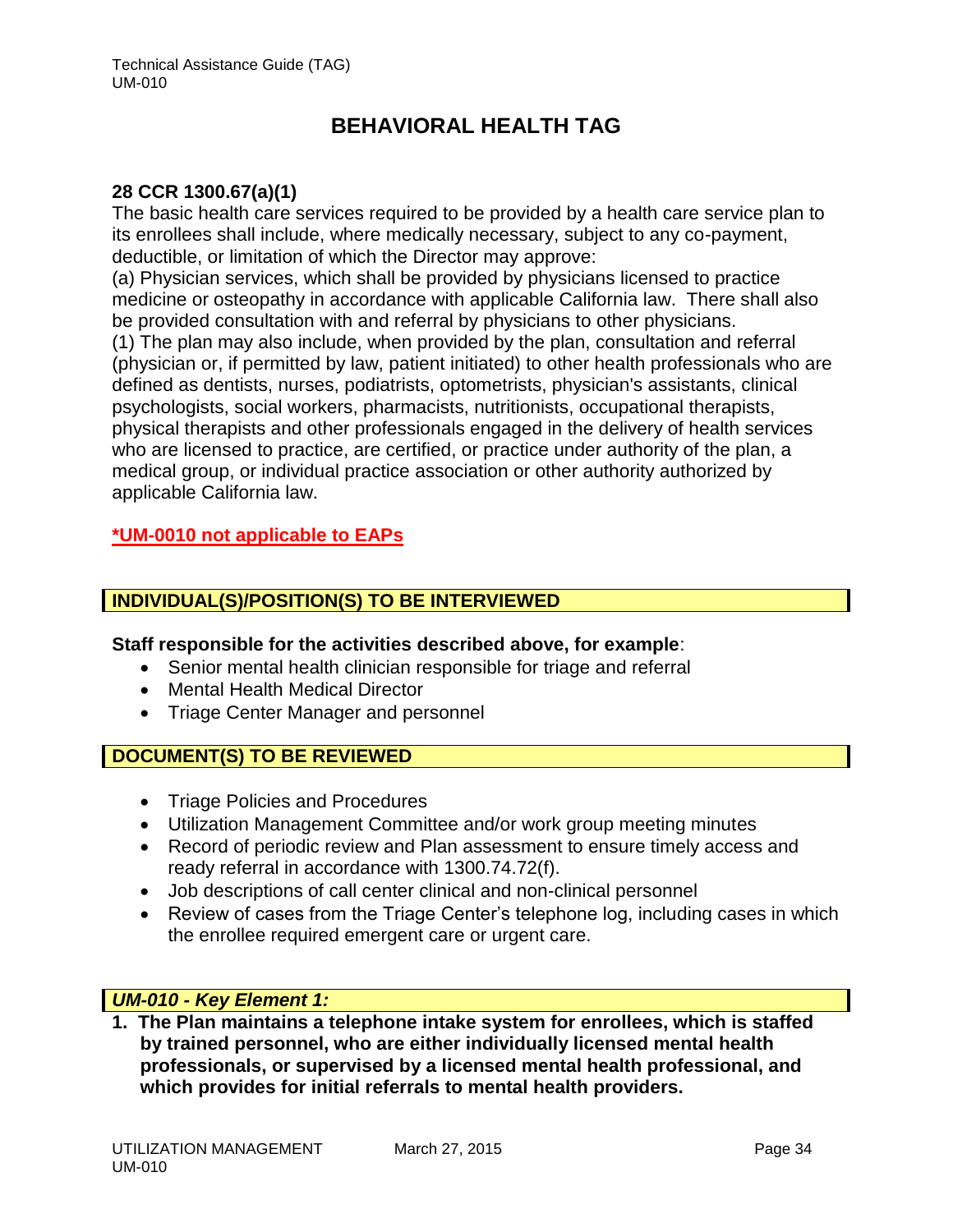## **California Health and Safety Code section 1367(d); California Health and Safety Code section 1367.01(i); 28 CCR 1300.67(a)(1)**

|     | <b>Assessment Questions</b>                                                                                                                                                                    | Yes | <b>No</b> | N/A |
|-----|------------------------------------------------------------------------------------------------------------------------------------------------------------------------------------------------|-----|-----------|-----|
| 1.1 | Does the Plan have an enrollee telephone intake system<br>that is staffed by trained personnel who are individually<br>licensed or are supervised by a licensed mental health<br>professional? |     |           |     |
|     | 1.2 Does the Plan have policies and procedures and/or training<br>that define protocols for initial referrals to mental health<br>providers?                                                   |     |           |     |

## *UM-010 - Key Element 2:*

**2. If the Plan requires that an enrollee access the mental health delivery system through a centralized triage and referral system, the Plan's protocols for mental health triage and referral address the level of urgency and appropriate level of care relative to the enrollee's mental status and level of functioning. California Health and Safety Code section 1367(d); California Health and Safety Code section 1300.67(a)(1); 28 CCR 1300.67(a)(1)**

|     | <b>Assessment Questions</b>                                       | <b>Yes</b> | <b>No</b> | N/A |
|-----|-------------------------------------------------------------------|------------|-----------|-----|
| 2.1 | Does the Plan require that enrollees access the mental            |            |           |     |
|     | health delivery system through a centralized triage and           |            |           |     |
|     | referral system?                                                  |            |           |     |
|     | 2.2 Do the Plan's protocols for mental health triage and referral |            |           |     |
|     | address the level of urgency relative to the enrollee's mental    |            |           |     |
|     | status and level of functioning?                                  |            |           |     |
|     | 2.3 Do the Plan's protocols for mental health triage and referral |            |           |     |
|     | address the appropriate level of care relative to the             |            |           |     |
|     | enrollee's mental status and level of functioning?                |            |           |     |

## *UM-010 - Key Element 3:*

**3. The Plan has established standards and goals for the timeliness of response to its triage and referral telephone lines and measures performance against those standards.** 

**California Health and Safety Code section 1367(d); California Health and Safety Code section 1367.01(j); 28 CCR 1300.67(a)(1)**

| <b>Assessment Questions</b>                                    | Yes | <b>No</b> | N/A |
|----------------------------------------------------------------|-----|-----------|-----|
| 3.1 Does the Plan have established standards and goals for     |     |           |     |
| timeliness of response to triage and referral telephone lines? |     |           |     |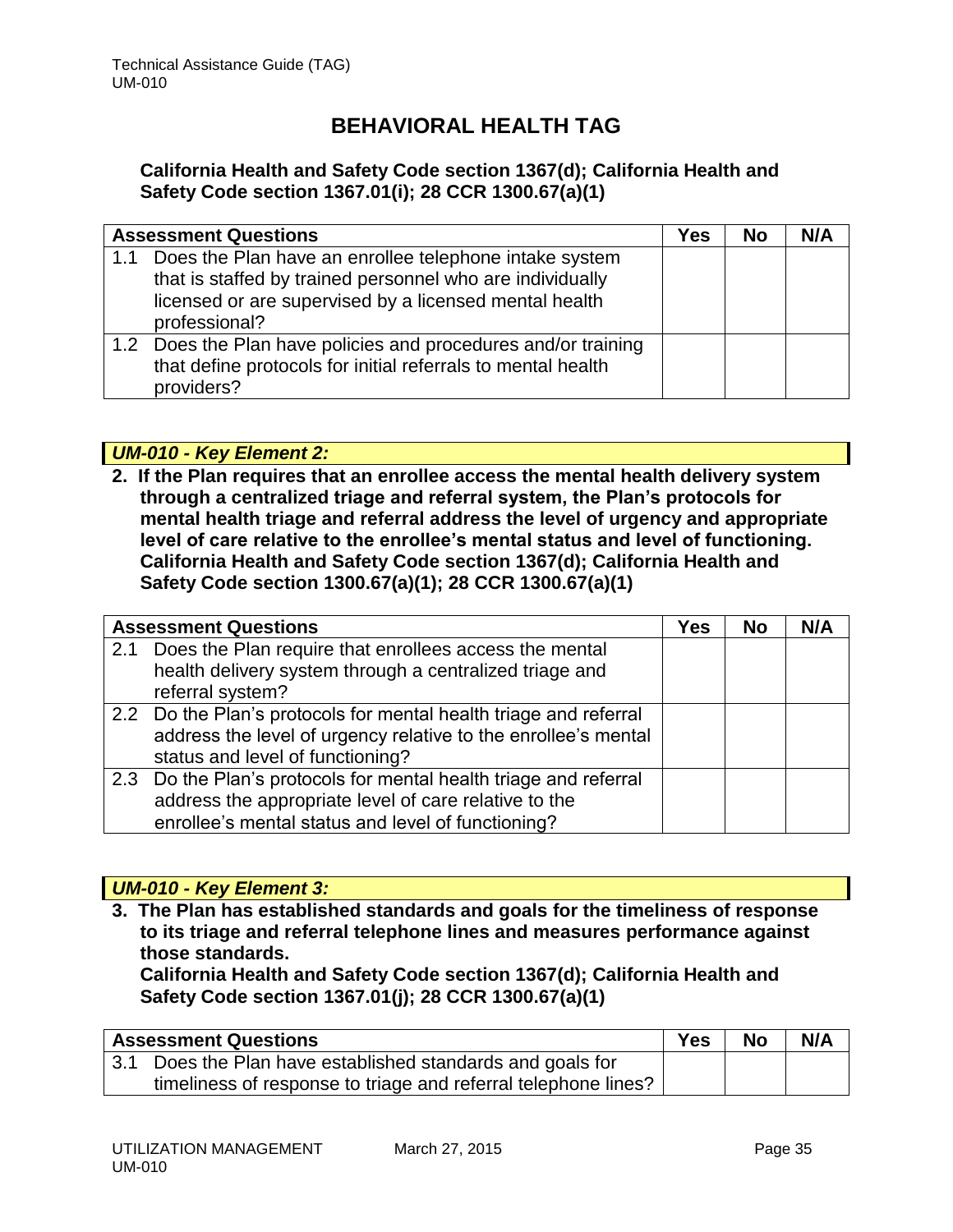|     | <b>Assessment Questions</b>                                      | Yes | <b>No</b> | N/A |
|-----|------------------------------------------------------------------|-----|-----------|-----|
|     | 3.2 Does the Plan measure performance against standards at       |     |           |     |
|     | least quarterly?                                                 |     |           |     |
|     | 3.3 If the Plan does not meet its goals, does it take corrective |     |           |     |
|     | action?                                                          |     |           |     |
| 3.4 | Does the Plan re-measure results after corrective action has     |     |           |     |
|     | been implemented?                                                |     |           |     |

### *UM-010 - Key Element 4:*

### **4. The Plan reviews and updates triage protocols on mental health conditions, when appropriate, on a regular basis. CA Health and Safety Code section 1363.5(b)**

| <b>Assessment Question</b>                                     | <b>Yes</b> | <b>No</b> | N/A |
|----------------------------------------------------------------|------------|-----------|-----|
| 4.1 Does the Plan review and update triage protocols on mental |            |           |     |
| health conditions on a regular basis?                          |            |           |     |

## *UM-010 - Key Element 5:* **5. Licensed clinical staff members make decisions about the type and level of care to which enrollees are referred. CA Health and Safety Code section 1367.01(e)**

|     | <b>Assessment Question</b>                                   | Yes | <b>No</b> | N/A |
|-----|--------------------------------------------------------------|-----|-----------|-----|
| 5.1 | Do licensed clinical staff make decisions about the type and |     |           |     |
|     | level of care to which enrollees are referred?               |     |           |     |

# **End of Requirement UM-010: Mental Health Triage and Referral**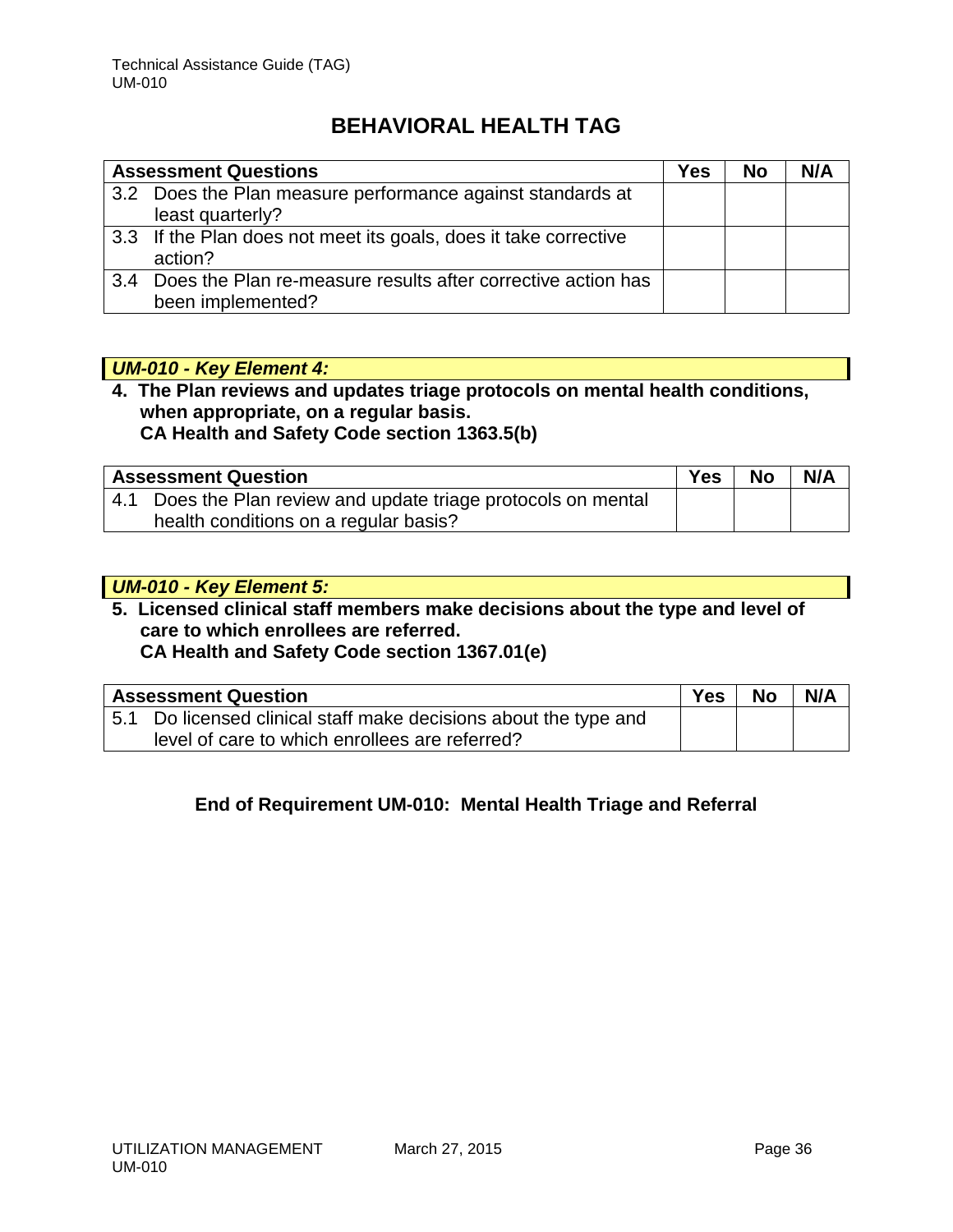# <span id="page-37-0"></span>**Requirement UM-011: Standing Referrals**

## **STATUTORY/REGULATORY CITATIONS**

## **CA Health and Safety Code section 1367.01(h)(4)**

(h) In determining whether to approve, modify, or deny requests by providers prior to, retrospectively, or concurrent with the provision of health care services to enrollees, based in whole or in part on medical necessity, a health care service plan subject to this section shall meet the following requirements:

(4) Communications regarding decisions to approve requests by providers prior to, retrospectively, or concurrent with the provision of health care services to enrollees shall specify the specific health care service approved. Responses regarding decisions to deny, delay, or modify health care services requested by providers prior to, retrospectively, or concurrent with the provision of health care services to enrollees shall be communicated to the enrollee in writing, and to providers initially by telephone or facsimile, except with regard to decisions rendered retrospectively, and then in writing, and shall include a clear and concise explanation of the reasons for the plan's decision, a description of the criteria or guidelines used, and the clinical reasons for the decisions regarding medical necessity. Any written communication to a physician or other health care provider of a denial, delay, or modification of a request shall include the name and telephone number of the health care professional responsible for the denial, delay, or modification. The telephone number provided shall be a direct number or an extension, to allow the physician or health care provider easily to contact the professional responsible for the denial, delay, or modification. Responses shall also include information as to how the enrollee may file a grievance with the plan pursuant to Section 1368, and in the case of Medi-Cal enrollees, shall explain how to request an administrative hearing and aid paid pending under Sections 51014.1 and 51014.2 of Title 22 of the California Code of Regulations.

## **CA Health and Safety Code sections 1374.16(a), (b), and (e)**

(a) Every health care service plan, except a specialized health care service plan, shall establish and implement a procedure by which an enrollee may receive a standing referral to a specialist. The procedure shall provide for a standing referral to a specialist if the primary care physician determines in consultation with the specialist, if any, and the plan medical director or his or her designee, that an enrollee needs continuing care from a specialist. The referral shall be made pursuant to a treatment plan approved by the health care service plan in consultation with the primary care physician, the specialist, and the enrollee, if a treatment plan is deemed necessary to describe the course of the care. A treatment plan may be deemed to be not necessary provided that a current standing referral to a specialist is approved by the plan or its contracting provider, medical group, or independent practice association. The treatment plan may limit the number of visits to the specialist, limit the period of time that the visits are authorized, or require that the specialist provide the primary care physician with regular reports on the health care provided to the enrollee.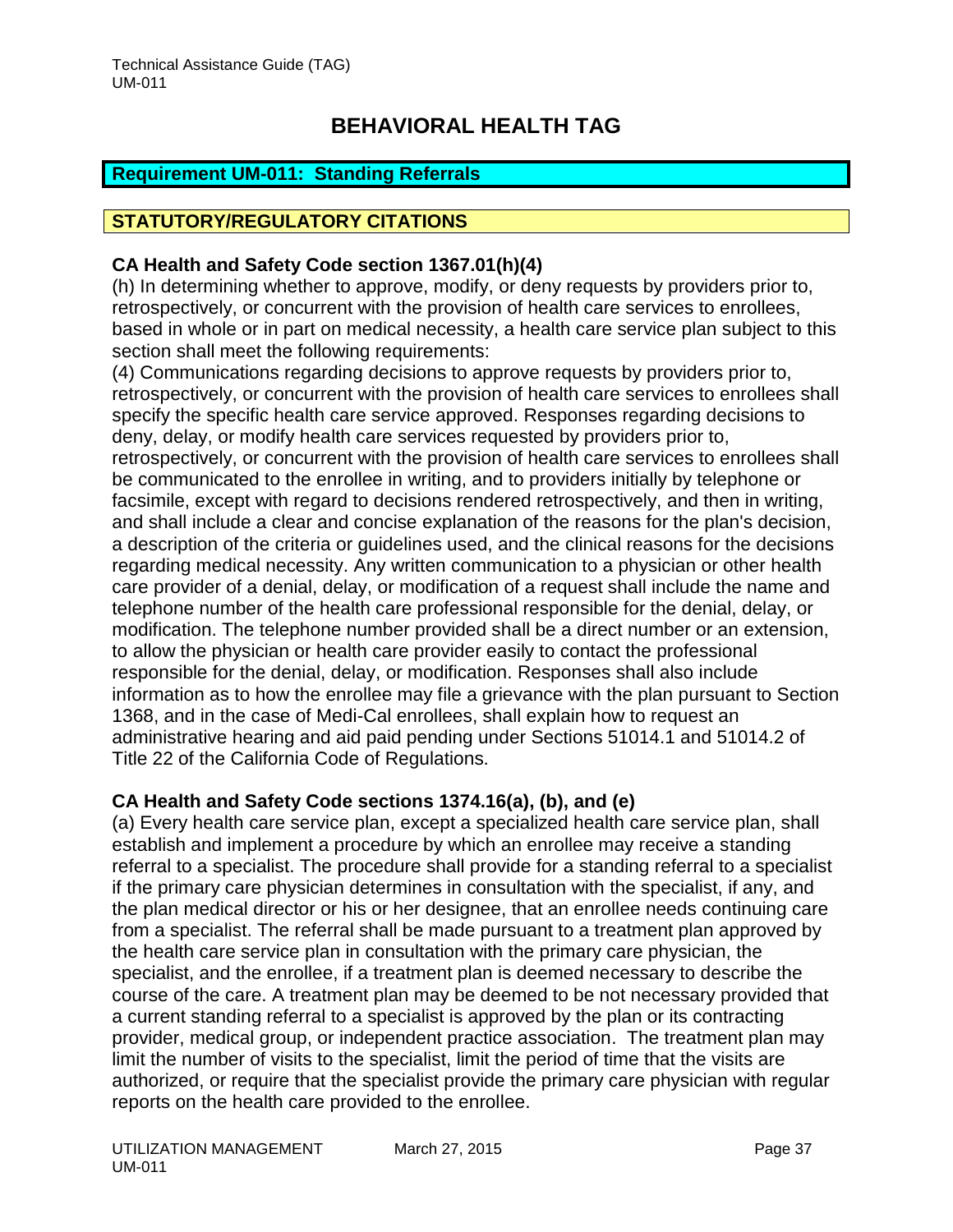(b) Every health care service plan, except a specialized health care service plan, shall establish and implement a procedure by which an enrollee with a condition or disease that requires specialized medical care over a prolonged period of time and is lifethreatening, degenerative, or disabling may receive a referral to a specialist or specialty care center that has expertise in treating the condition or disease for the purpose of having the specialist coordinate the enrollee's health care. The referral shall be made if the primary care physician, in consultation with the specialist or specialty care center if any, and the plan medical director or his or her designee determines that this specialized medical care is medically necessary for the enrollee. The referral shall be made pursuant to a treatment plan approved by the health care service plan in consultation with the primary care physician, specialist or specialty care center, and enrollee, if a treatment plan is deemed necessary to describe the course of care. A treatment plan may be deemed to be not necessary provided that the appropriate referral to a specialist or specialty care center is approved by the plan or its contracting provider, medical group, or independent practice association. After the referral is made, the specialist shall be authorized to provide health care services that are within the specialist's area of expertise and training to the enrollee in the same manner as the enrollee's primary care physician, subject to the terms of the treatment plan. (e) For the purposes of this section, "specialty care center" means a center that is accredited or designated by an agency of the state or federal government or by a voluntary national health organization as having special expertise in treating the lifethreatening disease or condition or degenerative and disabling disease or condition for which it is accredited or designated.

# **CA Health and Safety Code sections 1374.16(a) through (f)**

(a) Every health care service plan, except a specialized health care service plan, shall establish and implement a procedure by which an enrollee may receive a standing referral to a specialist. The procedure shall provide for a standing referral to a specialist if the primary care physician determines in consultation with the specialist, if any, and the plan medical director or his or her designee, that an enrollee needs continuing care from a specialist. The referral shall be made pursuant to a treatment plan approved by the health care service plan in consultation with the primary care physician, the specialist, and the enrollee, if a treatment plan is deemed necessary to describe the course of the care. A treatment plan may be deemed to be not necessary provided that a current standing referral to a specialist is approved by the plan or its contracting provider, medical group, or independent practice association. The treatment plan may limit the number of visits to the specialist, limit the period of time that the visits are authorized, or require that the specialist provide the primary care physician with regular reports on the health care provided to the enrollee.

(b) Every health care service plan, except a specialized health care service plan, shall establish and implement a procedure by which an enrollee with a condition or disease that requires specialized medical care over a prolonged period of time and is lifethreatening, degenerative, or disabling may receive a referral to a specialist or specialty care center that has expertise in treating the condition or disease for the purpose of having the specialist coordinate the enrollee's health care. The referral shall be made if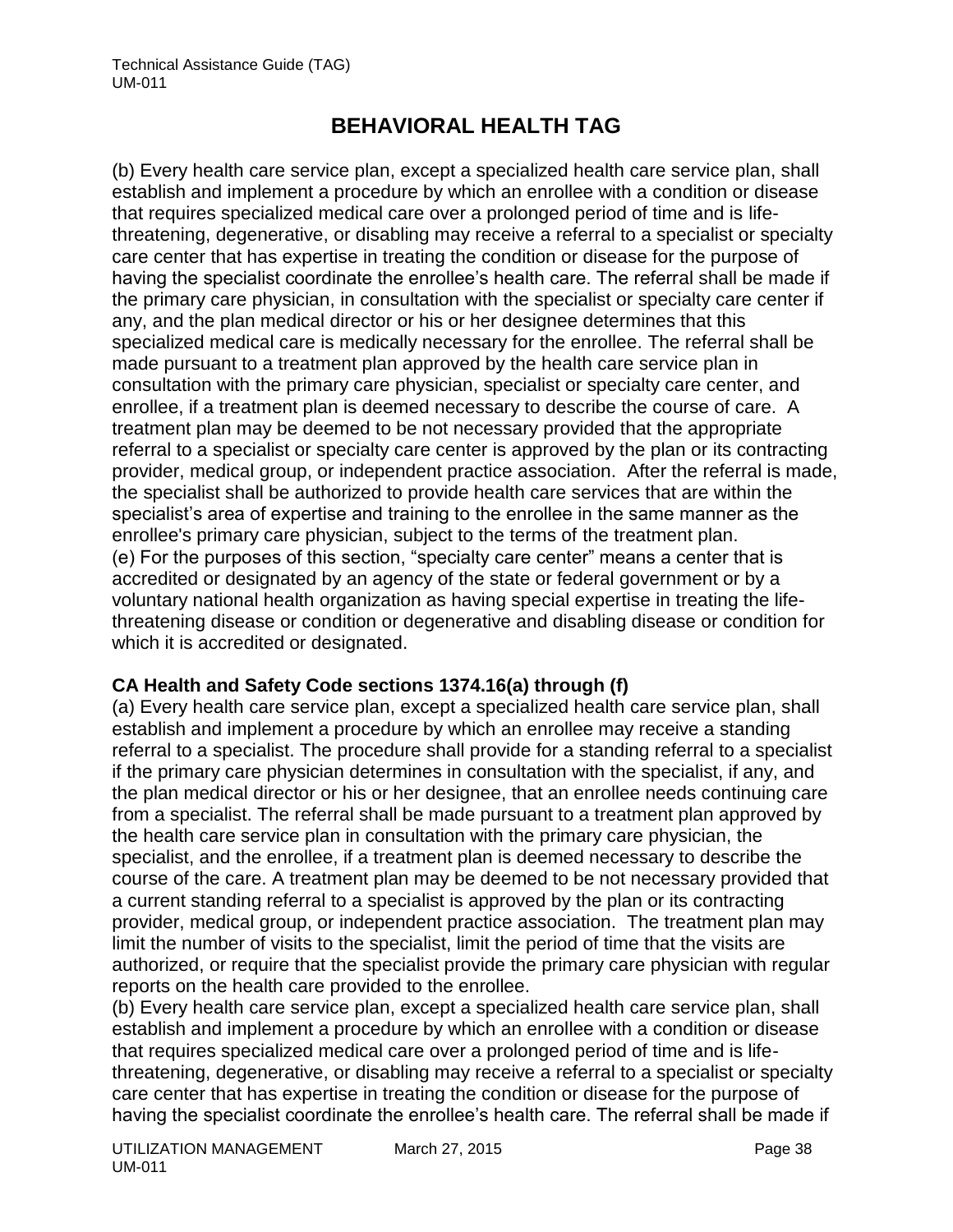the primary care physician, in consultation with the specialist or specialty care center if any, and the plan medical director or his or her designee determines that this specialized medical care is medically necessary for the enrollee. The referral shall be made pursuant to a treatment plan approved by the health care service plan in consultation with the primary care physician, specialist or specialty care center, and enrollee, if a treatment plan is deemed necessary to describe the course of care. A treatment plan may be deemed to be not necessary provided that the appropriate referral to a specialist or specialty care center is approved by the plan or its contracting provider, medical group, or independent practice association. After the referral is made, the specialist shall be authorized to provide health care services that are within the specialist's area of expertise and training to the enrollee in the same manner as the enrollee's primary care physician, subject to the terms of the treatment plan.

(c) The determinations described in subdivisions (a) and (b) shall be made within three business days of the date the request for the determination is made by the enrollee or the enrollee's primary care physician and all appropriate medical records and other items of information necessary to make the determination are provided. Once a determination is made, the referral shall be made within four business days of the date the proposed treatment plan, if any, is submitted to the plan medical director or his or her designee.

(d) Subdivisions (a) and (b) do not require a health care service plan to refer to a specialist who, or to a specialty care center that, is not employed by or under contract with the health care service plan to provide health care services to its enrollees, unless there is no specialist within the plan network that is appropriate to provide treatment to the enrollee, as determined by the primary care physician in consultation with the plan medical director as documented in the treatment plan developed pursuant to subdivision (a) or (b).

(e) For the purposes of this section, "specialty care center" means a center that is accredited or designated by an agency of the state or federal government or by a voluntary national health organization as having special expertise in treating the lifethreatening disease or condition or degenerative and disabling disease or condition for which it is accredited or designated.

(f) As used in this section, a "standing referral" means a referral by a primary care physician to a specialist for more than one visit to the specialist, as indicated in the treatment plan, if any, without the primary care physician having to provide a specific referral for each visit.

# **CA Health and Safety Code section 1374.16(b)**

(b) Every health care service plan, except a specialized health care service plan, shall establish and implement a procedure by which an enrollee with a condition or disease that requires specialized medical care over a prolonged period of time and is lifethreatening, degenerative, or disabling may receive a referral to a specialist or specialty care center that has expertise in treating the condition or disease for the purpose of having the specialist coordinate the enrollee's health care. The referral shall be made if the primary care physician, in consultation with the specialist or specialty care center if any, and the plan medical director or his or her designee determines that this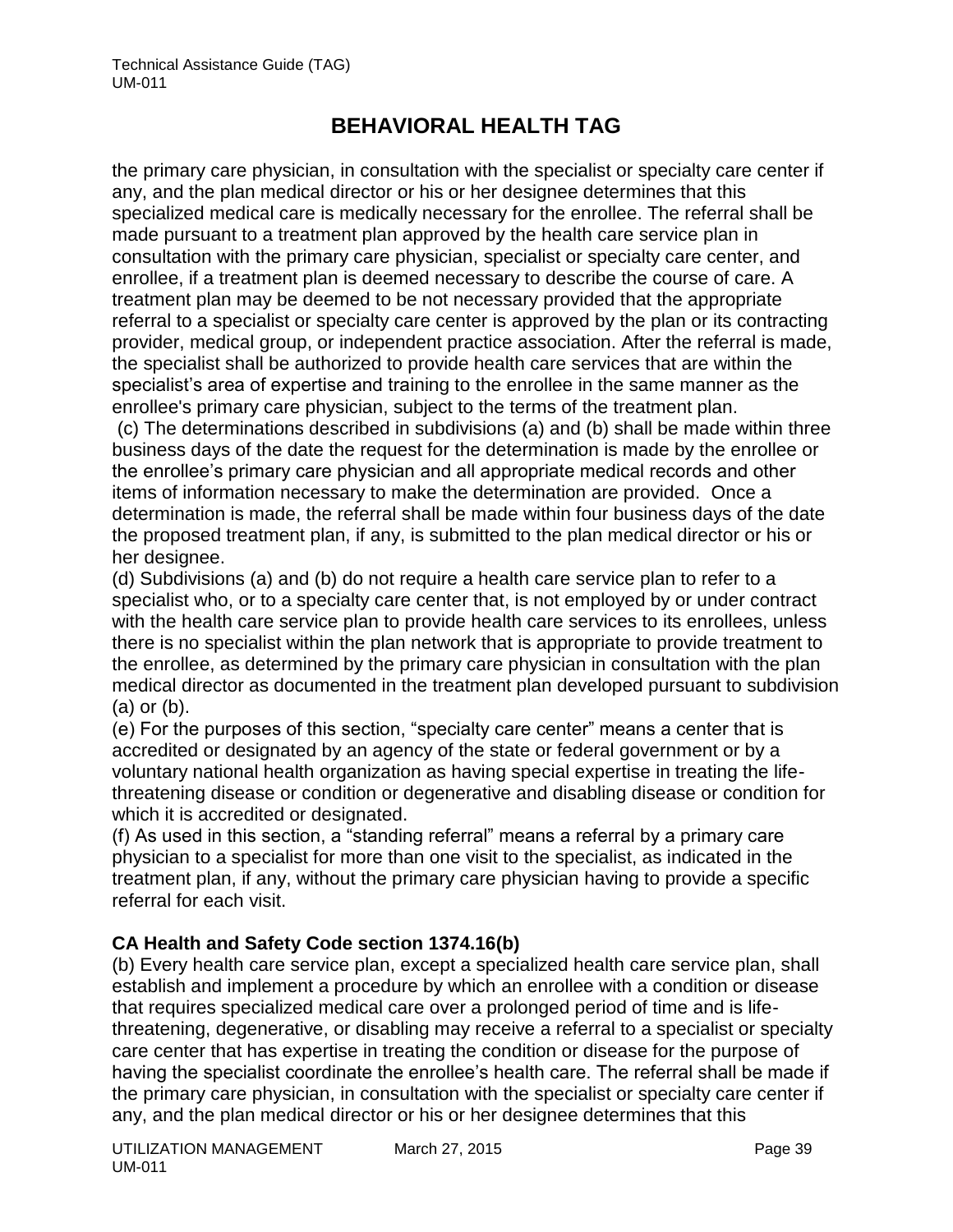specialized medical care is medically necessary for the enrollee. The referral shall be made pursuant to a treatment plan approved by the health care service plan in consultation with the primary care physician, specialist or specialty care center, and enrollee, if a treatment plan is deemed necessary to describe the course of care. A treatment plan may be deemed to be not necessary provided that the appropriate referral to a specialist or specialty care center is approved by the plan or its contracting provider, medical group, or independent practice association. After the referral is made, the specialist shall be authorized to provide health care services that are within the specialist's area of expertise and training to the enrollee in the same manner as the enrollee's primary care physician, subject to the terms of the treatment plan

## **CA Health and Safety Code section 1374.16(c**)

(c) The determinations described in subdivisions (a) and (b) shall be made within three business days of the date the request for the determination is made by the enrollee or the enrollee's primary care physician and all appropriate medical records and other items of information necessary to make the determination are provided. Once a determination is made, the referral shall be made within four business days of the date the proposed treatment plan, if any, is submitted to the plan medical director or his or her designee.

# **28 CCR 1300.74.16(e) and (f)**

(e) For the purposes of this section an "HIV/AIDS specialist" means a physician who holds a valid, unrevoked and unsuspended certificate to practice medicine in the state of California who meets any one of the following four criteria:

(1) Is credentialed as an "HIV Specialist" by the American Academy of HIV Medicine; or (2) Is board certified, or has earned a Certificate of Added Qualification, in the field of HIV medicine granted by a member board of the American Board of Medical

Specialties, should a member board of that organization establish board certification, or a Certificate of Added Qualification, in the field of HIV medicine; or

(3) Is board certified in the field of infectious diseases by a member board of the American Board of Medical Specialties and meets the following qualifications:

(A) In the immediately preceding 12 months has clinically managed medical care to a minimum of 25 patients who are infected with HIV; and

(B) In the immediately preceding 12 months has successfully completed a minimum of 15 hours of category 1 continuing medical education in the prevention of HIV infection, combined with diagnosis, treatment, or both, of HIV-infected patients, including a minimum of 5 hours related to antiretroviral therapy per year; or

(4) Meets the following qualifications:

(A) In the immediately preceding 24 months has clinically managed medical care to a minimum of 20 patients who are infected with HIV; and

(B) Has completed any of the following:

1. In the immediately preceding 12 months has obtained board certification or recertification in the field of infectious diseases from a member board of the American Board of Medical Specialties; or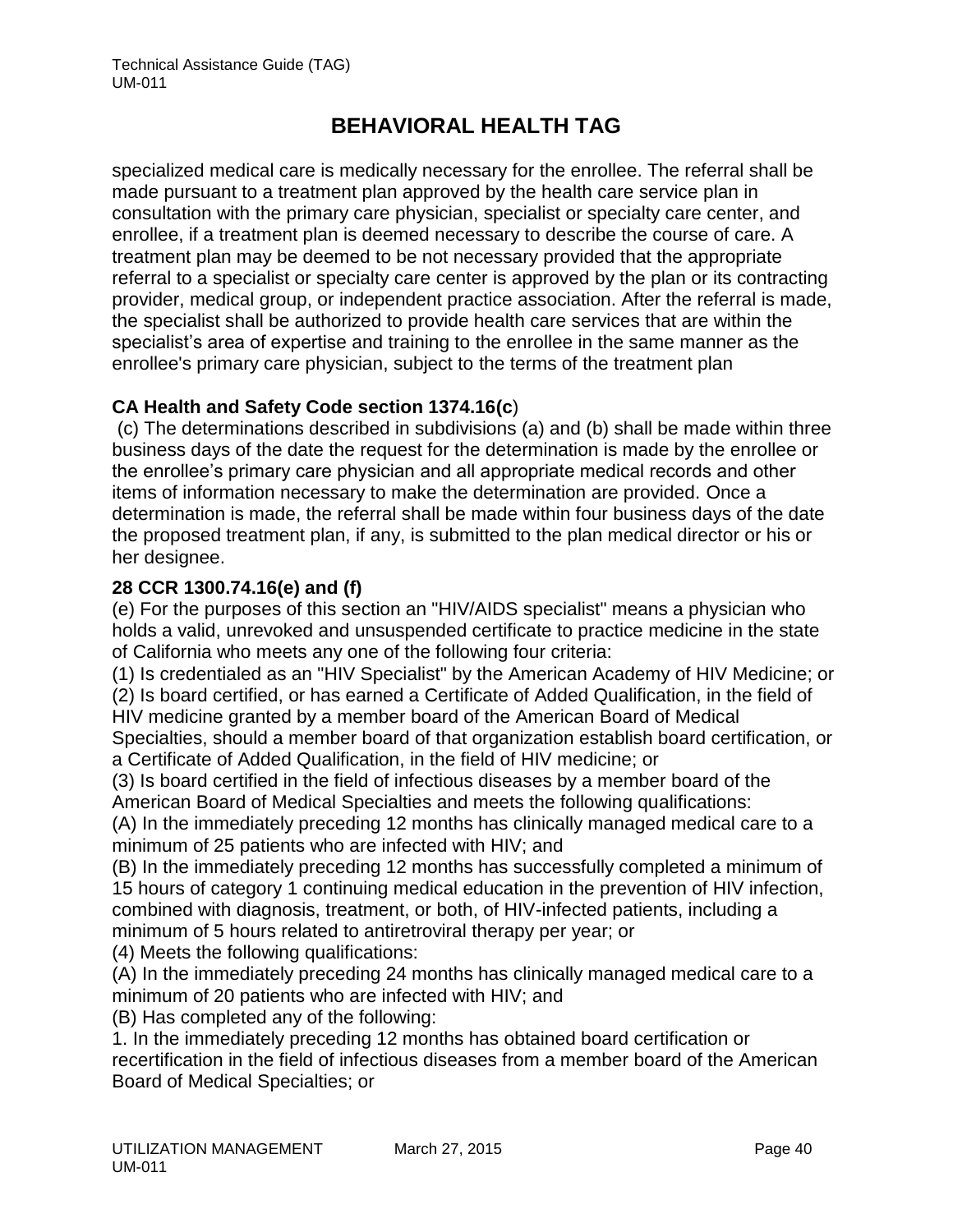2. In the immediately preceding 12 months has successfully completed a minimum of 30 hours of category 1 continuing medical education in the prevention of HIV infection, combined with diagnosis, treatment, or both, of HIV-infected patients; or 3. In the immediately preceding 12 months has successfully completed a minimum of 15 hours of category 1 continuing medical education in the prevention of HIV infection, combined with diagnosis, treatment, or both, of HIV-infected patients and has successfully completed the HIV Medicine Competency Maintenance Examination administered by the American Academy of HIV medicine.

(f) When authorizing a standing referral to a specialist pursuant to Section 1374.16(a) of the Act for the purpose of the diagnosis or treatment of a condition requiring care by a physician with a specialized knowledge of HIV medicine, a health care service plan must refer the enrollee to an HIV/AIDS specialist. When authorizing a standing referral to a specialist for purposes of having that specialist coordinate the enrollee's health care pursuant to Section 1374.16(b) of the Act for an enrollee who is infected with HIV, a health care service plan must refer the enrollee to an HIV/AIDS specialist. The HIV/AIDS specialist may utilize the services of a nurse practitioner or physician assistant if:

(1) The nurse practitioner or physician assistant is under the supervision of an HIV/AIDS specialist; and

(2) The nurse practitioner or physician assistant meets the qualifications specified in subsection (e)(4); and

(3) The nurse practitioner or physician assistant and that provider's supervising HIV/AIDS specialist have the capacity to see an additional patient.

## **CA Health and Safety code section 1374.16 (c) is NOT applicable to specialized health care service plans.**

# **\*UM-011 is relevant ONLY to Carve-Out Mental Health Plans**

**\*UM-011 is not applicable to EAPs**

# **INDIVIDUAL(S)/POSITION(S) TO BE INTERVIEWED**

**Staff responsible for the activities described above, for example:**

- Medical Director
- Director of Provider Relations
- UM Director

# **DOCUMENTS TO BE REVIEWED**

- Policies and procedures for standing referrals of enrollees.
- Plan reports on monitoring of standing referrals.
- Plan reports on monitoring of standing referrals at UM delegated entities.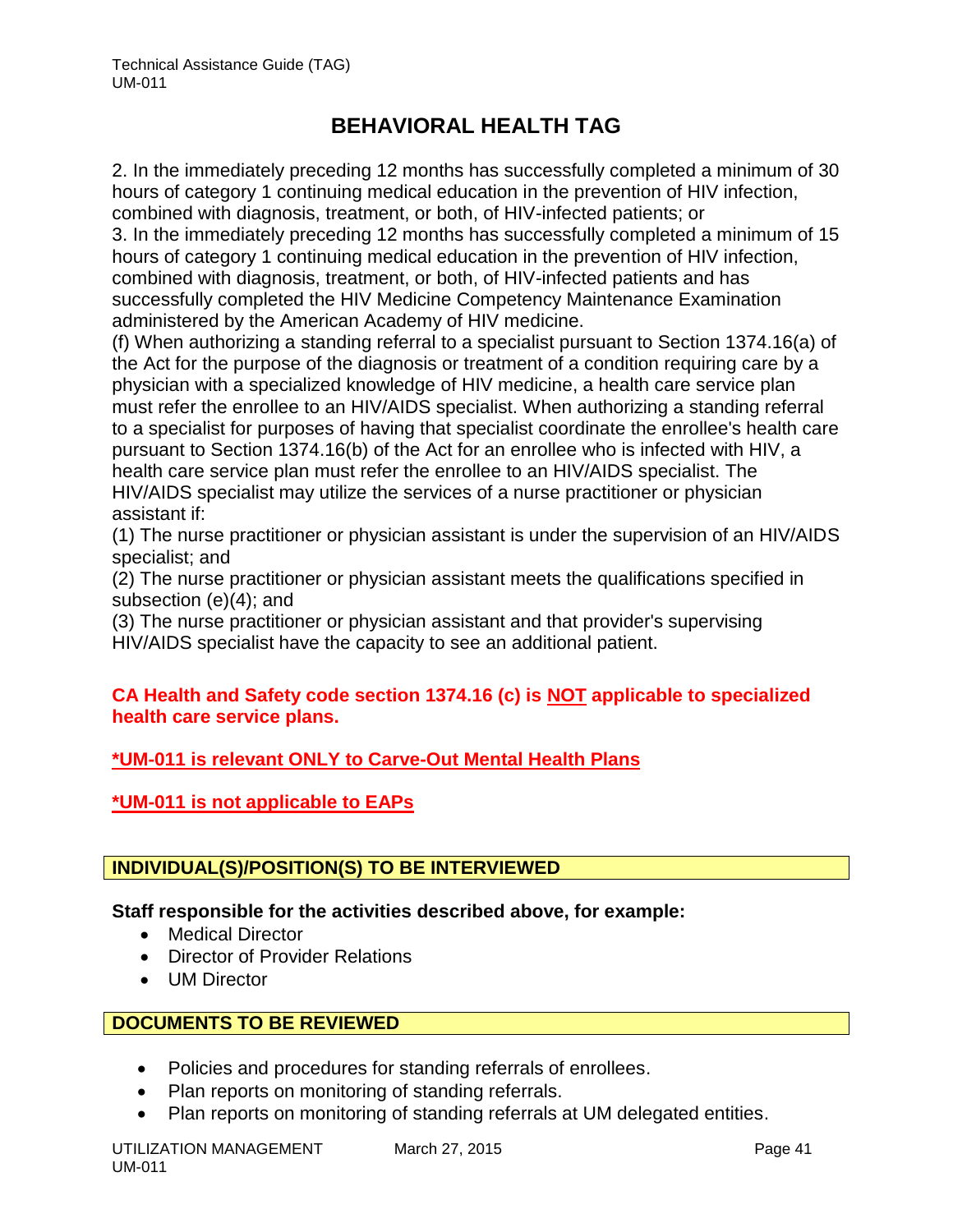- Policies and Procedures regarding identifying appropriate specialists and specialty care centers for standing referrals.
- Sample of Standing Referral files to be reviewed onsite.
- Corrective action plans.
- FS Plan to BH carve-out Plan contract.

## *UM-011 - Key Element 1:*

**1. The Plan has established policies and procedures for standing referrals of: a) enrollees who need continuing care from a specialist, and b) enrollees who require specialized care over a prolonged period of time for the purpose of having the specialist coordinate the enrollee's health care. CA Health and Safety Code sections 1374.16(a) through (f)**

| <b>Assessment Questions</b> |                                                                | <b>Yes</b> | <b>No</b> | N/A |
|-----------------------------|----------------------------------------------------------------|------------|-----------|-----|
|                             | 1.1 Does the Plan have established policies and procedures for |            |           |     |
|                             | standing referrals?                                            |            |           |     |
|                             | 1.2 Does the Plan disseminate those policies to primary care   |            |           |     |
|                             | providers (e.g., via provider manual)?                         |            |           |     |

## *UM-011 - Key Element 2:*

**2. The Plan makes determinations within three (3) business days of the date a request for standing referral is made and all appropriate information necessary to make the determination is provided. When approved, the Plan makes the referral within four (4) business days of the date the proposed treatment plan, if any, is submitted to the Plan medical director or his/her designee.** 

**CA Health and Safety Code section 1374.16(c)**

| <b>Assessment Questions</b>                                           | Yes | <b>No</b> | N/A |
|-----------------------------------------------------------------------|-----|-----------|-----|
| 2.1 Does the Plan make a determination regarding requests for         |     |           |     |
| standing referrals within three (3) business days?                    |     |           |     |
| 2.2 Once approved, does the Plan make the referral in 4 (four)        |     |           |     |
| business days of the proposed treatment plan?                         |     |           |     |
| 2.3 Do communications to approve standard referrals specify the       |     |           |     |
| specific services approved?                                           |     |           |     |
| 2.4 Do denial letters provide a clear and concise explanation of      |     |           |     |
| the reasons for the denial?                                           |     |           |     |
| 2.5 Do the Plan's denial letters specify the clinical reasons for the |     |           |     |
| Plan's decision to deny, delay, or modify health care services?       |     |           |     |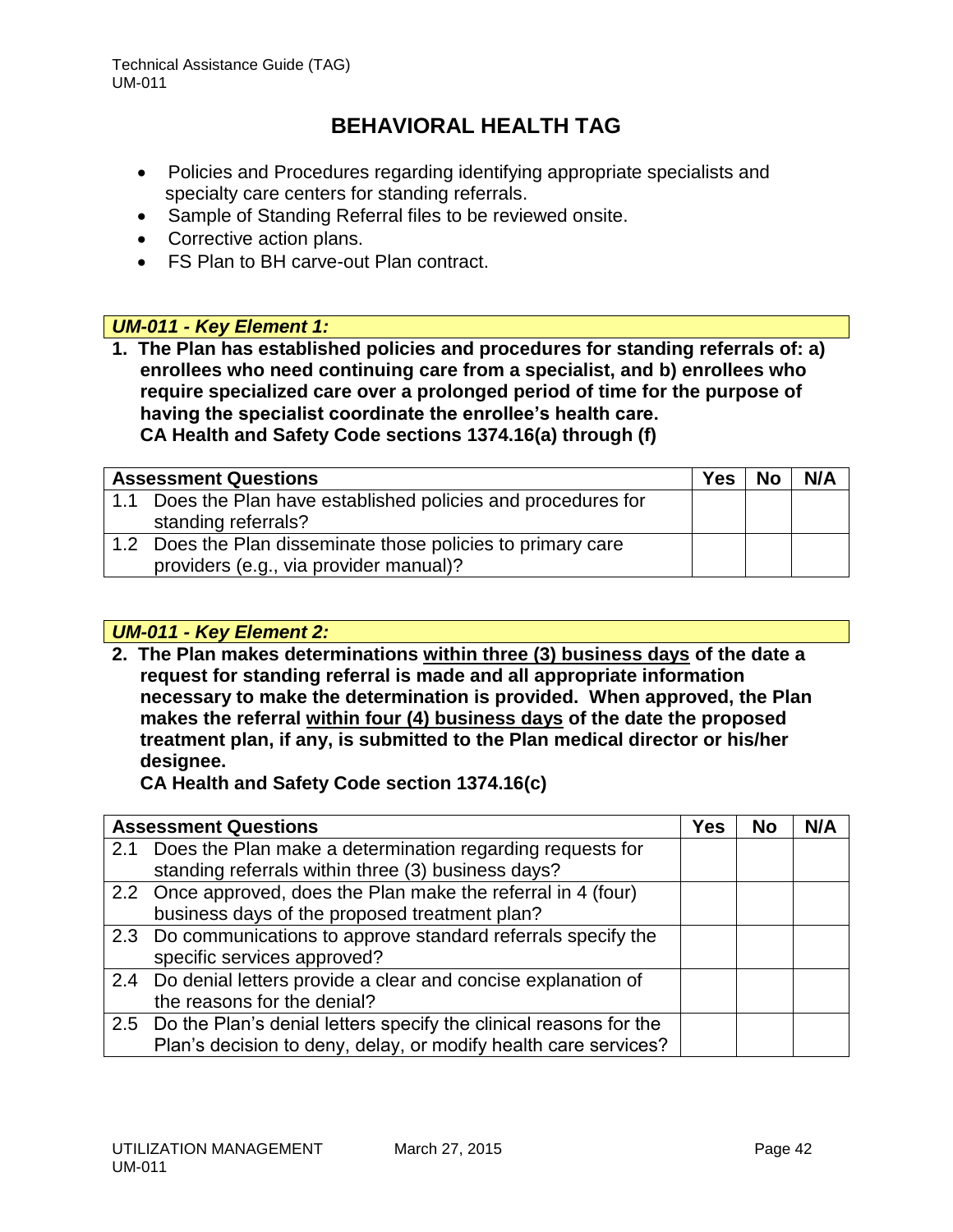|     | <b>Assessment Questions</b>                                       | Yes | <b>No</b> | N/A |
|-----|-------------------------------------------------------------------|-----|-----------|-----|
|     | 2.6 Do written communications to a Physician or other health care |     |           |     |
|     | provider of a denial, delay, or modification of a request include |     |           |     |
|     | the following information: The name of the health care            |     |           |     |
|     | professional responsible for the denial, delay, or modification?  |     |           |     |
| 2.7 | Do written communications to a Physician or other health care     |     |           |     |
|     | provider of a denial, delay, or modification of a request include |     |           |     |
|     | the following information: The direct telephone number or         |     |           |     |
|     | an extension of the healthcare professional responsible for the   |     |           |     |
|     | denial, delay, or modification to allow the requesting Physician  |     |           |     |
|     | or health care provider to easily contact them?                   |     |           |     |
| 2.8 | Do written communications to an enrollee of a denial, delay, or   |     |           |     |
|     | modification of a request include information as to how he /      |     |           |     |
|     | she may file a grievance with the Plan?                           |     |           |     |
| 2.9 | Do written communications to an enrollee of a denial, delay, or   |     |           |     |
|     | modification of a request include information as to how he /      |     |           |     |
|     | she may request an independent medical review in cases            |     |           |     |
|     | where the enrollee believes that health care services have        |     |           |     |
|     | been improperly denied, modified, or delayed by the Plan, or      |     |           |     |
|     | by one of its contracting providers?                              |     |           |     |

## *UM-011 - Key Element 3:*

**3. The Plan appropriately approves the treatment plan or a current standing referral to a specialist or specialty care center when an enrollee requires specialized medically necessary care over a long period of time. CA Health and Safety Code section 1374.16(a), (b), and (e)**

| <b>Assessment Question</b> |                                                            | <b>Yes</b> | <b>No</b> | N/A |
|----------------------------|------------------------------------------------------------|------------|-----------|-----|
| 3.1                        | Does the Plan approve a treatment plan or a current        |            |           |     |
|                            | standing referral to a specialist or specialty care center |            |           |     |
|                            | when an enrollee requires specialized medically necessary  |            |           |     |
|                            | care over a long period of time?                           |            |           |     |

## *UM-011 - Key Element 4:*

**4. When a specialist or specialty care center has been approved to coordinate the enrollee's health care, the Plan approves the specialist to provide health care services within the specialist's area of expertise and training in the same manner as it approves the enrollee's primary care Physician's services, subject to the terms of the treatment plan.** 

**CA Health and Safety Code section 1374.16(b); 28 CCR 1300.74.16(e) and (f)**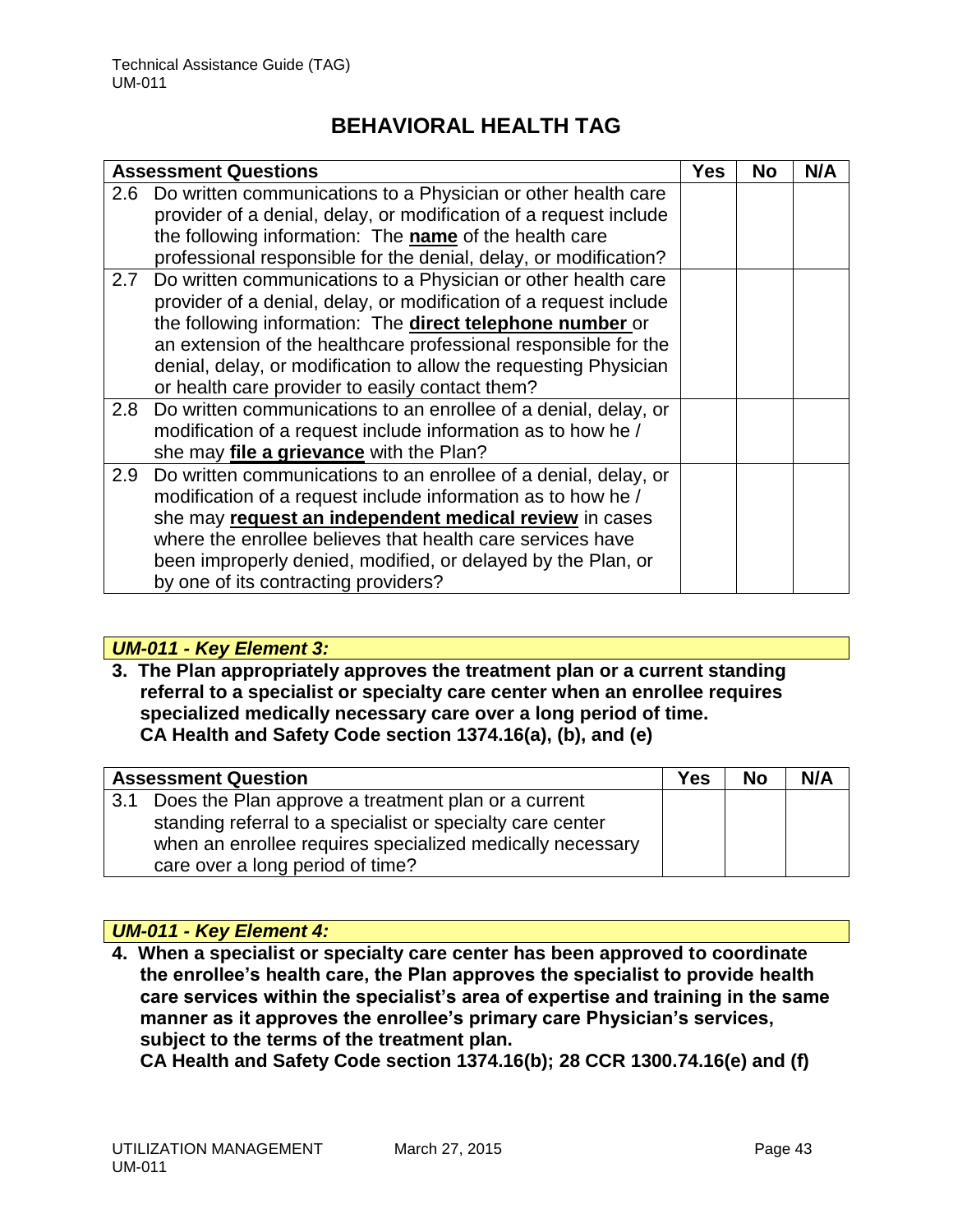|     | <b>Assessment Question</b>                                  | <b>Yes</b> | <b>No</b> | N/A |
|-----|-------------------------------------------------------------|------------|-----------|-----|
| 4.1 | Does the Plan demonstrate that it complies with section     |            |           |     |
|     | 1374.16 (b) and approves the specialist to provide health   |            |           |     |
|     | care services within the specialist's area of expertise and |            |           |     |
|     | training in the same manner as it approves the enrollee's   |            |           |     |
|     | primary care Physician's services, subject to the terms of  |            |           |     |
|     | the treatment plan?                                         |            |           |     |

# **End of Requirement UM-011: Standing Referrals**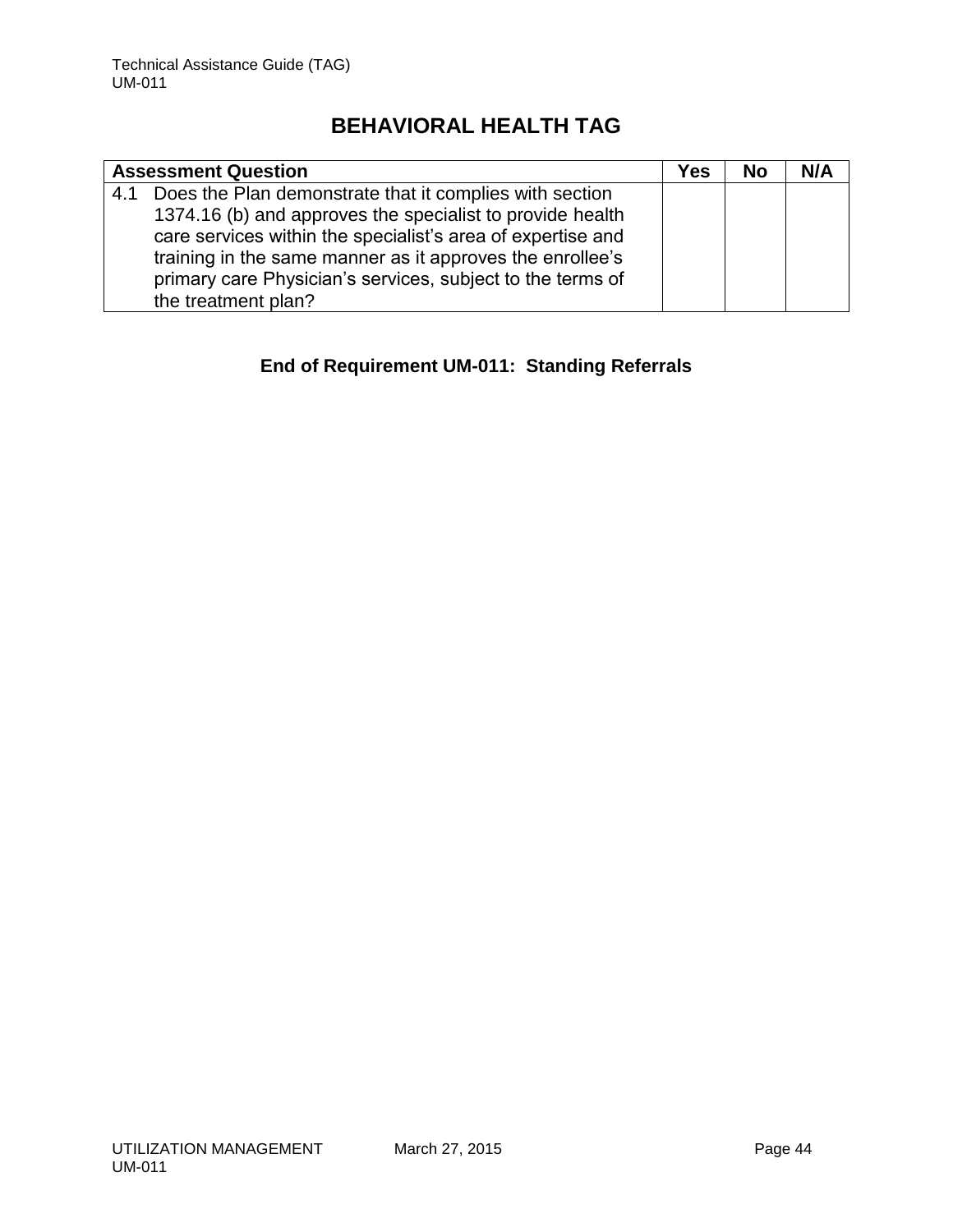## <span id="page-45-0"></span>**Requirement UM-012: Post-Stabilization**

# **STATUTORY/REGULATORY CITATION(S)**

### **CA Health and Safety Code section 1317.1.**

Unless the context otherwise requires, the following definitions shall control the construction of this article and Section 1371.4:

(a)(2)(A) "Emergency services and care" also means an additional screening, examination, and evaluation by a physician, or other personnel to the extent permitted by applicable law and within the scope of their licensure and clinical privileges, to determine if a psychiatric emergency medical condition exists, and the care and treatment necessary to relieve or eliminate the psychiatric emergency medical condition, within the capability of the facility.

 (b) "Emergency medical condition" means a medical condition manifesting itself by acute symptoms of sufficient severity (including severe pain) such that the absence of immediate medical attention could reasonably be expected to result in any of the following:

(1) Placing the patient's health in serious jeopardy.

(2) Serious impairment to bodily functions.

(3) Serious dysfunction of any bodily organ or part.

 (j) A patient is "stabilized" or "stabilization" has occurred when, in the opinion of the treating provider, the patient's medical condition is such that, within reasonable medical probability, no material deterioration of the patient's condition is likely to result from, or occur during, the release or transfer of the patient as provided for in Section 1317.2, Section 1317.2a, or other pertinent statute.

 (k)(1) "Psychiatric emergency medical condition" means a mental disorder that manifests itself by acute symptoms of sufficient severity that it renders the patient as being either of the following:

(A) An immediate danger to himself or herself or to others.

 (B) Immediately unable to provide for, or utilize, food, shelter, or clothing, due to the mental disorder.

 (2) This subdivision does not expand, restrict, or otherwise affect the scope of licensure or clinical privileges for clinical psychologists or medical personnel.

## **CA Health and Safety Code section 1317.4a.**

(a) Notwithstanding subdivision (j) of Section 1317.1, a patient may be transferred for admission to a psychiatric unit within a general acute care hospital, as defined in subdivision (a) of Section 1250, or an acute psychiatric hospital, as defined in subdivision (b) of Section 1250, for care and treatment that is solely necessary to relieve or eliminate a psychiatric emergency medical condition, as defined in subdivision (k) of Section 1317.1, provided that, in the opinion of the treating provider, the patient's psychiatric emergency medical condition is such that, within reasonable medical probability, no material deterioration of the patient's psychiatric emergency medical condition is likely to result from, or occur during, a transfer of the patient. A provider shall notify the patient's health care service plan, or the health plan's contracting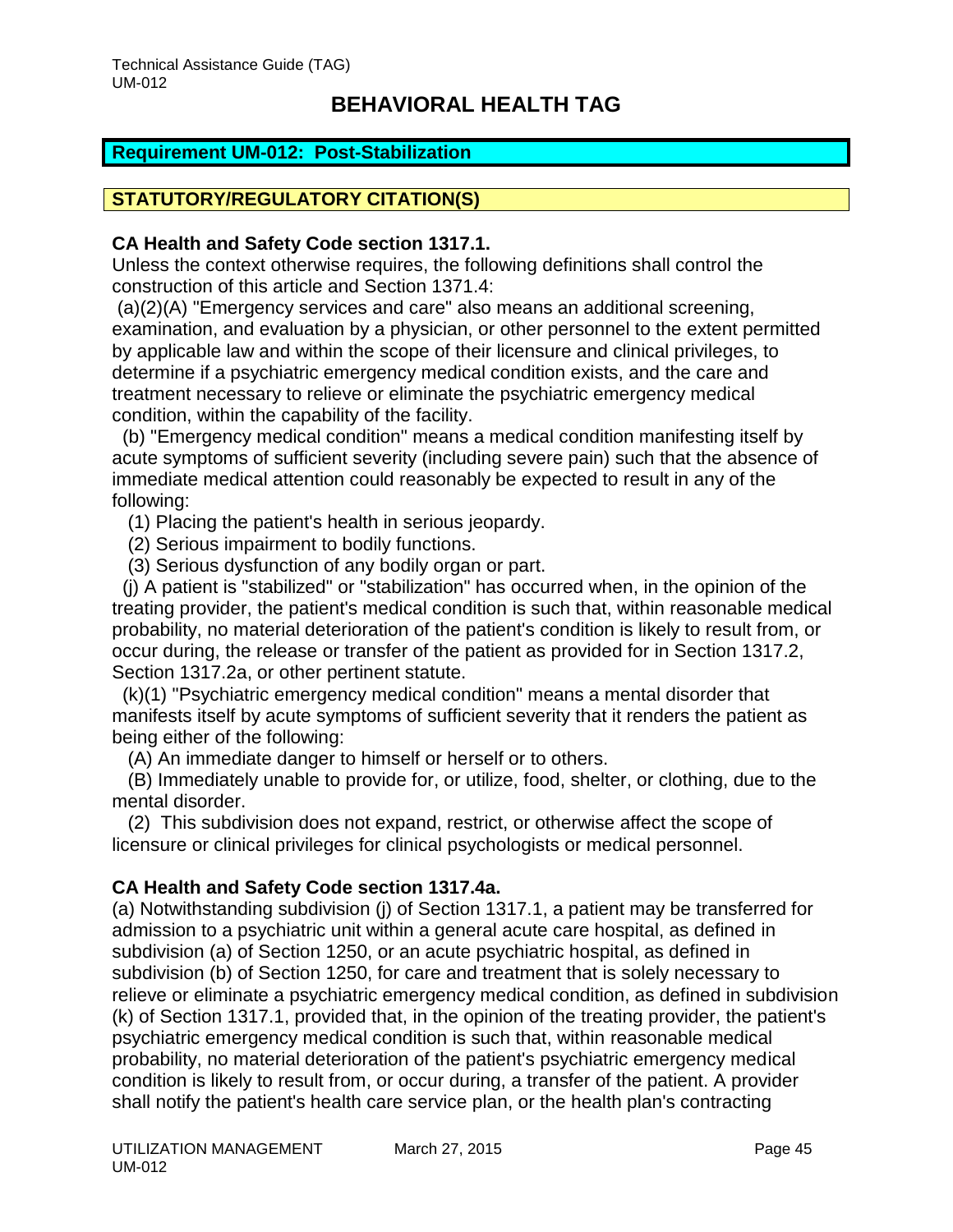medical provider of the need for the transfer if identification of the plan is obtained pursuant to paragraph (1) of subdivision (b).

(c) (1) A hospital shall [notify the health plan of a transfer to a psychiatric unit within a general acute care hospital] by either following the instructions on the patient's health care service plan member card or by using the contact information provided by the patient's health care service plan. A health care service plan shall provide all noncontracting hospitals in the state to which one of its members would be transferred pursuant to paragraph (1) of subdivision (b) with specific contact information needed to make the contact required by this section. The contact information provided to hospitals shall be updated as necessary, but no less than once a year.

(2) A hospital making the transfer pursuant to subdivision (a) shall not be required to make more than one telephone call to the health care service plan, or its contracting medical provider, provided that in all cases the health care service plan, or its contracting medical provider, shall be able to reach a representative of the provider upon returning the call, should the plan, or its contracting medical provider, need to call back. The representative of the hospital who makes the telephone call may be, but is not required to be, a physician and surgeon.

(d) If a transfer made pursuant to subdivision (a) is made to a facility that does not have a contract with the patient's health care service plan, the plan may subsequently require and make provision for the transfer of the patient receiving services pursuant to this section and subdivision (a) of Section 1317.1 from the noncontracting facility to a general acute care hospital, as defined in subdivision (a) of Section 1250, or an acute psychiatric hospital, as defined in subdivision (b) of Section 1250, that has a contract with the plan or its delegated payer, provided that in the opinion of the treating provider the patient's psychiatric emergency medical condition is such that, within reasonable medical probability, no material deterioration of the patient's psychiatric emergency medical condition is likely to result from, or occur during, the transfer of the patient. (e) Upon admission, the hospital to which the patient was transferred shall notify the health care service plan of the transfer, provided that the facility has the name and contact information of the patient's health care service plan. The facility shall not be required to make more than one telephone call to the health care service plan, or its contracting medical provider, provided that in all cases the health care service plan, or its contracting medical provider, shall be able to reach a representative of the facility upon returning the call, should the plan, or its contracting medical provider, need to call back. The representative of the facility who makes the telephone call may be, but is not required to be, a physician and surgeon.

# **28 CCR 1300.71.4**

(b) In the case when an enrollee is stabilized but the health care provider believes that the enrollee requires additional medically necessary health care services and may not be discharged safely, the following applies:

(1) A health care service plan shall approve or disapprove a health care provider's request for authorization to provide necessary post-stabilization medical care within one half hour of the request.

(2) If a health care service plan fails to approve or disapprove a health care provider's request for authorization to provide necessary post-stabilization medical care within one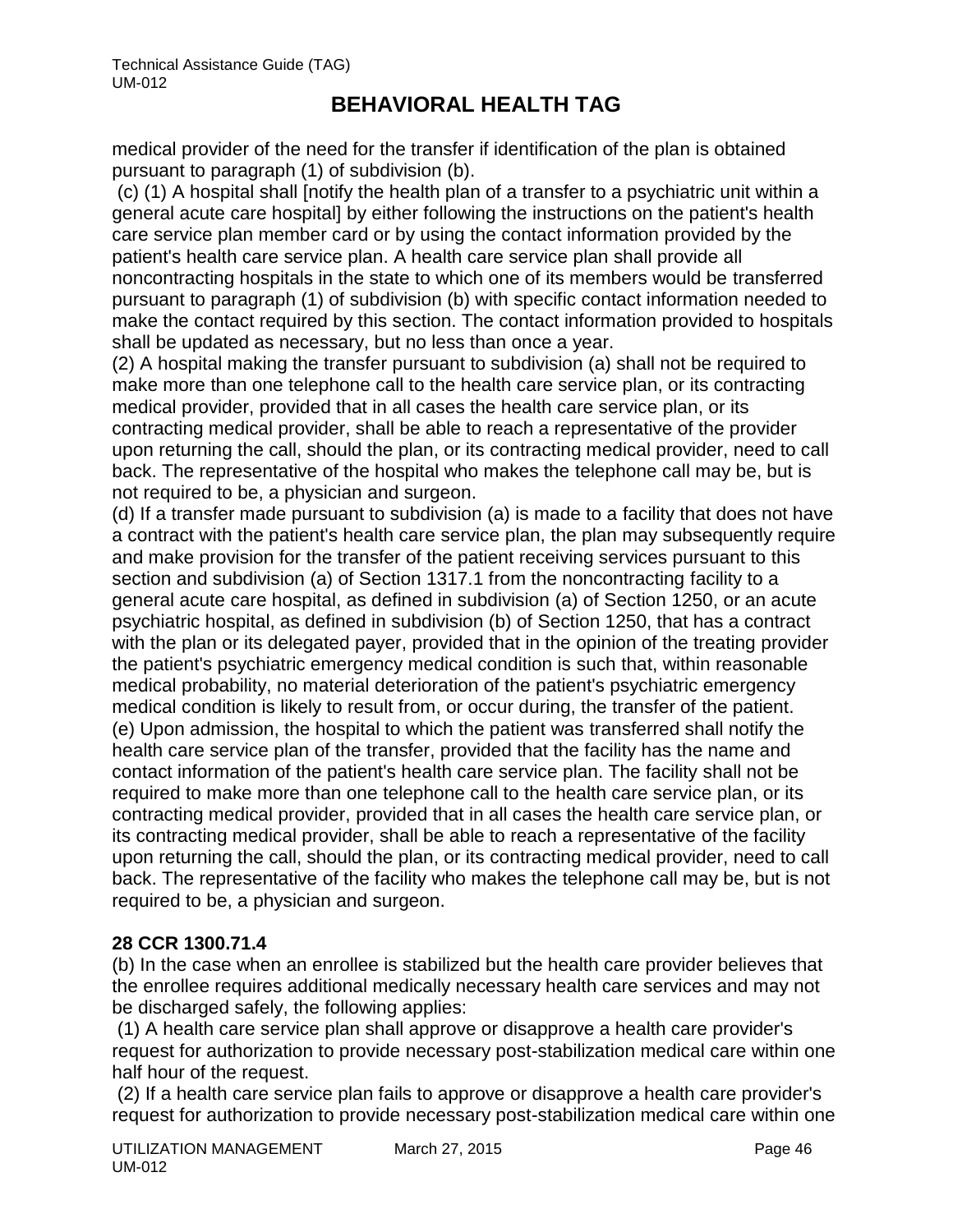half-hour of the request, the necessary post-stabilization medical care shall be deemed authorized. Notwithstanding the foregoing sentence, the health care service plan shall have the authority to disapprove payment for (A) the delivery of such necessary poststabilization medical care or (B) the continuation of the delivery of such care; provided, that the health care service plan notifies the provider prior to the commencement of the delivery of such care or during the continuation of the delivery of such care (in which case, the plan shall not be obligated to pay for the continuation of such care from and after the time it provides such notice to the provider, subject to the remaining provisions of this paragraph) and in both cases the disruption of such care (taking into account the time necessary to effect the enrollee's transfer or discharge) does not have an adverse impact upon the efficacy of such care or the enrollee's medical condition.

(3) Notwithstanding the provisions of Subsection (b) of this rule, a health care service plan shall pay for all medically necessary health care services provided to an enrollee which are necessary to maintain the enrollee's stabilized condition up to the time that the health care service plan effectuates the enrollee's transfer or the enrollee is discharged.

(c) In the case where a plan denies the request for authorization of post-stabilization medical care and elects to transfer an enrollee to another health care provider, the following applies:

(1) When a health care service plan responds to a health care provider's request for post-stabilization medical care authorization by informing the provider of the plan's decision to transfer the enrollee to another health care provider, the plan shall effectuate the transfer of the enrollee as soon as possible,

(2) A health care service plan shall pay for all medically necessary health care services provided to an enrollee to maintain the enrollee's stabilized condition up to the time that the health care service plan effectuates the enrollee's transfer.

(d) All requests for authorizations, and all responses to such requests for authorizations, of post-stabilization medically necessary health care services shall be fully documented. All provision of medically necessary health care services shall be fully documented. Documentation shall include, but not be limited to, the date and time of the request, the name of the health care provider making the request, and the name of the plan representative responding to the request.

# **CA Health and Safety Code section 1262.8(i).**

(i) A health care service plan, or its contracting medical provider, that requires prior authorization for post stabilization care shall provide 24-hour access for patients and providers, including noncontracting hospitals, to obtain timely authorization for medically necessary post stabilization care.

# **\*UM-012 not applicable to EAPs**

# **INDIVIDUAL(S)/POSITION(S) TO BE INTERVIEWED**

## **Staff responsible for the activities described above, for example:**

• UM Director / Managers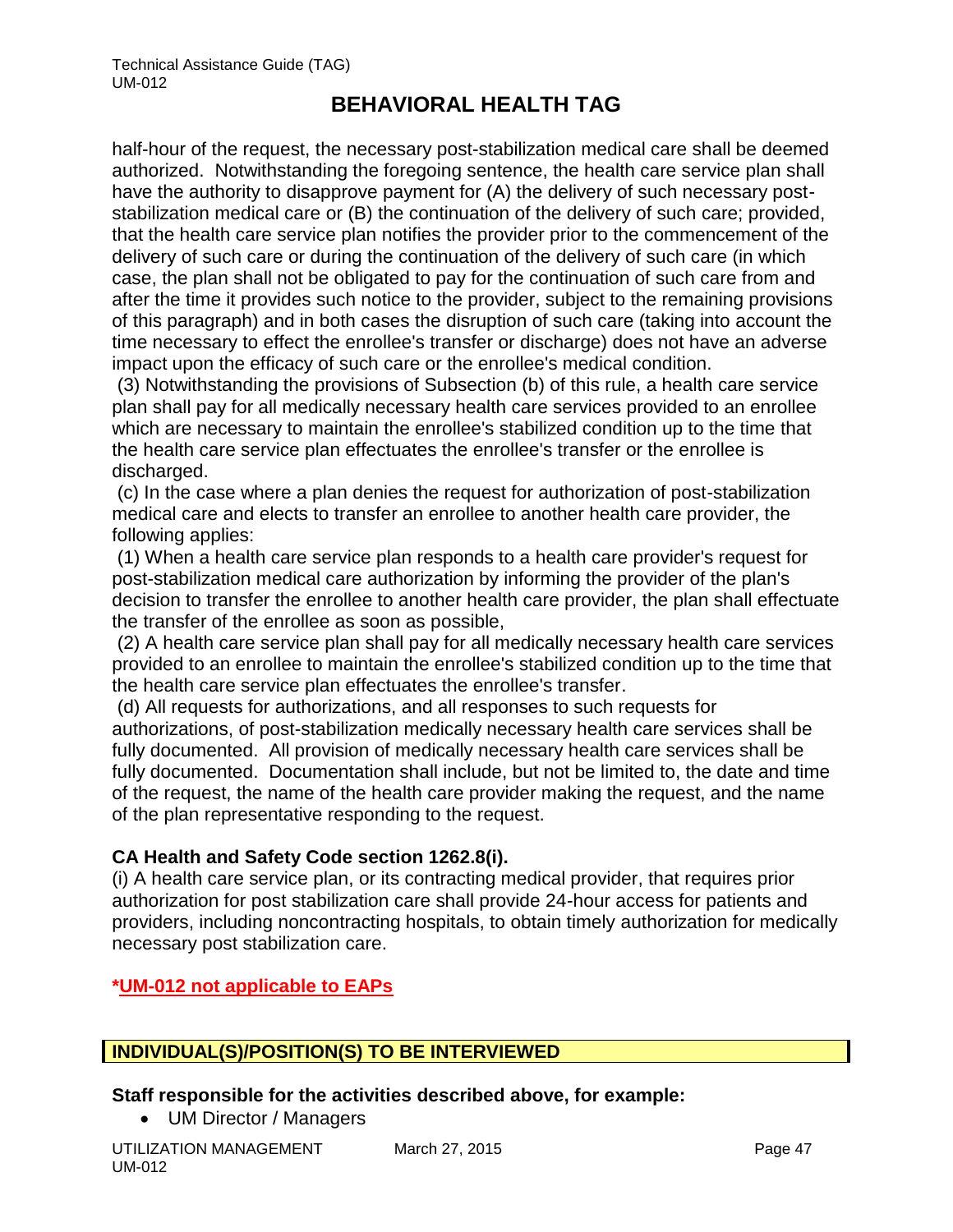Medical Director and/or senior Physician responsible for UM

## **DOCUMENT(S) TO BE REVIEWED**

- UM policies and procedures, including UM decision timeframe requirements.
- Organization charts, committee descriptions and key staff job descriptions of staff involved in UM review.
- Sample UM denial template letters.
- Sample of UM denial files to be reviewed on site.

### *UM-012 - Key Element 1:*

**1. The Plan properly arranges for the transfer of enrollees after the enrollee has been stabilized subsequent to an emergency psychiatric or medical condition but the provider believes further medically necessary health care treatment is required and the enrollee cannot be safely discharged.**

**28 CCR 1300.71.4: CA Health and Safety Code section 1262.8; CA Health and Safety Code and 1317.1; CA Health and Safety Code section 1317.4a.**

| <b>Assessment Questions</b> |                                                                  | <b>Yes</b> | <b>No</b> | N/A |
|-----------------------------|------------------------------------------------------------------|------------|-----------|-----|
| 1.1                         | Does the Plan fully document all requests for authorizations     |            |           |     |
|                             | and responses to such requests for post-stabilization            |            |           |     |
|                             | medically necessary care?                                        |            |           |     |
| 1.2                         | Does the Plan's documentation include the date and time of       |            |           |     |
|                             | the provider's request?                                          |            |           |     |
| 1.3                         | Does the Plan's documentation include the name of the health     |            |           |     |
|                             | care provider making the request?                                |            |           |     |
| 1.4                         | Does the Plan's documentation include the name of the Plan       |            |           |     |
|                             | representative responding to the request?                        |            |           |     |
| 1.5                         | Does the Plan require prior authorization for post-stabilization |            |           |     |
|                             | care? If no, do not answer Assessment Questions 1.6-1.8.         |            |           |     |
| 1.6                         | Does the Plan provide 24-hour access for patients and            |            |           |     |
|                             | providers, including non-contracting hospitals, to obtain timely |            |           |     |
|                             | authorization for medically necessary post-stabilization care?   |            |           |     |
| 1.7                         | If post stabilization request was denied, was the decision       |            |           |     |
|                             | made within one half hour of the request?                        |            |           |     |
| 1.8                         | If the Plan does not respond to a post stabilization request     |            |           |     |
|                             | within 30 minutes, does it pay any claims submitted by the       |            |           |     |
|                             | provider for the post stabilization care rendered?               |            |           |     |
| 1.9                         | Does the Plan provide all non-contracting hospitals with a       |            |           |     |
|                             | contact number at which the hospital can obtain authorization    |            |           |     |
|                             | from the Plan?                                                   |            |           |     |